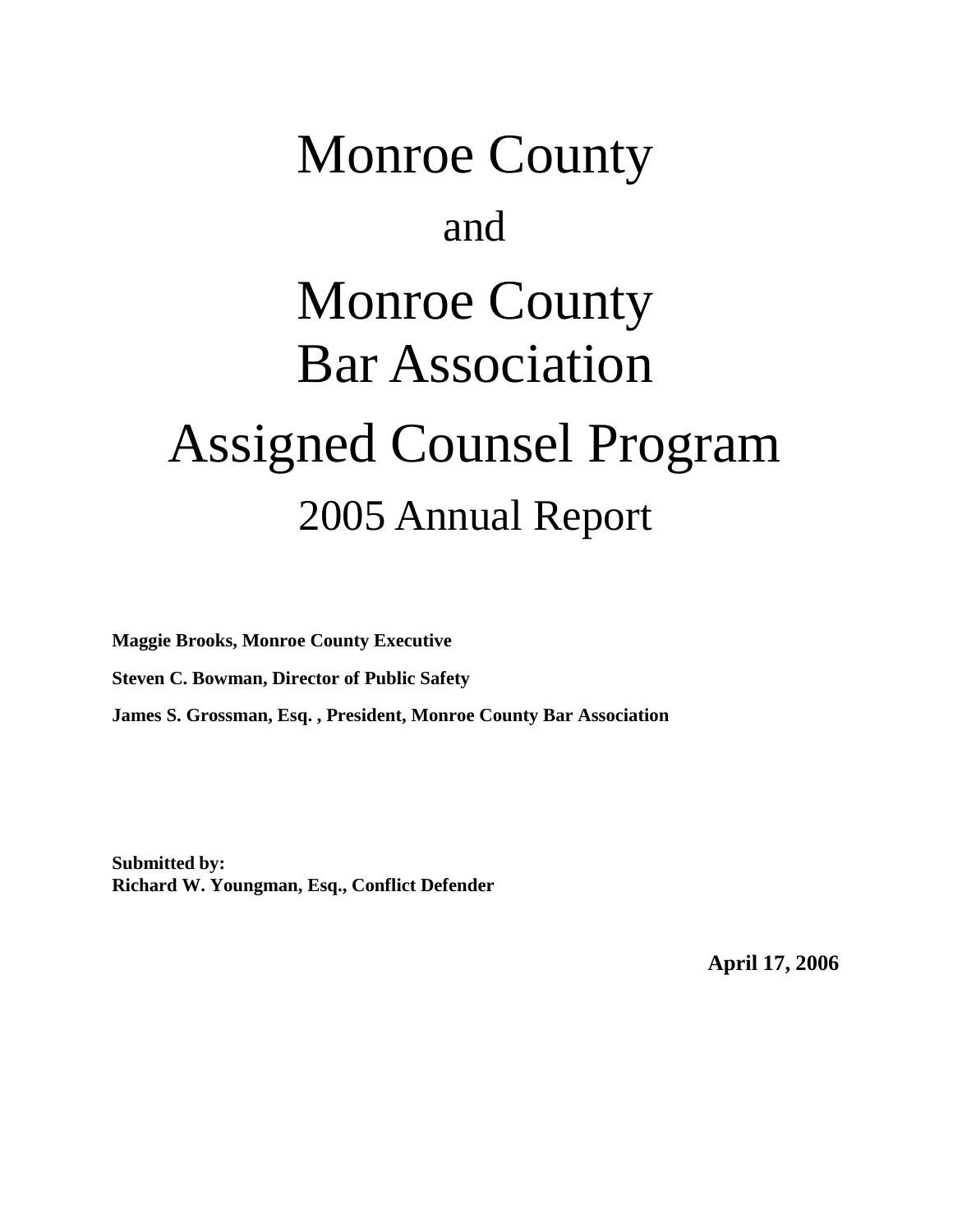# TABLE OF CONTENTS

| "To Provide A Coordinated And Centralized Assignment System for Conflict Cases" 2<br>"To Provide A More Equitable Distribution Of Conflict Assignments Among Lawyers" 3<br>"To Maintain Uniform And Proper Billing Practices And To Ensure Cost Accountability Of Services" 4 |  |
|-------------------------------------------------------------------------------------------------------------------------------------------------------------------------------------------------------------------------------------------------------------------------------|--|
|                                                                                                                                                                                                                                                                               |  |
|                                                                                                                                                                                                                                                                               |  |
|                                                                                                                                                                                                                                                                               |  |
|                                                                                                                                                                                                                                                                               |  |
|                                                                                                                                                                                                                                                                               |  |
|                                                                                                                                                                                                                                                                               |  |
|                                                                                                                                                                                                                                                                               |  |
|                                                                                                                                                                                                                                                                               |  |
|                                                                                                                                                                                                                                                                               |  |
|                                                                                                                                                                                                                                                                               |  |
|                                                                                                                                                                                                                                                                               |  |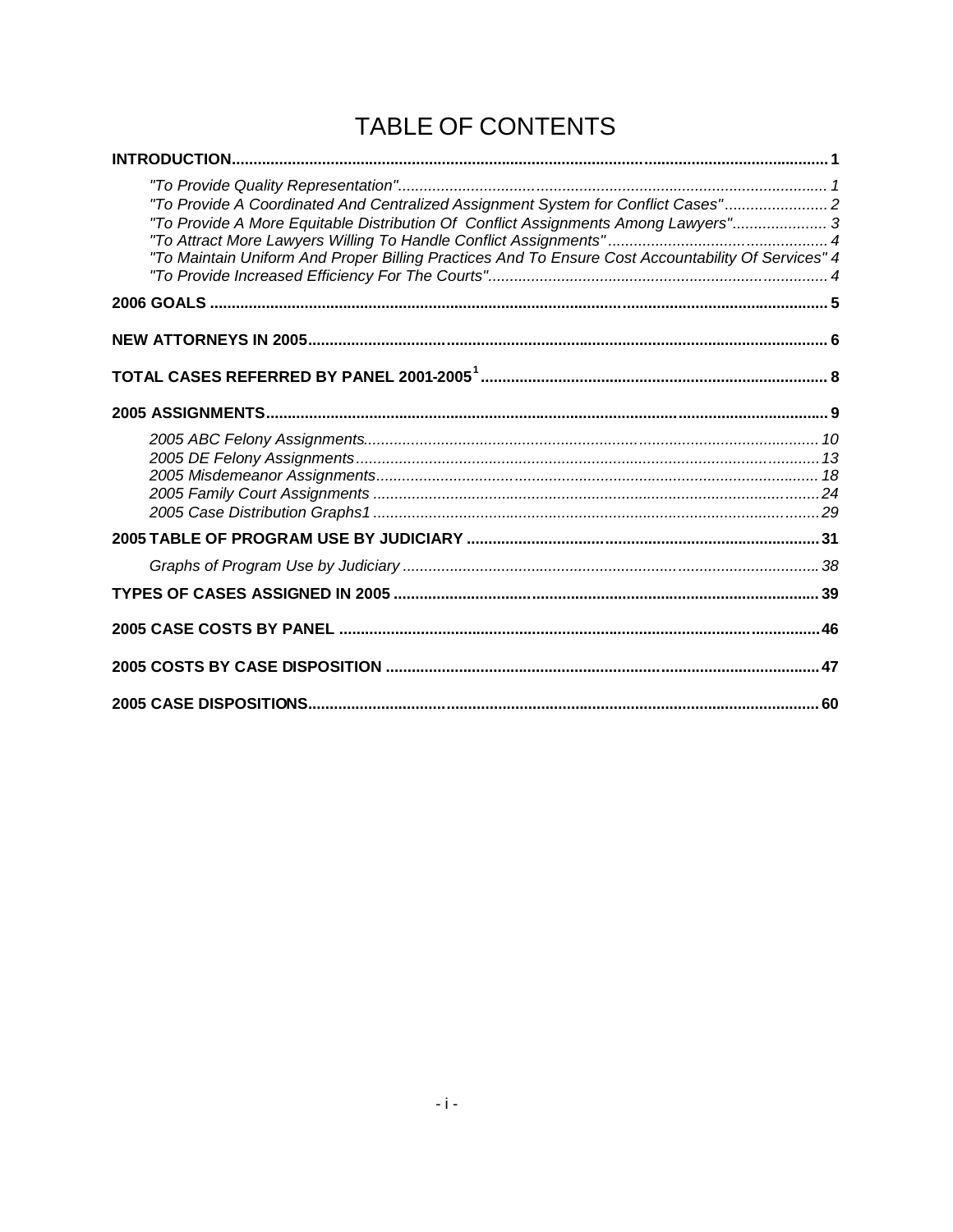#### <span id="page-2-0"></span>**Introduction**

2005 was the fourteenth year the Assigned Counsel Program operated in all courts. It was also the second full year of operation for the Conflict Defender Office.

The Conflict Defender Office has a staff of nine attorneys and three support staff. Outside support services such as investigation and service of process are done on a contract basis. The attorneys in the office represent clients in conflict cases in Family Court, Rochester City Court and all of the appellate courts. All cases in Local Criminal Court, all felony cases and all statutorily assigned cases in Superior Court are still assigned to private counsel under the Joint Monroe County/Monroe County Bar Association Plan for Conflict Assignments.

The following statistical information shows the Program's relative success in meeting the goals of the Plan:

> "The objectives of this conflict assignments plan are to provide quality representation to eligible indigent defendants or other litigants in those cases where the Public Defender has a conflict of interest; to provide a coordinated and centralized assignment system for conflict cases arising in the courts specified in Article IV herein, to provide a more equitable distribution of conflict assignments among lawyers; to attract more lawyers willing to handle conflict assignments, to maintain uniform and proper billing practices; to ensure cost accountability of services, and to provide increased efficiency for the courts by making qualified attorneys more readily available to handle conflict cases." *Monroe County Bar Association Sponsored Plan for Conflict Assignments*, ARTICLE II. Plan **Objectives**

#### <span id="page-2-1"></span>**"To Provide Quality Representation"**

The Program received only three initial complaints involving alleged questionable or unethical conduct by participating attorneys. This is decrease from 2004. Clients were the source of the complaints. The Monroe County Bar Association referred no complaints filed by clients. The Program has jurisdiction over open cases only. After investigation, the Assigned Counsel Program closed all complaints with no action taken against the attorney. All complaints were disposed of either by the attorney and client reaching a mutually acceptable understanding or by the attorney's withdrawal from the case with the permission of the court.

All complaints required only administrative action. No referral to the Assigned Counsel Program Review Committee was necessary. The most frequent complaint involved failure to maintain communication with the client regarding his or her case.

In 2001, the Program started an electronic newsletter. During 2005, we continued distribution of the newsletter. The Program distributed a total of 41 such newsletters during 2005. The newsletter was posted on our web site as an E-Newsletter and an email containing notice of each new posting was sent to all panel members for whom we have e-mail addresses.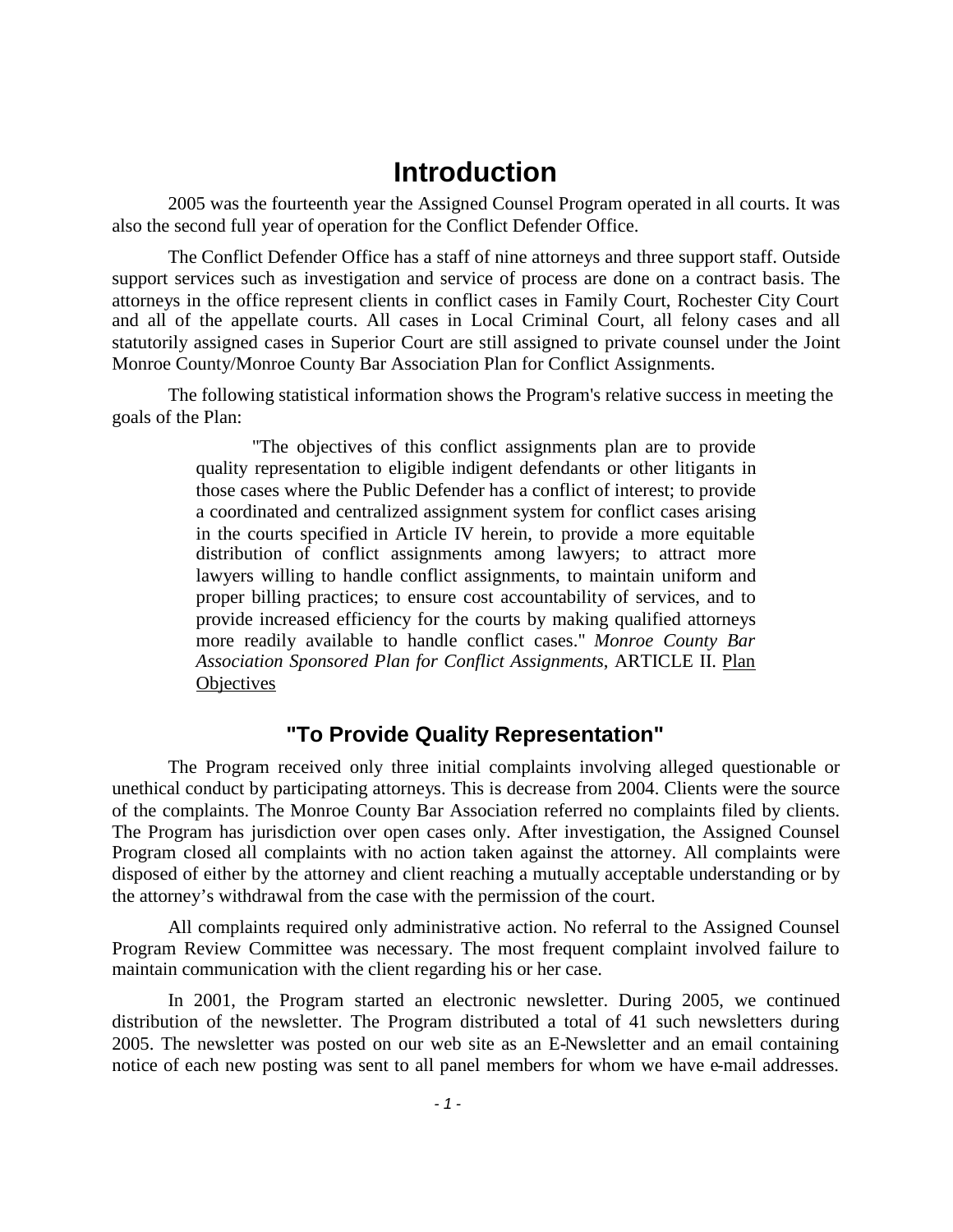The weekly e-newsletter provides the panel members with more current and timely information than the printed newsletter of the past. The Program not only saved money in postage and printing, but also increased the number of newsletters sent to the panel members. Special bulletins were distributed throughout 2005 informing the panel members of upcoming seminars and events and encouraging them to take advantage of the opportunities offered by these programs to increase their knowledge and legal skills.

Since the CLE requirements of the Assigned Counsel Program overlap with the Mandatory Continuing Legal Education requirements of the State of New York, compliance is near 100%.

2005 saw a significant increase in case assignments to the Conflict Defender Office from Family Court. Planning for the office anticipated that the four staff attorneys would have a caseload of approximately 1,000 cases per year. In 2005 that assigned cases numbered 1,309. This number approaches the caseload of an attorney assigned to Family Court in the Public Defenders Office. However, the Public Defenders Office has eight attorneys assigned to the seventeen parts of Family Court. The Conflict Defender Office has only four attorneys assigned to the same number of parts. There is no way that four attorneys can adequately cover all the parts. Additionally, the Public Defenders Office has two full-time paralegals assigned to Family Court while the Conflict Defender Office has none. Paralegals greatly reduce the amount of office time that attorneys must spend on document preparation giving the attorneys more time for court appearances and client counseling. The demands placed on attorney time by Family Treatment Court and the new Permanency legislation – requiring hearings every six months – increased the coverage problem for the Conflict Defender Office in 2005.

#### <span id="page-3-0"></span>**"To Provide A Coordinated And Centralized Assignment System for Conflict Cases"**

The Assigned Counsel Program is fully computerized. The Program enters all cases reported to it in a centralized database that tracks the representation from assignment through payment of the voucher. This system avoids duplication of representation by showing all open cases for a particular client thus insuring that there is a continuity of representation if the client is arrested on new charges. This system also promptly closes any case thus clearing any potential conflict of interest that the Public Defender might have in representing the client in future cases. During 2005, in conjunction with County Executive Brooks' "Technology Initiative", work began on upgrading the Program's case management system to provide better conflict information and to take advantage of a more advanced operating system.

Assignments referred by the courts continue to be assigned from a rotating list of available attorneys. The Program is very successful in insuring continuity of counsel where a client is re-arrested on new charges even when the arrests span differing jurisdictions. Additionally, the Program continues to track conflict of interest information so that counsel is not unnecessarily assigned when the Public Defender could ethically continue.

The notification of availability program whereby attorneys could advise us of his or her availability for appearance on a particular day greatly assisted in our ability to provide timely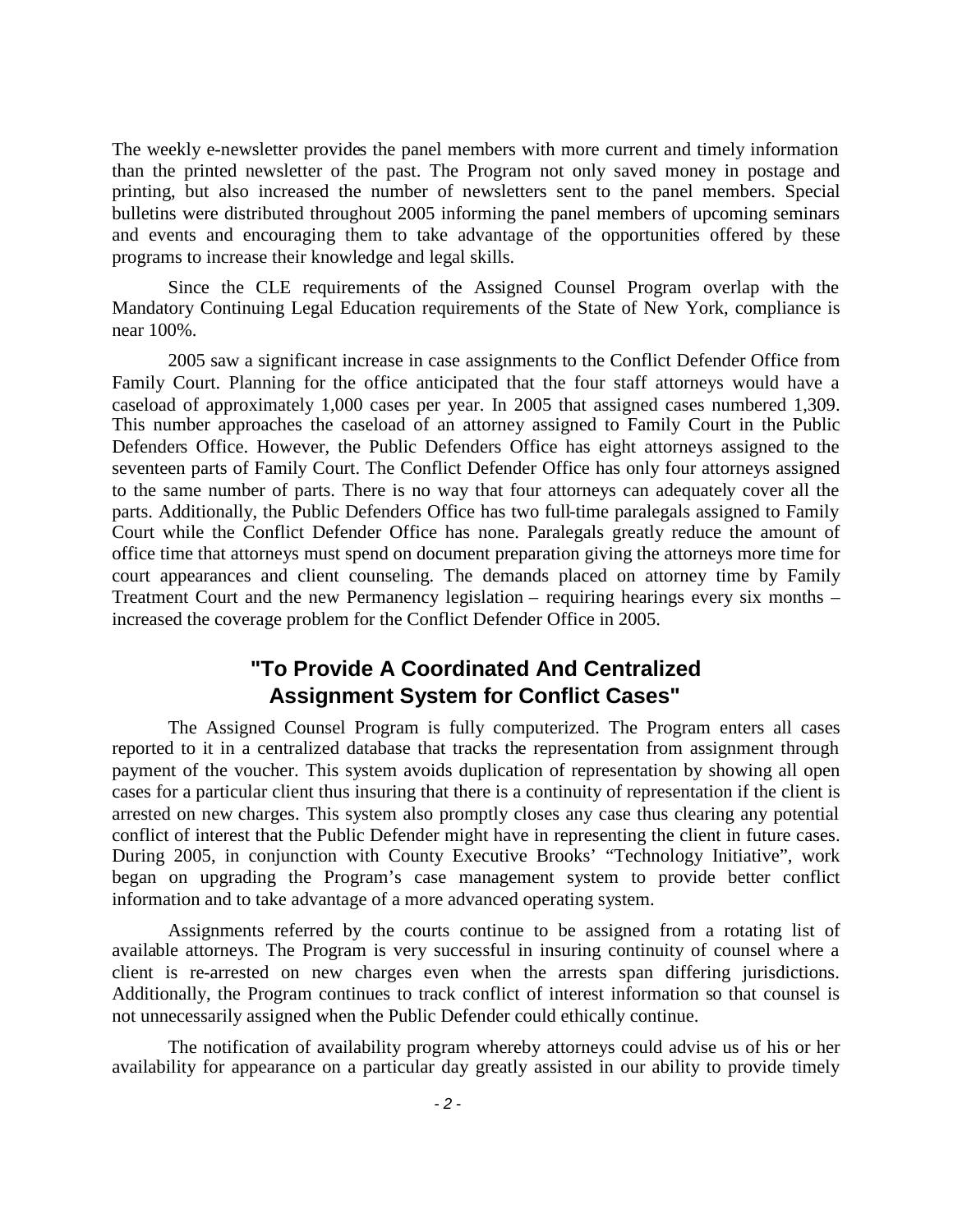assignments. This notification of availability enabled us to provide counsel more expeditiously and to more equitably distribute the cases. We used a combination of fax, telephone, e-mail and web site communication to provide the attorneys with a wide choice of methods to notify us of availability for assignment.

Through this notification system and the cooperation of the panel members, we were able to insure that no clients went without counsel regardless how short a notice of the next appearance our office received.

#### <span id="page-4-0"></span>**"To Provide A More Equitable Distribution Of Conflict Assignments Among Lawyers"**

While not perfect, the Program does achieve a significant improvement over the previous system of assignment of conflict cases. The Program constantly strives for new and better systems to distribute assignments more equitably among the participating attorneys. In criminal cases, the current system is highly effective. There are still several local criminal courts that do not fully utilize the services of the Program in the assignment of counsel. This sometimes leads to a client having multiple attorneys for different pending charges. This results in increased and unnecessary costs to the taxpayer.

The District Attorney's policy change regarding felony hearings causes a situation that skews the assignment distribution toward those attorneys who were most available for assignments. Since we need attorneys very quickly, those available when called got a disproportionate number of assignments. We are working on development of systems designed to alleviate this problem. Attorneys may notify us of availability on certain dates and at certain times so we may contact them when an assignment opportunity occurs on that date and time. Notice can be emailed, telephoned or faxed to our office. In addition, the first page of our web site contains a form that can be filled out and sent to us.

With passage in 2004 of increased the hourly rates paid under Article 18-B of the County Law to \$60 per hour for misdemeanor and lesser cases and \$75 per hour for all other cases, there is increased participation among private counsel in the Program. Attorneys who previously resigned from the Program have returned and newly admitted attorneys with the requisite experience did apply for participation. There has been a small increase in the number of felony panel members during 2005.

Equitable distribution of cases remained low in those Family Court cases not represented by the Conflict Defender staff. A mechanism must be found to address the inequities in Family Court assignments. The fact that a very few attorneys receive the bulk of the assignments places an undue burden on those attorneys and can impact directly on the quality of representation. More training through the appropriate committee of the Bar Association is necessary to familiarize the panel attorneys with local Family Court practice. The panel requirements should be reviewed with the Family Court judges to see if they are stringent enough. Lack of confidence in the quality of representation is a possible factor in the Judges' reluctance to use the full services offered by the Assigned Counsel Program. A Family Court component of a Trial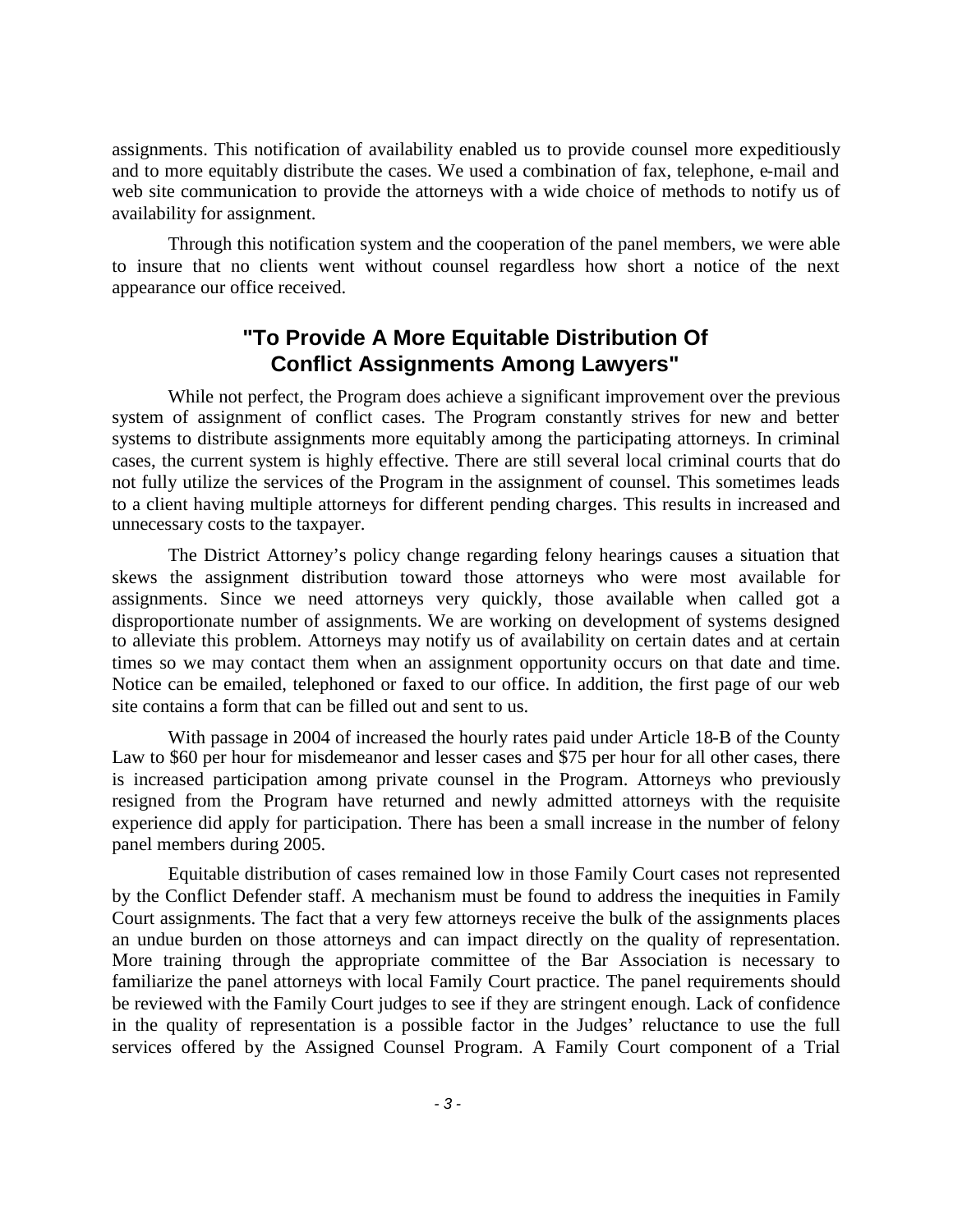Institute might alleviate the concern of the Family Court judges regarding the training of assigned counsel.

#### <span id="page-5-0"></span>**"To Attract More Lawyers Willing To Handle Conflict Assignments"**

Included in this report is a list of new panel members added during 2005.

The Program takes every opportunity to remind the current panel members to apply for the more restrictive panels once they achieve the requisite qualifications. 2005 saw an increase in the number of qualified felony attorneys. This increase is probably the result of the rate increase effective January 1, 2004. The requirements for inclusion on a felony panel include having conducted a misdemeanor jury trial or participated in jury selection in such a case coupled with conduct of a bench trial. Since so few misdemeanor trials are held each year, it is difficult for an attorney to meet this requirement. Only one attorney participated in the Trial Mentor Program in order to obtain the requisite experience required to advance to a felony panel.

#### <span id="page-5-1"></span>**"To Maintain Uniform And Proper Billing Practices And To Ensure Cost Accountability Of Services"**

The Program has returned to the processing of routine vouchers and sending them to the Judge within 48 hours of receipt. The Administrator reviews each voucher before processing to insure compliance with the voucher regulations and notifies each attorney of any noncompliance to educate the attorney on proper procedures. The review and notification help maintain proper and uniform billing practices among the participating attorneys.

The District Attorney's policy regarding felony hearings negatively effected the overall cost of the Assigned Counsel Program. Attorneys were forced to spend more time in court and more time attempting to obtain information previously obtained before or during the felony hearing. Additionally, more cases that would have been screened by the felony hearing process were indicted leading to increased time spent in hearings and trials.

#### <span id="page-5-2"></span>**"To Provide Increased Efficiency For The Courts"**

Those courts fully utilizing the services of the Assigned Counsel Program report a positive impact on the efficiency in obtaining assigned counsel in conflict cases. They report a significant decrease in the burden on the court staff in finding attorneys willing to accept assignments, a decrease in the number of phone calls necessary to contact an attorney for assignment, a decrease in the voucher processing time since the vouchers are now clearly labeled as to the matter and already reviewed with comments by the Administrator, and a prompt response from the Assigned Counsel Program in obtaining assigned counsel.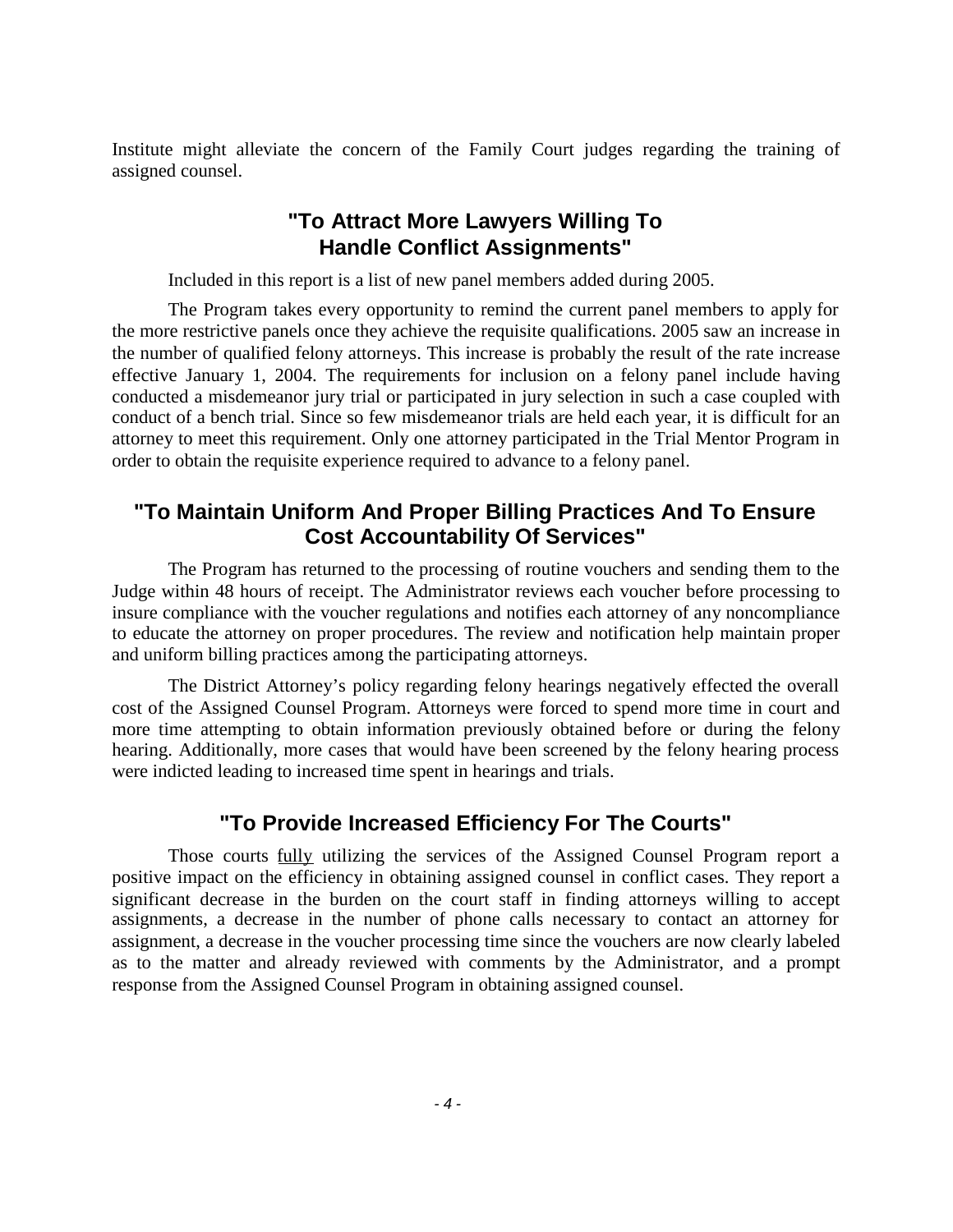# <span id="page-6-0"></span>**2006 Goals**

The following are the goals for 2006:

**1.** Complete County Executive Brook's technology initiative to bring further efficiency and value to the services of the Assigned Counsel Program.

a. This includes total replacement of and enhancements to the case management system now used for both assigned and staff cases.

- **2.** Advocate that the Superior Courts and Family Court provide schedules and procedures that reduce wasted time spent by assigned and staff attorneys.
- **3.** Improve the Conflict Defender Office service to Family Court by reduction of the caseload to those anticipated when the office was created. Reduction to be achieved by one of the following:
	- a. Increase the number of staff attorneys by a minimum of one, but ideally two.

b. Assignment of all cases before the Family Court Referees to private counsel under the Assigned Counsel Plan.

- **4.** Obtain law school interns to assist the Conflict Defender attorneys, prepare documents, conduct research and improve the motion and brief bank.
- **5.** Develop any necessary procedures to comply with the anticipated State of New York standards and requirements accompanying state contribution to increased assigned counsel fees under Article 18-B of the County Law.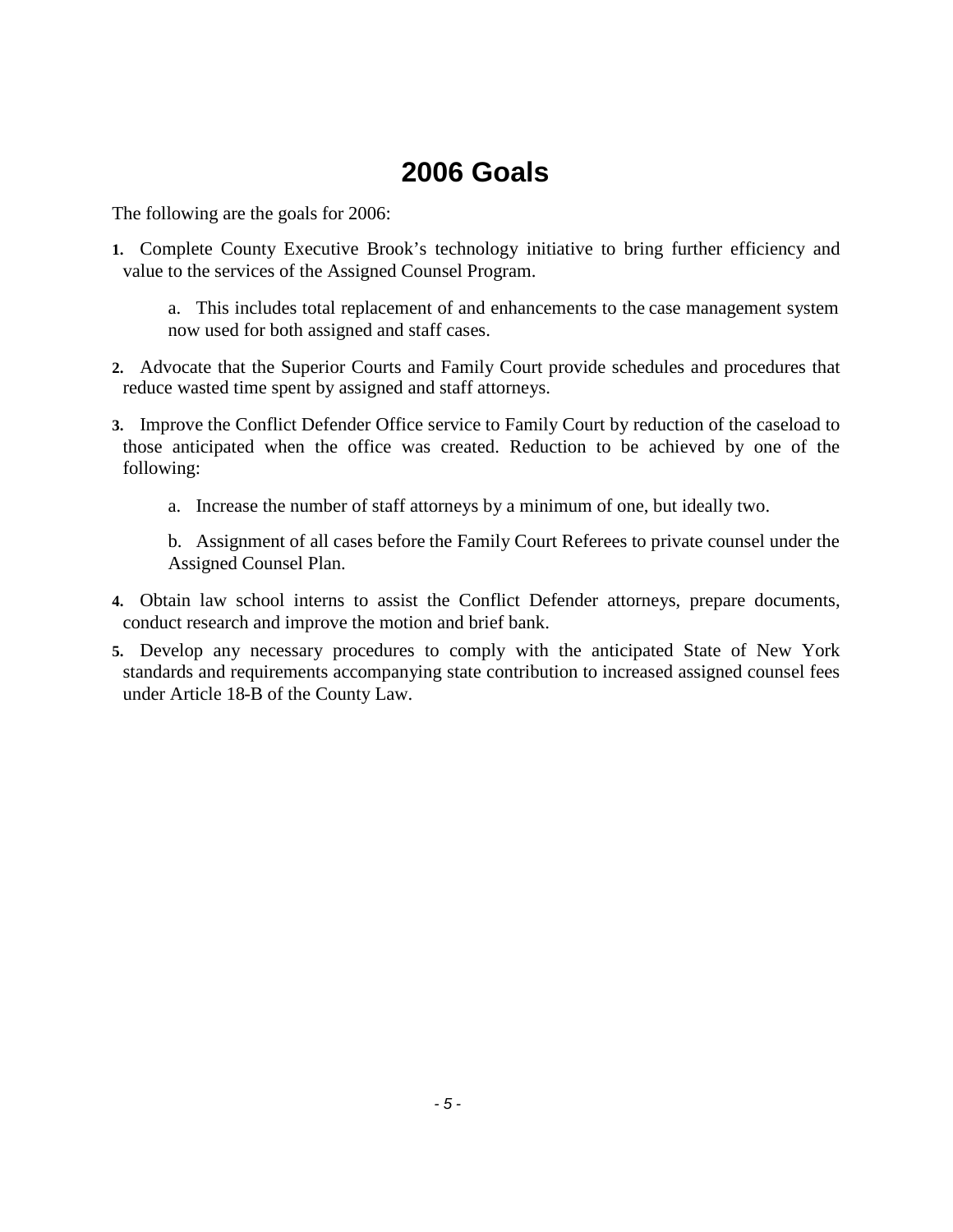# <span id="page-7-0"></span>**New Attorneys in 2005<sup>1</sup>**

|                            |                   |   | Panel        |                                                      |                |
|----------------------------|-------------------|---|--------------|------------------------------------------------------|----------------|
| Name                       | <b>ABC Felony</b> |   |              | DE Felony   Family Court   Misdemeanor   Grand Total |                |
| Badain, Lara R.            |                   |   |              |                                                      | 3              |
| Bowman, Jason J.           |                   |   |              |                                                      | 1              |
| Buettner, Brian C.         |                   |   |              |                                                      | 1              |
| Byrne, Heather V.          | 1                 |   | 1            | 1                                                    | 4              |
| Davison, Mary P.           | 1                 |   | 1            |                                                      | $\overline{2}$ |
| Demo-Vazquez, Kristine M.  |                   |   | 1            | 1                                                    | $\overline{2}$ |
| Duclos, Marc A.            |                   |   |              | 1                                                    | 1              |
| Easton, William T.         | 1                 | 1 |              |                                                      | $\overline{2}$ |
| Gross, Bryon W.            |                   | 1 |              |                                                      | 1              |
| Kaplan, David M.           |                   |   | 1            |                                                      | 1              |
| Kennedy, Christian J.      |                   | 1 | 1            | 1                                                    | 3              |
| Kress, Danielle B.         |                   |   | 1            |                                                      | 1              |
| Machado, Kerri             |                   |   | 1            |                                                      | 1              |
| Marcera, Jr., Salvatore J. |                   |   |              | 1                                                    | 1              |
| Merante, RoseMaria         |                   |   | $\mathbf{1}$ |                                                      | 1              |
| Nobles, Jamie Lee          | 1                 |   |              | 1                                                    | $\overline{2}$ |
| Rain, Mary E.              | 1                 |   |              |                                                      | 2              |
| Schmitt, Michael D.        |                   |   | 1            | 1                                                    | 3              |
| Sercu, Stephen             |                   |   |              |                                                      | 1              |
| Stern, Jon M.              |                   |   | 1            |                                                      | $\overline{2}$ |

<sup>&</sup>lt;sup>1</sup> Panel for which the attorney was approved in 2003. Attorney may have been approved in a previous year for a different panel or panels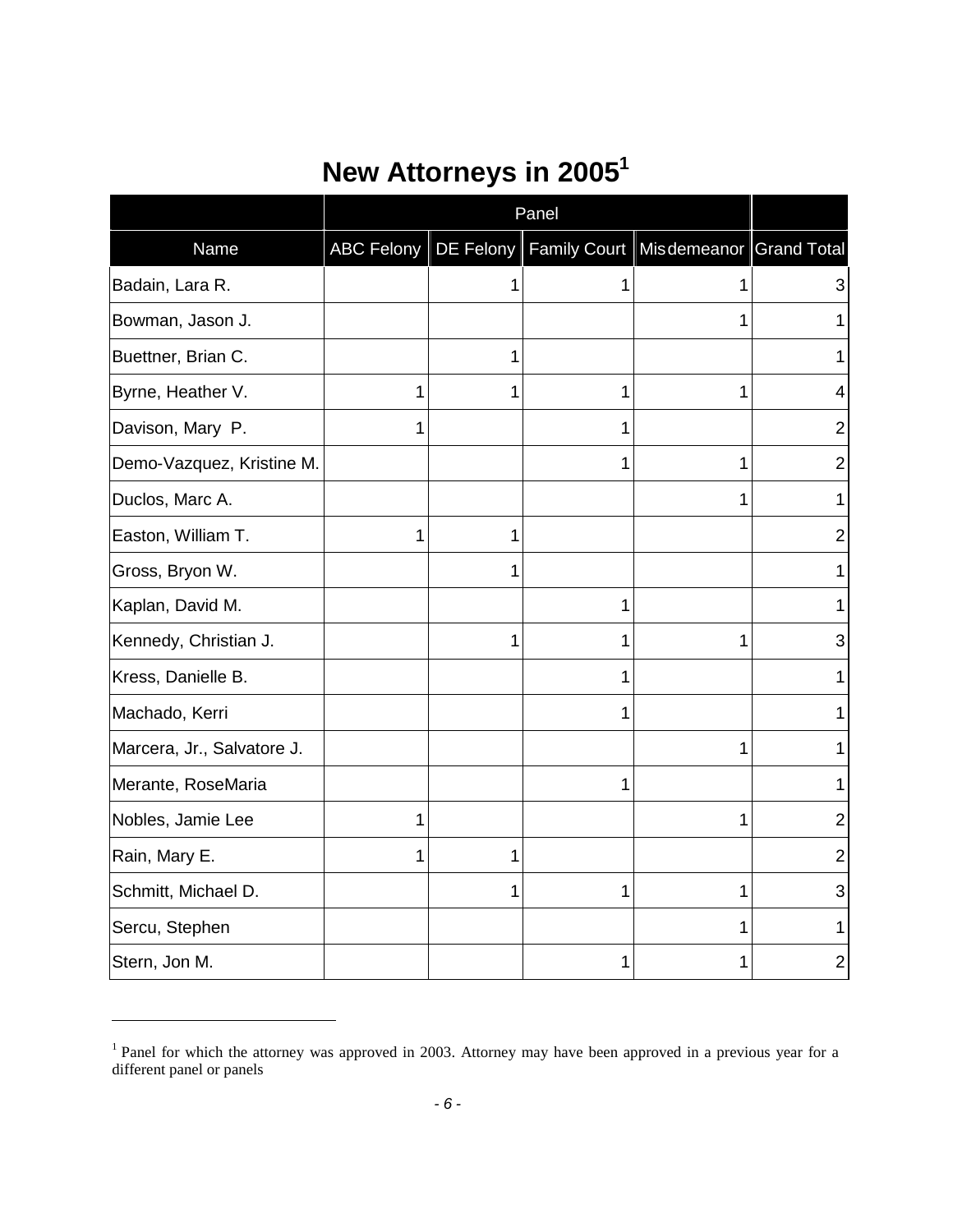|                        | Panel |    |                                                                   |    |  |
|------------------------|-------|----|-------------------------------------------------------------------|----|--|
| Name                   |       |    | ABC Felony   DE Felony   Family Court   Misdemeanor   Grand Total |    |  |
| Watkins, Paul B.       |       |    |                                                                   |    |  |
| West, John R.          |       |    |                                                                   |    |  |
| Wilcox, Christopher T. |       |    |                                                                   |    |  |
| Willkens, Daniel N.    |       |    |                                                                   |    |  |
| Young, D. Scott        |       |    |                                                                   | 3  |  |
| <b>Grand Total</b>     | 10    | 14 | 14                                                                | 45 |  |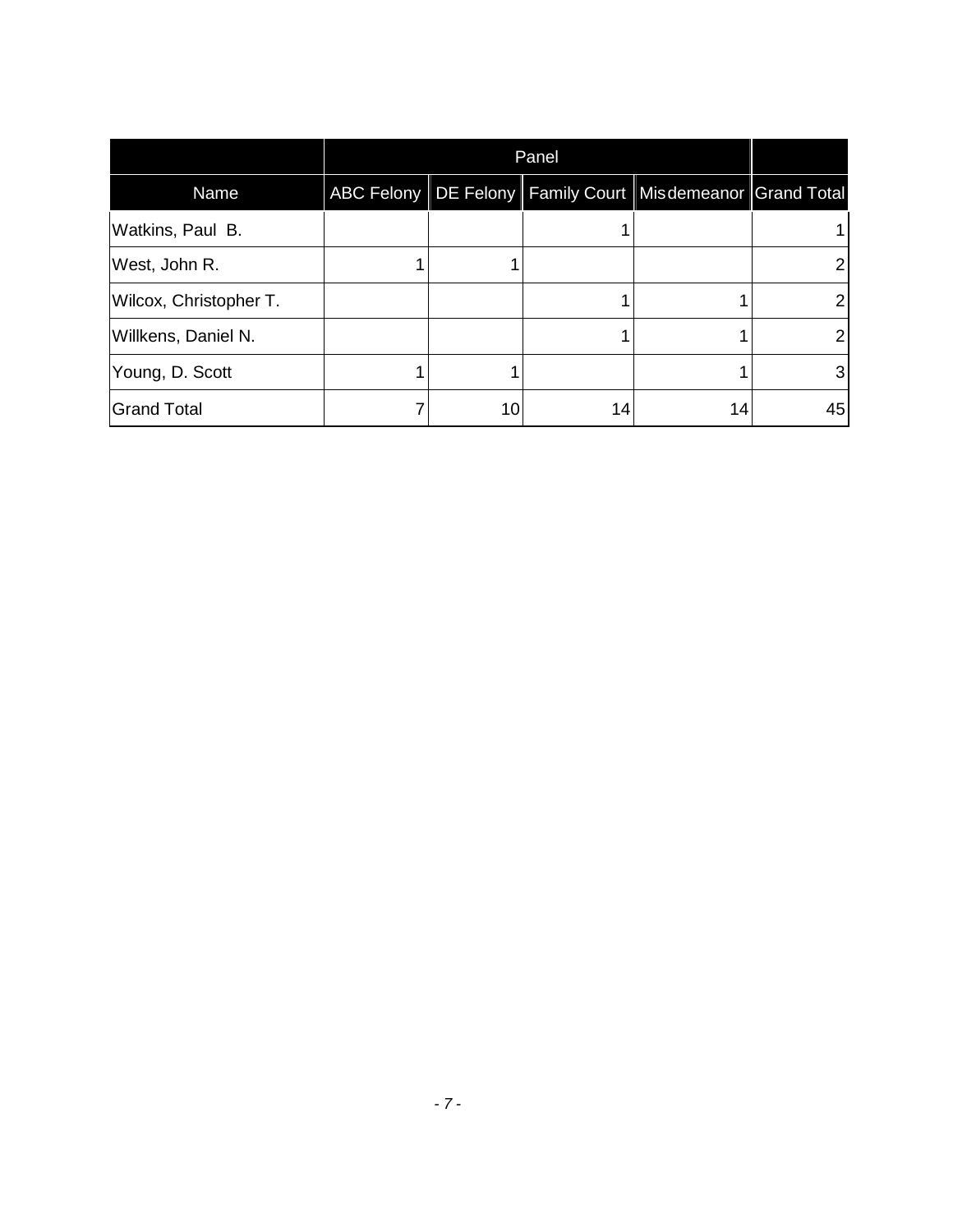|                         | Year |      |      |      |      |
|-------------------------|------|------|------|------|------|
| Panel                   | 2001 | 2002 | 2003 | 2004 | 2005 |
| <b>ABC Felony</b>       | 592  | 584  | 603  | 511  | 507  |
| Appellate               | 40   | 22   | 17   | 16   | 27   |
| DE Felony               | 448  | 461  | 416  | 473  | 485  |
| <b>Family Court</b>     | 1137 | 1299 | 1329 | 1501 | 1764 |
| Misdemeanor             | 1414 | 1788 | 1877 | 1815 | 1805 |
| Other                   | 36   | 48   | 47   | 40   | 52   |
| <b>Probation/Parole</b> | 204  | 205  | 226  | 202  | 193  |
| <b>Grand Total</b>      | 3871 | 4407 | 4515 | 4558 | 4833 |

## <span id="page-9-0"></span>**Total Cases Referred by Panel 2001-2005 1**



1. Does not represent number of assignments made, only initial cases referred for assignment.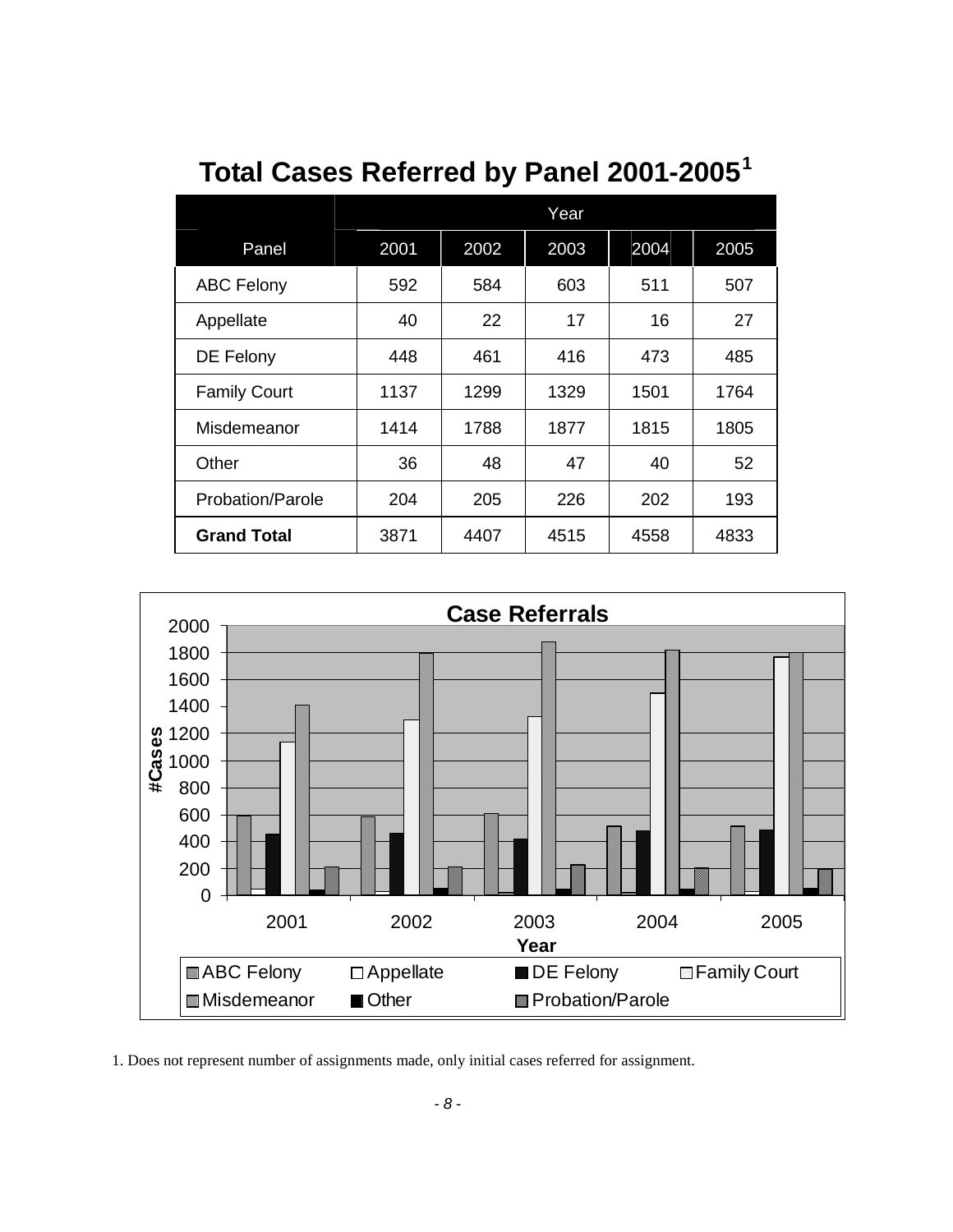## <span id="page-10-0"></span>**2005 Assignments[2](#page-10-1)**

The following charts show the assignments each attorney received in 2005. The number of assignments is higher than the number of cases referred because in some cases more than one attorney receives an assignment for a case. Also, an attorney might be assigned in 2005 to a case originally referred in a previous year. This occurs most often after a court relieves one attorney and either the court or the Assigned Counsel Program assigns a new attorney.

Several factors should be considered in looking at these tables. First, approved panel members receive more assignments than non-approved panel members do. Some of the attorneys with a low number of assignments are non-approved panel members. Most often, such an attorney is court assigned. Secondly, those attorneys gaining membership on a panel for the first time during 2005 will have fewer assignments in that panel because they were not on the panel for an entire year. Thirdly, a number of attorneys declined a significant number of assignments, requested removal from the Program for long periods of time or resigned from the Program during 2005. While the report includes non-approved attorneys, new panel members, attorneys declining appointments, and attorneys temporarily removed from panels at their own request, concentrating on those members who participated for the full year as approved members of a particular panel gives a truer picture of the equitable distribution of assignments.

The success of the program in achieving equitable distribution of cases is excellent when compared with other New York jurisdictions. Included are graphs showing the distribution of cases on the various panels.

Of particular significance in this report is the fact that in the criminal courts, where the Assigned Counsel Program assigns a large percentage of cases, there is a more even distribution of assignments. This is attributable to the fact that, by comparison, Family Court has a much lower percentage of cases assigned by the Assigned Counsel Program. Most assignments are directly by the court. Attaining more equitable distribution of cases is difficult, if not impossible. The Administrator and Advisory Committee must work diligently to provide a workable solution to the inequities of the Family Court assignments. Looking at the last column of the tables, it takes significantly fewer attorneys for the Family Court assignments to reach a high percentage than it does for the criminal court assignments. This is less of a concern since the Conflict Defender Office represents the bulk of the conflict cases in Family Court. Nonetheless, it is an issue that should be addressed for those cases where the Conflict Defender Office cannot represent the client in Family Court.

<span id="page-10-1"></span> $2$  Only assignments to new clients or to old clients with more serious charges are counted here. Therefore, the total number of assignments is less than the total number reported in the "Program Use by Judiciary" section.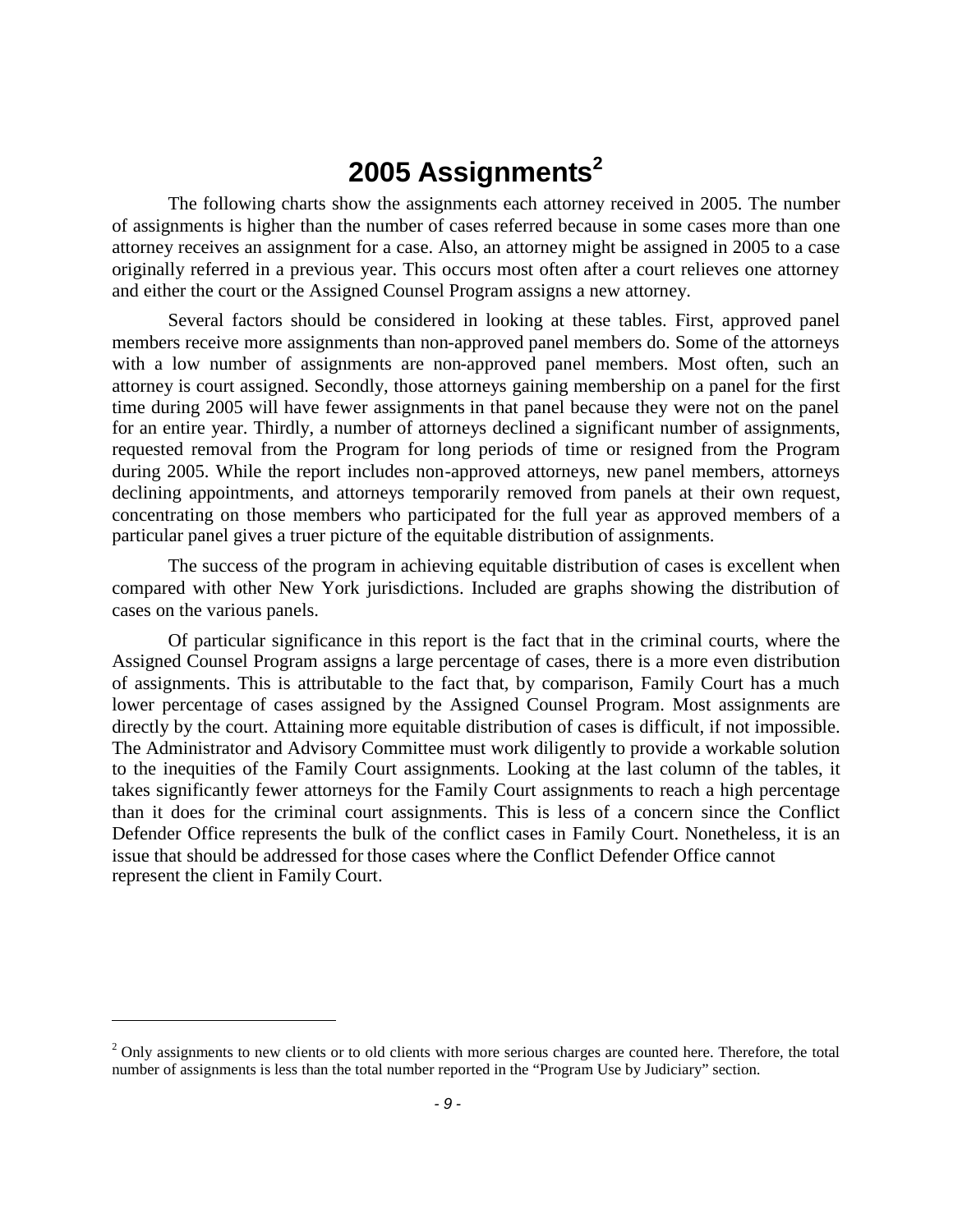|            |                           | Assigned<br>By |                |                    |
|------------|---------------------------|----------------|----------------|--------------------|
| Agency     | Attorney                  | <b>ACP</b>     | Court          | <b>Grand Total</b> |
| <b>ACP</b> | Crimi, Jr., Charles F.    | 17             | $\overline{2}$ | 19                 |
|            | Rose, Angelo A.           | 6              | 12             | 18                 |
|            | Shulman, Brian J.         | 10             | 8              | 18                 |
|            | Brown, James E.           | 11             | 7              | 18                 |
|            | Zimmermann, Jr., Clark J. | 10             | 8              | 18                 |
|            | Vacca, James P.           | 17             | 0              | 17                 |
|            | Feindt, Mary E.           | 11             | 5              | 16                 |
|            | Garretson, Scott A.       | 16             | 0              | 16                 |
|            | Shapiro, Robert A.        | 14             | 1              | 15                 |
|            | Kristal, Peter L.         | 11             | 1              | 12                 |
|            | Murante, David A.         | 10             | $\overline{2}$ | 12                 |
|            | Farrell, Barbara E.       | 11             | $\mathbf 0$    | 11                 |
|            | Hinman, James S.          | 8              | 3              | 11                 |
|            | Kennedy, Christian J.     | 0              | 11             | 11                 |
|            | Damelio, Joseph S.        | 2              | 9              | 11                 |
|            | Krane, Joel N.            | 8              | 3              | 11                 |
|            | Kasperek, Lawrence L.     | 9              | 2              | 11                 |
|            | Funk, Mark D.             | 8              | $\overline{2}$ | 10 <sup>1</sup>    |
|            | Young, Mark A.            | 1              | 9              | 10                 |
|            | Cocuzzi, Thomas J.        | 6              | 4              | 10                 |
|            | Scibetta, Michael P.      | 9              | 1              | 10                 |
|            | MacAulay, Paul D.         | 9              | 1              | 10 <sub>l</sub>    |

#### <span id="page-11-0"></span>**2005 ABC Felony Assignments**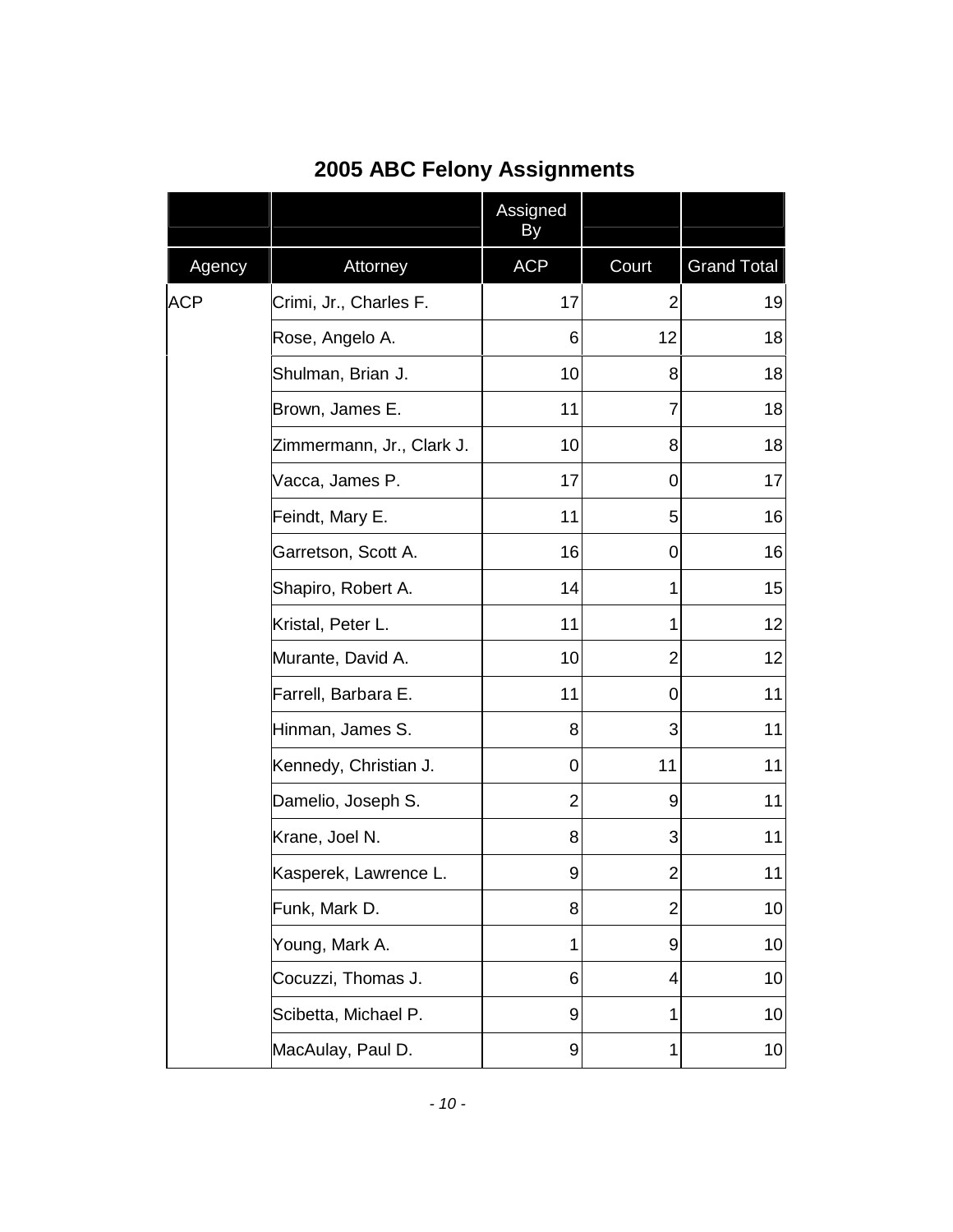|        |                          | Assigned<br>By |                |                    |
|--------|--------------------------|----------------|----------------|--------------------|
| Agency | Attorney                 | <b>ACP</b>     | Court          | <b>Grand Total</b> |
|        | Perez, Gilbert R.        | 8              | 1              | 9                  |
|        | Johnson, Christopher G.  | 8              | 1              | 9                  |
|        | Holliday, Billie D.      | 8              | 1              | 9                  |
|        | Brown, J. Raymond        | 9              | 0              | 9                  |
|        | Bourtis, Eftihia         | 9              | 0              | 9                  |
|        | Bitetti, Gary            | 7              | 2              | 9                  |
|        | DiSalvo, Thomas J.       | 7              | 1              | 8                  |
|        | Napier, James A.         | 8              | 0              | 8                  |
|        | Owens, David L.          | 8              | 0              | 8                  |
|        | Rizzo, James J.          | $\overline{7}$ | 1              | 8                  |
|        | Vacca, Jr., Paul J.      | 8              | 0              | 8                  |
|        | Pullano, Peter J.        | 3              | 4              | $\overline{7}$     |
|        | Schiano, Michael P.      | 5              | $\overline{2}$ | $\overline{7}$     |
|        | Barr, Culver K.          | $\overline{7}$ | 0              | $\overline{7}$     |
|        | DeJohn, Timothy W.       | 6              | 0              | 6                  |
|        | Annechino, John A.       | 6              | 0              | 6                  |
|        | Schiano, Jr., Charles A. | 5              | 1              | 6                  |
|        | Hurwitz, Phillip R.      | 6              | 0              | 6                  |
|        | Thompson, Donald M.      | 5              | 1              | $\,6$              |
|        | Egger, Jan P.            | 6              | 0              | 6                  |
|        | Aramini, Mary E.         | 5              | 0              | 5                  |
|        | Pilato, Louis P.         | 4              | 1              | 5                  |
|        | Morabito, David R.       | 5              | 0              | 5                  |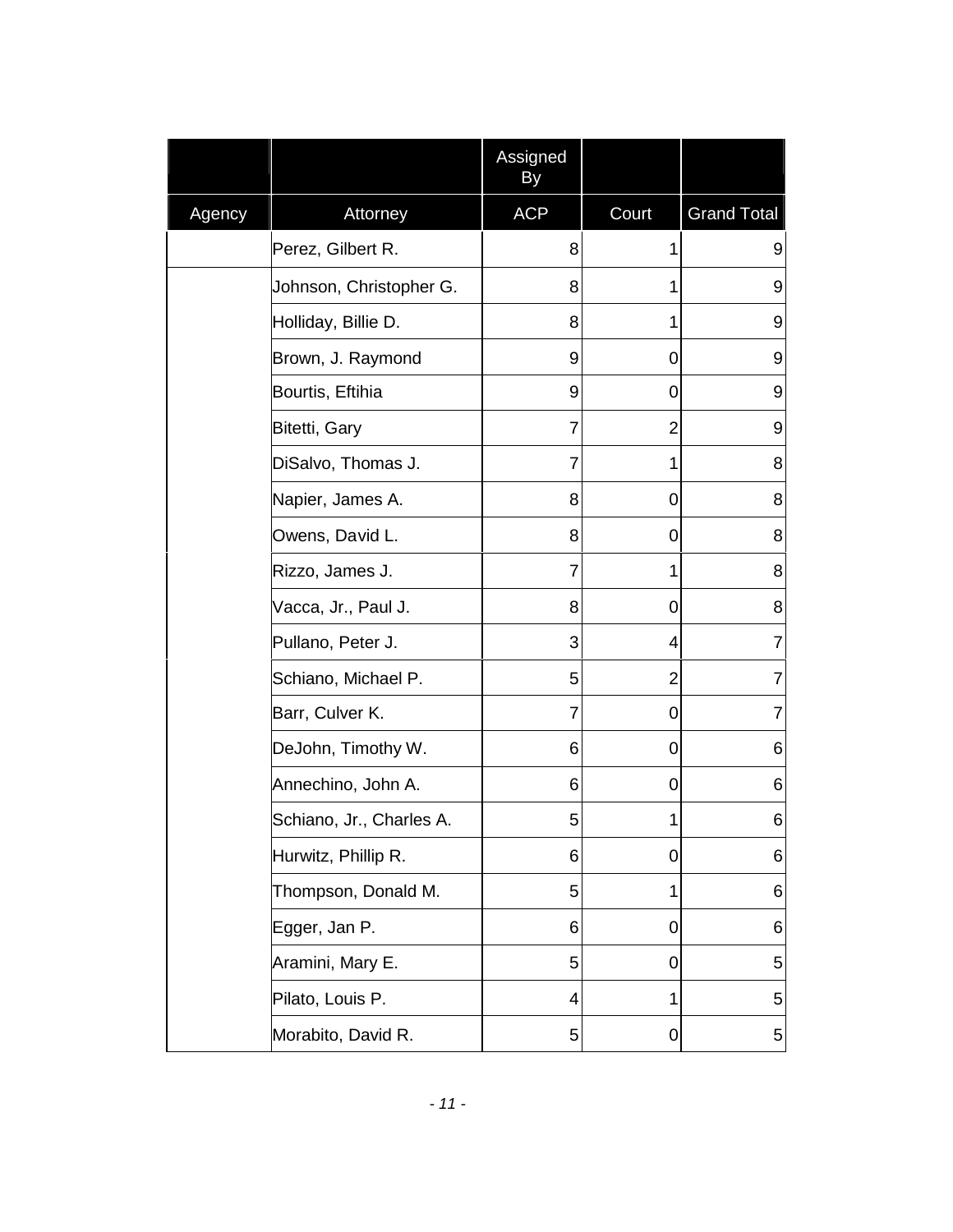|        |                          | Assigned<br>By |       |                         |
|--------|--------------------------|----------------|-------|-------------------------|
| Agency | Attorney                 | <b>ACP</b>     | Court | <b>Grand Total</b>      |
|        | Schiano, Christopher     | 0              | 5     | 5                       |
|        | Nobles, Jamie Lee        | $\overline{2}$ | 3     | 5                       |
|        | Young, D. Scott          | 5              | 0     | 5                       |
|        | Conaty, Jr., George W.   | 5              | 0     | 5                       |
|        | Aureli, Daniel L.        | 4              | 1     | 5                       |
|        | Fuller, Paul D.          | 3              | 1     | $\overline{\mathbf{4}}$ |
|        | Thomas-Diaz, Kathleen    | 4              | 0     | 4                       |
|        | Wood, Robert W.          | 4              | 0     | 4                       |
|        | Byrne, Heather V.        | 4              | 0     | 4                       |
|        | Lewis, Herbert J.        | 3              | 0     | 3                       |
|        | Walsh, Jr., James E.     | $\overline{2}$ | 0     | $\overline{2}$          |
|        | Mix, Matthew J.          | $\overline{2}$ | 0     | $\overline{2}$          |
|        | Rain, Mary E.            | 1              | 1     | $\overline{2}$          |
|        | Splain, Thomas M.        | $\overline{2}$ | 0     | $\overline{2}$          |
|        | Burke, Adrian J.         | $\overline{2}$ | 0     | $\overline{2}$          |
|        | Napier, Robert A.        | $\overline{2}$ | 0     | $\overline{2}$          |
|        | Josh, Sylvia W.          | 0              | 1     | $\mathbf 1$             |
|        | Crowder, Debra A.        | 0              | 1     | 1                       |
|        | Merante, Vincent E.      | $\mathbf{1}$   | 0     | 1                       |
|        | Schiano, Sr., Charles A. | 1              | 0     | 1                       |
|        | Owens, Clifford Paul     | 1              | 0     | 1                       |
|        | Gangarosa, Edward, C.    | 0              | 1     | 1                       |
|        | Parks, Anthony           | 0              | 1     | 1                       |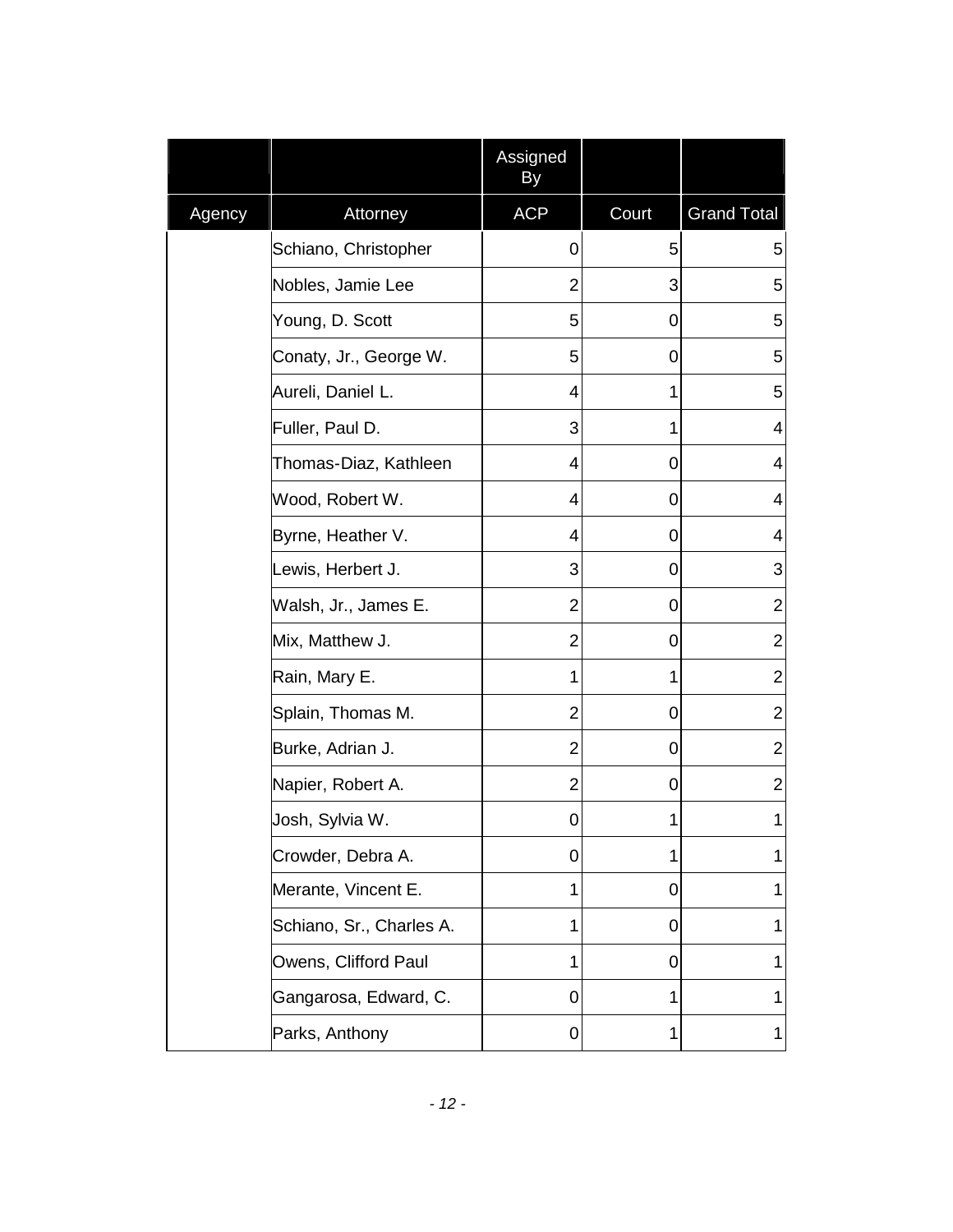|                    |                       | Assigned<br>By |       |                    |
|--------------------|-----------------------|----------------|-------|--------------------|
| Agency             | Attorney              | <b>ACP</b>     | Court | <b>Grand Total</b> |
|                    | Davison, Mary P.      |                |       |                    |
|                    | Strazzeri, Francis A. | 0              |       |                    |
|                    | Andolina, Lawrence J. | 0              |       |                    |
|                    | Easton, William T.    | 0              |       |                    |
|                    | Green, Scott M.       | 0              |       |                    |
|                    | LaPine, Felix V.      |                |       |                    |
|                    | Muldoon, Gary         | 0              |       |                    |
|                    | Reed, Alan            |                |       |                    |
| <b>ACP Total</b>   |                       | 403            | 129   | 532                |
| <b>Grand Total</b> |                       | 403            | 129   | 532                |

## <span id="page-14-0"></span>**2005 DE Felony Assignments**

|            |                     | Assigned<br>By |       |                    |
|------------|---------------------|----------------|-------|--------------------|
| Agency     | Attorney            | <b>ACP</b>     | Court | <b>Grand Total</b> |
| <b>ACP</b> | Brown, James E.     |                | 10    | 17                 |
|            | Rose, Angelo A.     | 5              | 10    | 15                 |
|            | Vacca, James P.     | 11             | 3     | 14                 |
|            | Garretson, Scott A. | 10             |       | 12 <sub>2</sub>    |
|            | Kristal, Peter L.   | 10             |       | 12 <sup>1</sup>    |
|            | Hinman, James S.    | 10             |       | 12                 |
|            | Bourtis, Eftihia    | 11             |       | 12                 |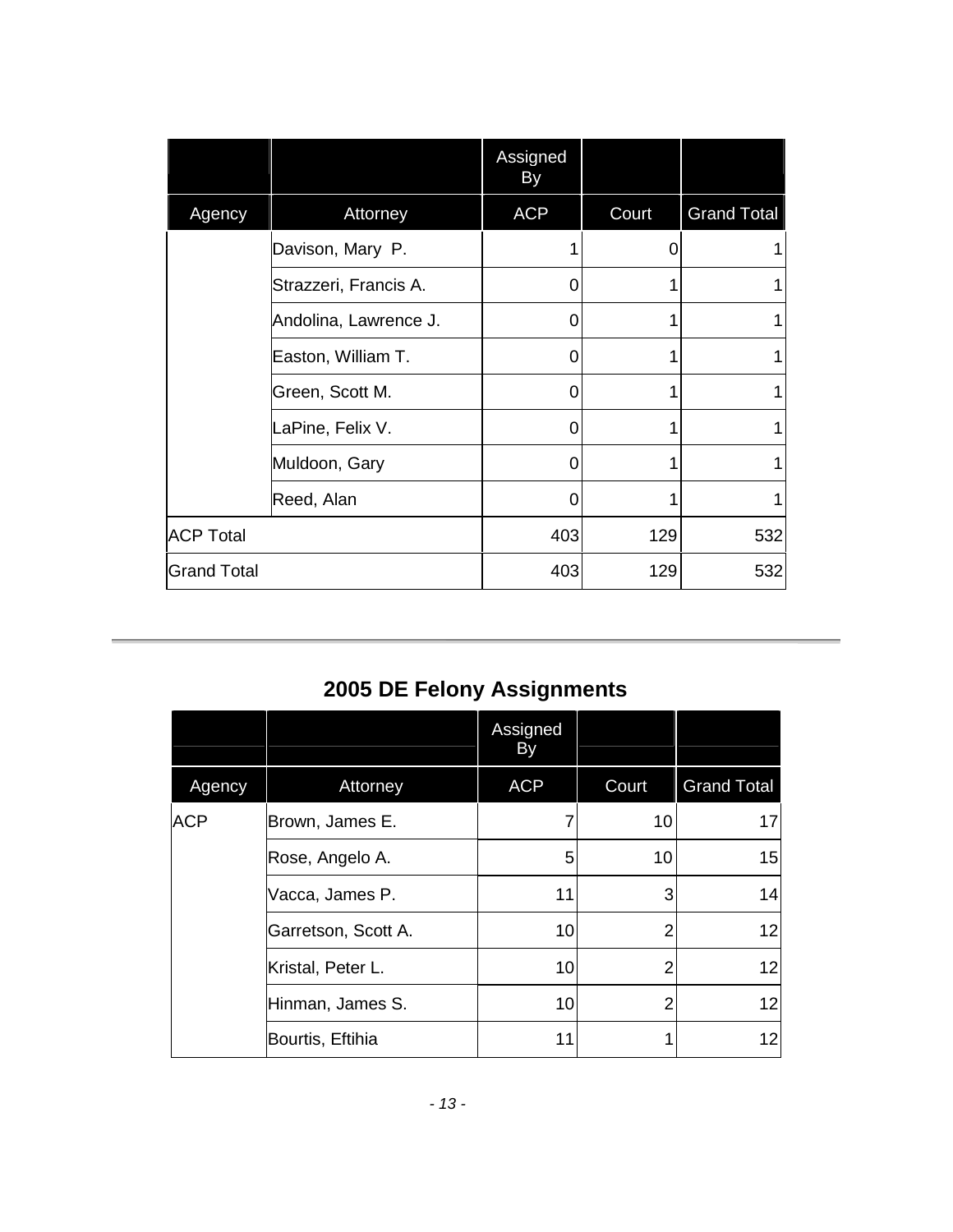|        |                         | Assigned<br>Вy |                         |                    |
|--------|-------------------------|----------------|-------------------------|--------------------|
| Agency | Attorney                | <b>ACP</b>     | Court                   | <b>Grand Total</b> |
|        | Shulman, Brian J.       | 3              | 8                       | 11                 |
|        | Feindt, Mary E.         | 7              | 4                       | 11                 |
|        | Young, Mark A.          | 3              | 8                       | 11                 |
|        | Crimi, Jr., Charles F.  | 7              | 3                       | 10                 |
|        | Funk, Mark D.           | 8              | $\overline{2}$          | 10                 |
|        | Cocuzzi, Thomas J.      | 3              | 7                       | 10                 |
|        | Schiano, Christopher    | 3              | 7                       | 10                 |
|        | Shapiro, Robert A.      | 6              | 3                       | 9                  |
|        | Murante, David A.       | 9              | 0                       | 9                  |
|        | Kennedy, Christian J.   | 1              | 8                       | 9                  |
|        | Krane, Joel N.          | 7              | $\overline{2}$          | 9                  |
|        | Johnson, Christopher G. | 8              | 1                       | 9                  |
|        | Perez, Gilbert R.       | 6              | $\overline{2}$          | 8                  |
|        | Holliday, Billie D.     | $\overline{7}$ | 1                       | 8                  |
|        | Josh, Sylvia W.         | 8              | 0                       | 8                  |
|        | Infantino, Marc         | 8              | 0                       | 8                  |
|        | Farrell, Barbara E.     | 5              | $\overline{\mathbf{c}}$ | $\overline{7}$     |
|        | Kasperek, Lawrence L.   | 7              | 0                       | 7                  |
|        | Owens, David L.         | 7              | 0                       | 7                  |
|        | Russi, Patrick K.       | 6              | 1                       | 7                  |
|        | Scibetta, Michael P.    | 6              | 0                       | 6                  |
|        | Aramini, Mary E.        | 5              | 1                       | 6                  |
|        | Pilato, Louis P.        | 5              | 1                       | 6                  |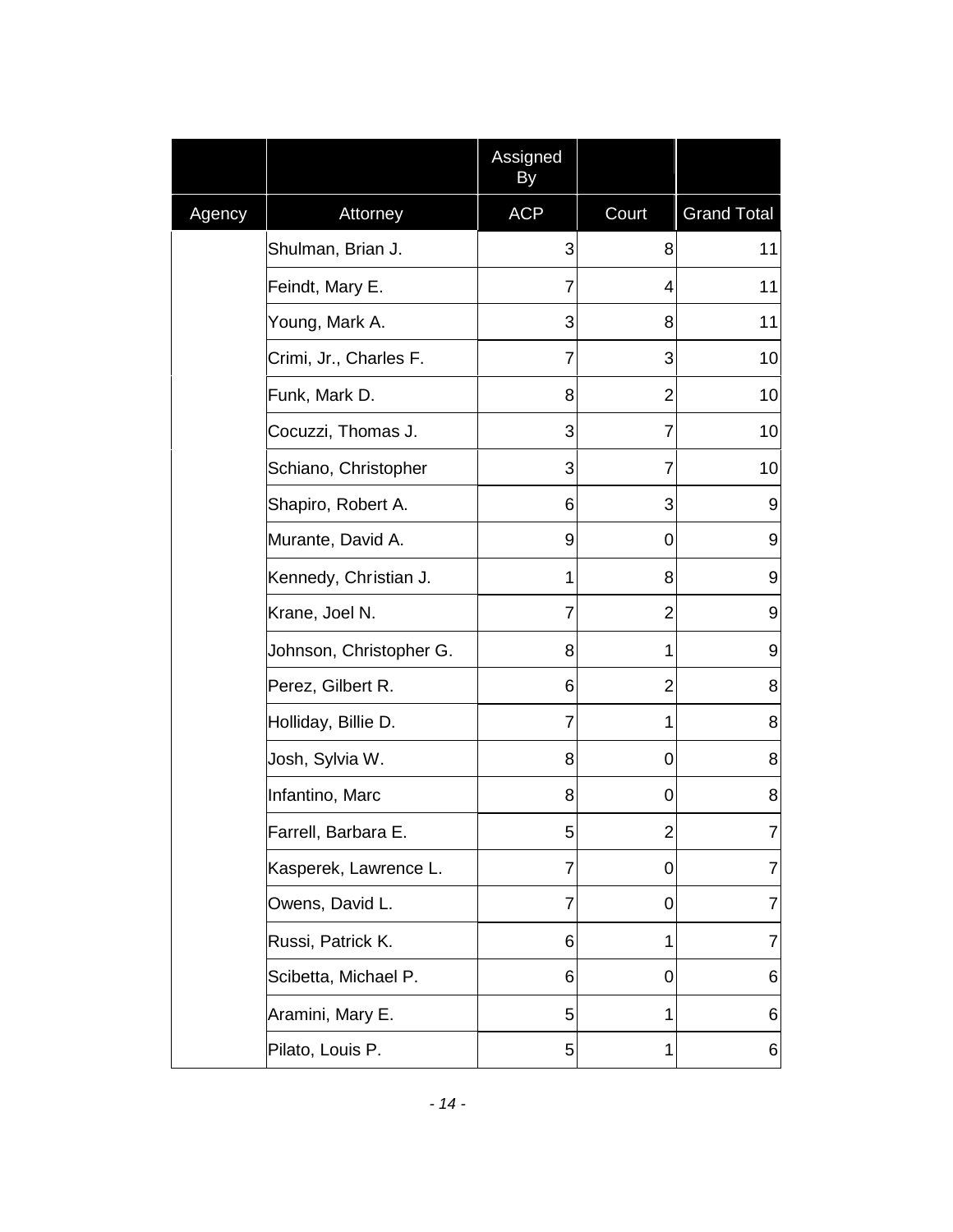|        |                           | Assigned<br>By |                |                    |
|--------|---------------------------|----------------|----------------|--------------------|
| Agency | Attorney                  | <b>ACP</b>     | Court          | <b>Grand Total</b> |
|        | Nobles, Jamie Lee         | 1              | 5              | 6                  |
|        | Lester, Frederick         | 6              | 0              | 6                  |
|        | Gross, Bryon W.           | 6              | 0              | 6                  |
|        | Schmitt, Michael D.       | 6              | 0              | 6                  |
|        | MacAulay, Paul D.         | 5              | 0              | 5                  |
|        | Brown, J. Raymond         | 5              | 0              | 5                  |
|        | Schiano, Jr., Charles A.  | 5              | 0              | 5                  |
|        | Thomas-Diaz, Kathleen     | 4              | 1              | 5                  |
|        | Wood, Robert W.           | 4              | 1              | 5                  |
|        | Buettner, Brian C.        | 5              | 0              | 5                  |
|        | Zimmermann, Jr., Clark J. | $\overline{2}$ | $\overline{2}$ | 4                  |
|        | Bitetti, Gary             | 4              | 0              | 4                  |
|        | DiSalvo, Thomas J.        | 4              | 0              | 4                  |
|        | Napier, James A.          | 4              | 0              | 4                  |
|        | Rizzo, James J.           | 4              | 0              | 4                  |
|        | Pullano, Peter J.         | 3              | 1              | 4                  |
|        | DeJohn, Timothy W.        | 4              | 0              | 4                  |
|        | Morabito, David R.        | 4              | 0              | 4                  |
|        | Young, D. Scott           | 4              | 0              | 4                  |
|        | Lewis, Herbert J.         | 4              | 0              | 4                  |
|        | Mix, Matthew J.           | 4              | 0              | 4                  |
|        | Rain, Mary E.             | 3              | 1              | 4                  |
|        | Merante, Vincent E.       | 4              | 0              | 4                  |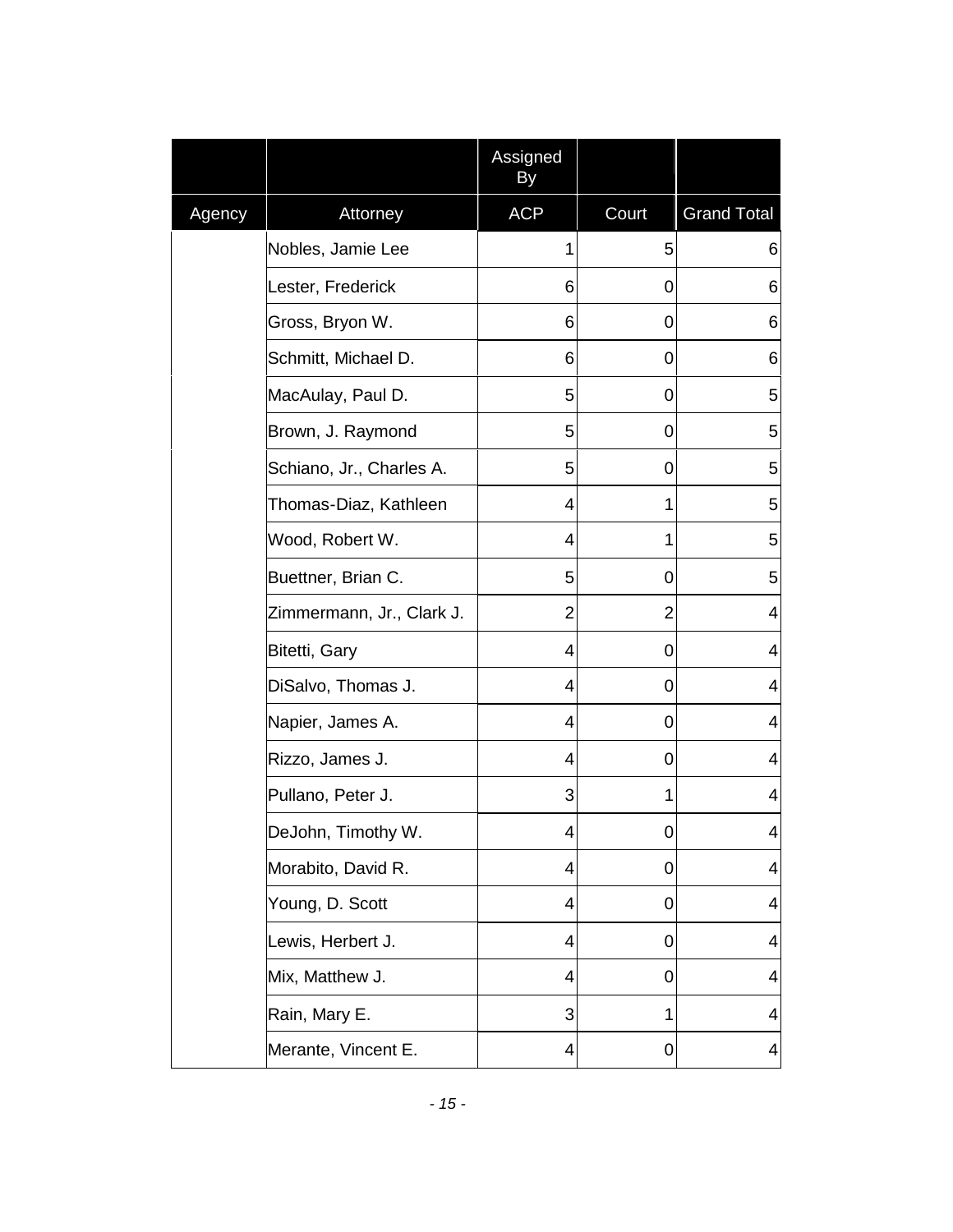|        |                          | Assigned<br>By |                |                         |
|--------|--------------------------|----------------|----------------|-------------------------|
| Agency | Attorney                 | <b>ACP</b>     | Court          | <b>Grand Total</b>      |
|        | Schiano, Sr., Charles A. | 4              | 0              | 4                       |
|        | Flowerday, Michael D.    | 4              | 0              | 4                       |
|        | Damelio, Joseph S.       | 0              | 3              | 3                       |
|        | Schiano, Michael P.      | 3              | 0              | 3                       |
|        | Annechino, John A.       | 3              | 0              | 3                       |
|        | Hurwitz, Phillip R.      | 3              | 0              | 3                       |
|        | Thompson, Donald M.      | 1              | $\overline{2}$ | 3                       |
|        | Byrne, Heather V.        | 3              | 0              | 3                       |
|        | Splain, Thomas M.        | 2              | 1              | 3                       |
|        | Owens, Clifford Paul     | 1              | $\overline{2}$ | 3                       |
|        | Zaretsky, Allen J.       | 3              | 0              | 3                       |
|        | Vacca, Jr., Paul J.      | $\overline{2}$ | 0              | $\overline{\mathbf{c}}$ |
|        | Barr, Culver K.          | 2              | 0              | $\overline{2}$          |
|        | Egger, Jan P.            | 2              | 0              | $\overline{2}$          |
|        | Conaty, Jr., George W.   | 2              | 0              | $\overline{2}$          |
|        | Fuller, Paul D.          | 2              | 0              | $\overline{2}$          |
|        | Burke, Adrian J.         | $\overline{c}$ | 0              | $\mathbf{2}$            |
|        | Gangarosa, Edward, C.    | 0              | $\overline{2}$ | $\overline{2}$          |
|        | Parks, Anthony           | $\overline{2}$ | 0              | $\overline{\mathbf{c}}$ |
|        | McMorrow, Brooke B.      | 1              | 1              | $\overline{\mathbf{c}}$ |
|        | Duclos, Marc A.          | 1              | 1              | 2                       |
|        | Goldman, Ronald S.       | $\overline{2}$ | 0              | $\overline{\mathbf{c}}$ |
|        | Aureli, Daniel L.        | 1              | 0              | $\mathbf 1$             |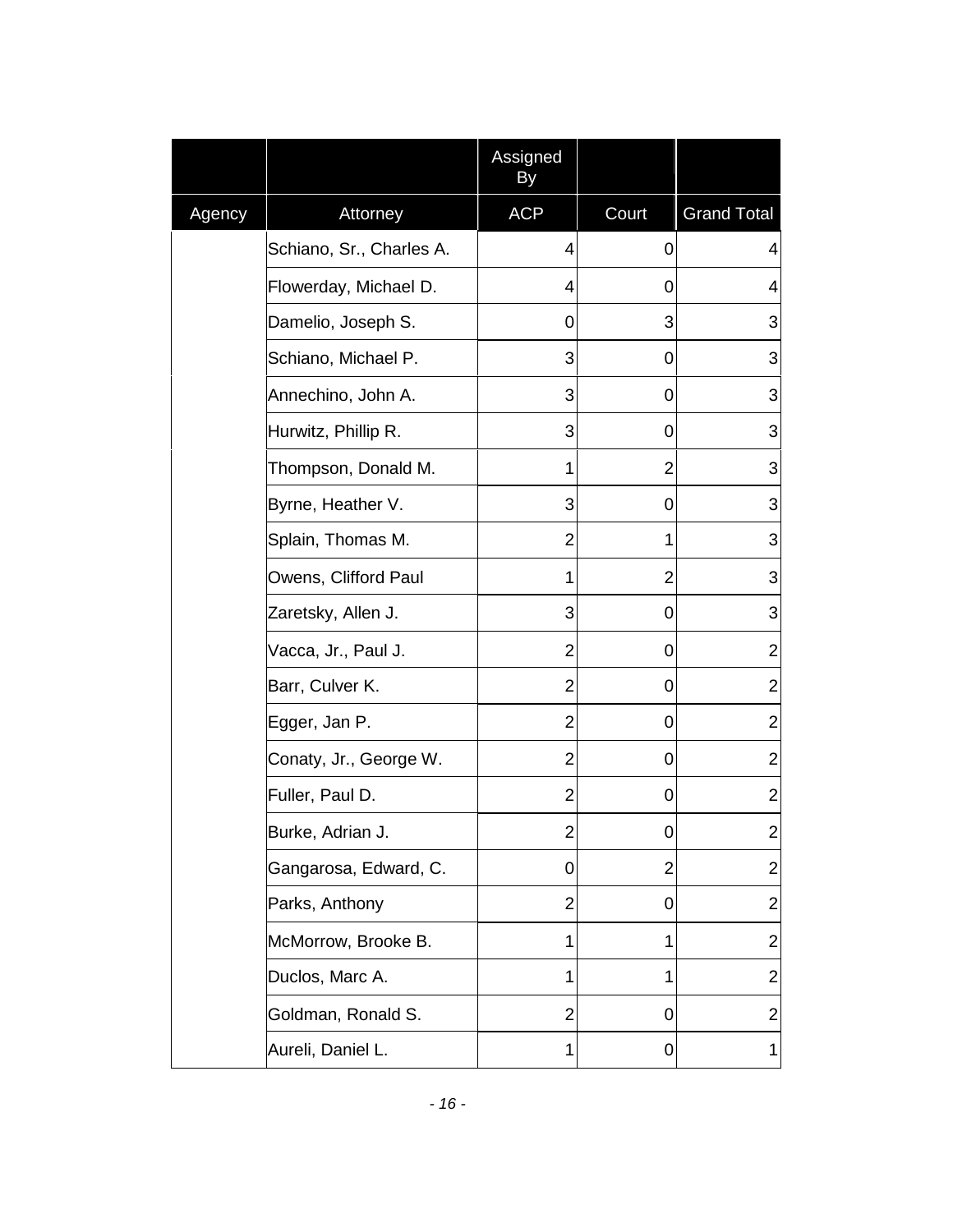|                    |                       | Assigned<br>By |             |                    |
|--------------------|-----------------------|----------------|-------------|--------------------|
| Agency             | Attorney              | <b>ACP</b>     | Court       | <b>Grand Total</b> |
|                    | Walsh, Jr., James E.  | 1              | $\mathbf 0$ |                    |
|                    | Crowder, Debra A.     | 0              | 1           | 1                  |
|                    | Davison, Mary P.      | 1              | 0           | 1                  |
|                    | Strazzeri, Francis A. | 1              | 0           | 1                  |
|                    | Karatas, Nigos        | 1              | 0           | 1                  |
|                    | Gladstone, Katherine  | $\mathbf 0$    | 1           | 1                  |
|                    | Dimassimo, James D.   | 1              | 0           | 1                  |
|                    | Sekharan, Raja N.     | 0              | 1           | 1                  |
|                    | Dedes, William C.     | 1              | 0           | 1                  |
|                    | Doyle, James D.       | $\mathbf 0$    | 1           | 1                  |
|                    | LaDuca, Anthony       | 0              | 1           | 1                  |
|                    | Lembke, Matthew R.    | 0              | 1           | 1                  |
|                    | Sercu, Stephen        | 0              | 1           | 1                  |
|                    | Tuohey, Michael J.    | $\mathbf{1}$   | 0           | 1                  |
|                    | West, John R.         | $\mathbf 0$    | 1           | 1                  |
|                    | Wisner, Todd J.W.     | 1              | 0           |                    |
| <b>ACP Total</b>   |                       | 348            | 122         | 470                |
| <b>Grand Total</b> |                       | 348            | 122         | 470                |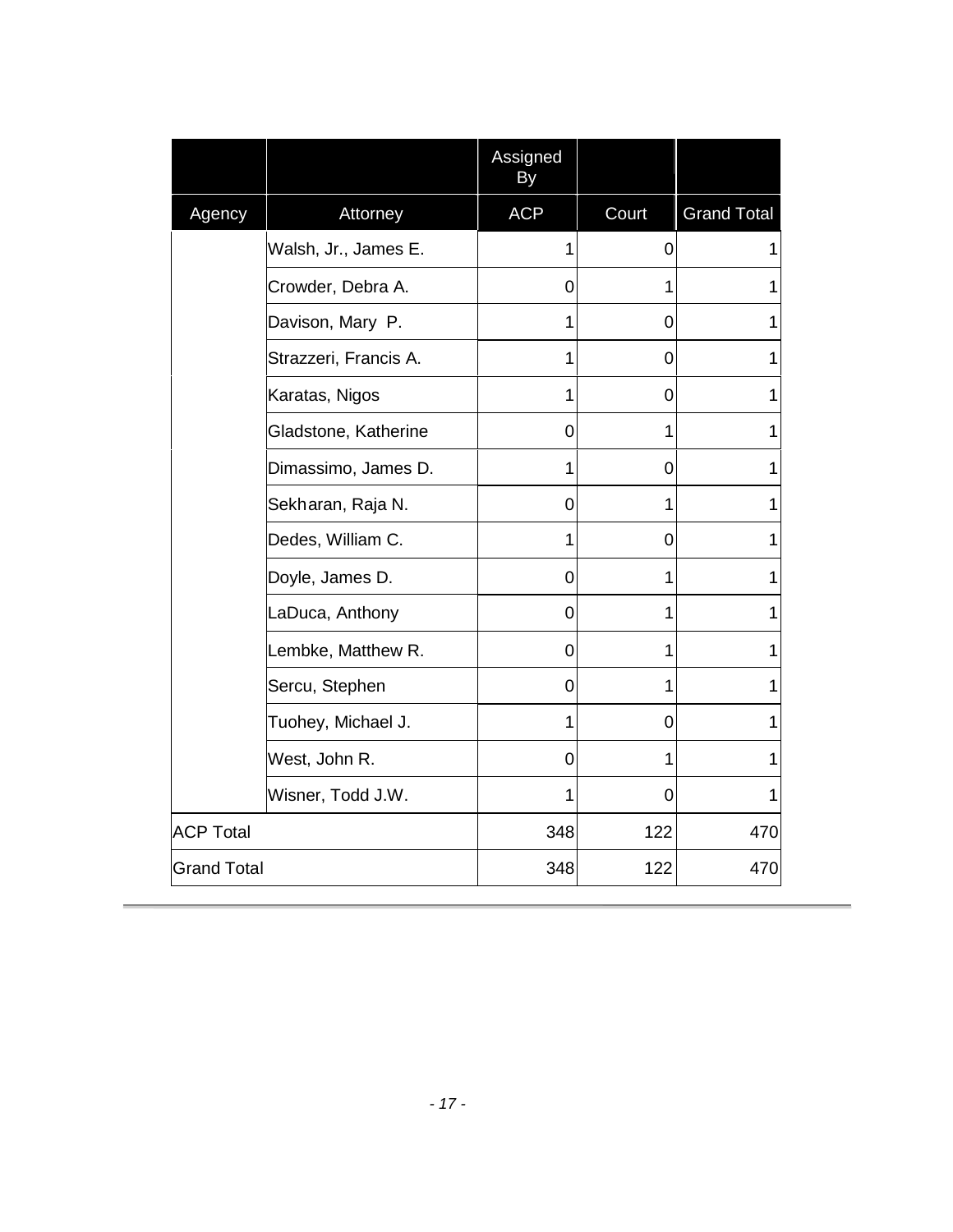|            |                         | Assigned<br>By |                |                  |
|------------|-------------------------|----------------|----------------|------------------|
| Agency     | Attorney                | <b>ACP</b>     | Court          | Grand<br>Total   |
| <b>ACP</b> | Rose, Angelo A.         | $\overline{2}$ | 25             | 27               |
|            | Walsh, Jr., James E.    | 5              | 16             | 21               |
|            | Young, Mark A.          | 4              | 13             | 17               |
|            | Kennedy, Christian J.   | 3              | 14             | 17               |
|            | Shulman, Brian J.       | 5              | 10             | 15               |
|            | Infantino, Marc         | 9              | 6              | 15               |
|            | Cocuzzi, Thomas J.      | 1              | 13             | 14               |
|            | Merante, Vincent E.     | 5              | 9              | 14               |
|            | Feindt, Mary E.         | 2              | 10             | 12               |
|            | Splain, Thomas M.       | $\overline{2}$ | 10             | 12               |
|            | Garretson, Scott A.     | 3              | 8              | 11               |
|            | Shapiro, Robert A.      | 4              | $\overline{7}$ | 11               |
|            | West, John R.           | 4              | 6              | 10               |
|            | Ajaka, Maroun           | 9              | 1              | 10               |
|            | Schiano, Christopher    | 3              | 6              | 9                |
|            | Johnson, Christopher G. | 5              | 4              | 9                |
|            | Holliday, Billie D.     | 6              | 3              | 9                |
|            | Schmitt, Michael D.     | 6              | 3              | $\boldsymbol{9}$ |
|            | Robb, Lori Ann          | 4              | 5              | 9                |
|            | Brown, James E.         | 5              | 3              | 8                |
|            | Kristal, Peter L.       | 6              | $\overline{2}$ | 8                |
|            | Murante, David A.       | 7              | 1              | 8                |

### <span id="page-19-0"></span>**2005 Misdemeanor Assignments**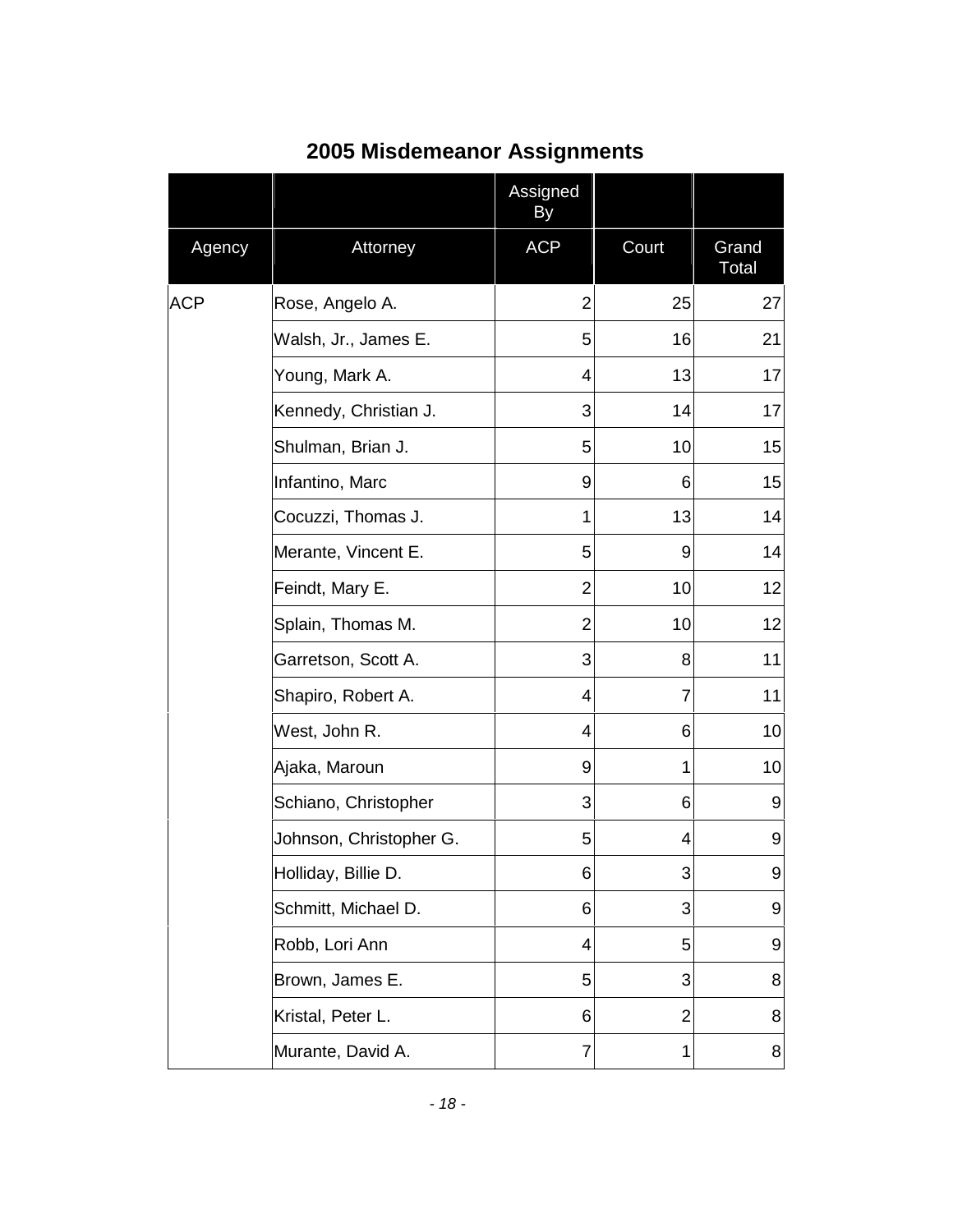|        |                          | Assigned<br>By |                |                |
|--------|--------------------------|----------------|----------------|----------------|
| Agency | Attorney                 | <b>ACP</b>     | Court          | Grand<br>Total |
|        | Perez, Gilbert R.        | 5              | 3              | 8              |
|        | Farrell, Barbara E.      | 6              | 2              | 8              |
|        | Owens, David L.          | 3              | 5              | 8              |
|        | Scibetta, Michael P.     | 6              | 2              | 8              |
|        | Gross, Bryon W.          | $\overline{7}$ | 1              | 8              |
|        | Sercu, Stephen           | 5              | 3              | 8              |
|        | Siragusa, Lisa Serio     | 0              | 8              | 8              |
|        | Bourtis, Eftihia         | 6              | 1              | $\overline{7}$ |
|        | Dedes, William C.        | 1              | 6              | $\overline{7}$ |
|        | Hinman, James S.         | 5              | 1              | 6              |
|        | Schiano, Jr., Charles A. | 5              | 1              | 6              |
|        | McMorrow, Brooke B.      | 1              | 5              | 6              |
|        | Bowman, Jason J.         | 6              | 0              | 6              |
|        | Crimi, Jr., Charles F.   | 3              | $\overline{2}$ | 5              |
|        | Buettner, Brian C.       | 5              | 0              | 5              |
|        | Napier, James A.         | 3              | $\overline{2}$ | 5              |
|        | Rain, Mary E.            | $\mathbf 0$    | 5              | 5              |
|        | Parks, Anthony           | 5              | 0              | 5              |
|        | Sekharan, Raja N.        | 4              | 1              | 5              |
|        | Jimenez, Patricio        | 1              | 4              | 5              |
|        | Jain, Rekha              | 5              | 0              | 5              |
|        | Funk, Mark D.            | $\overline{2}$ | $\overline{2}$ | 4              |
|        | Krane, Joel N.           | 3              | 1              | 4              |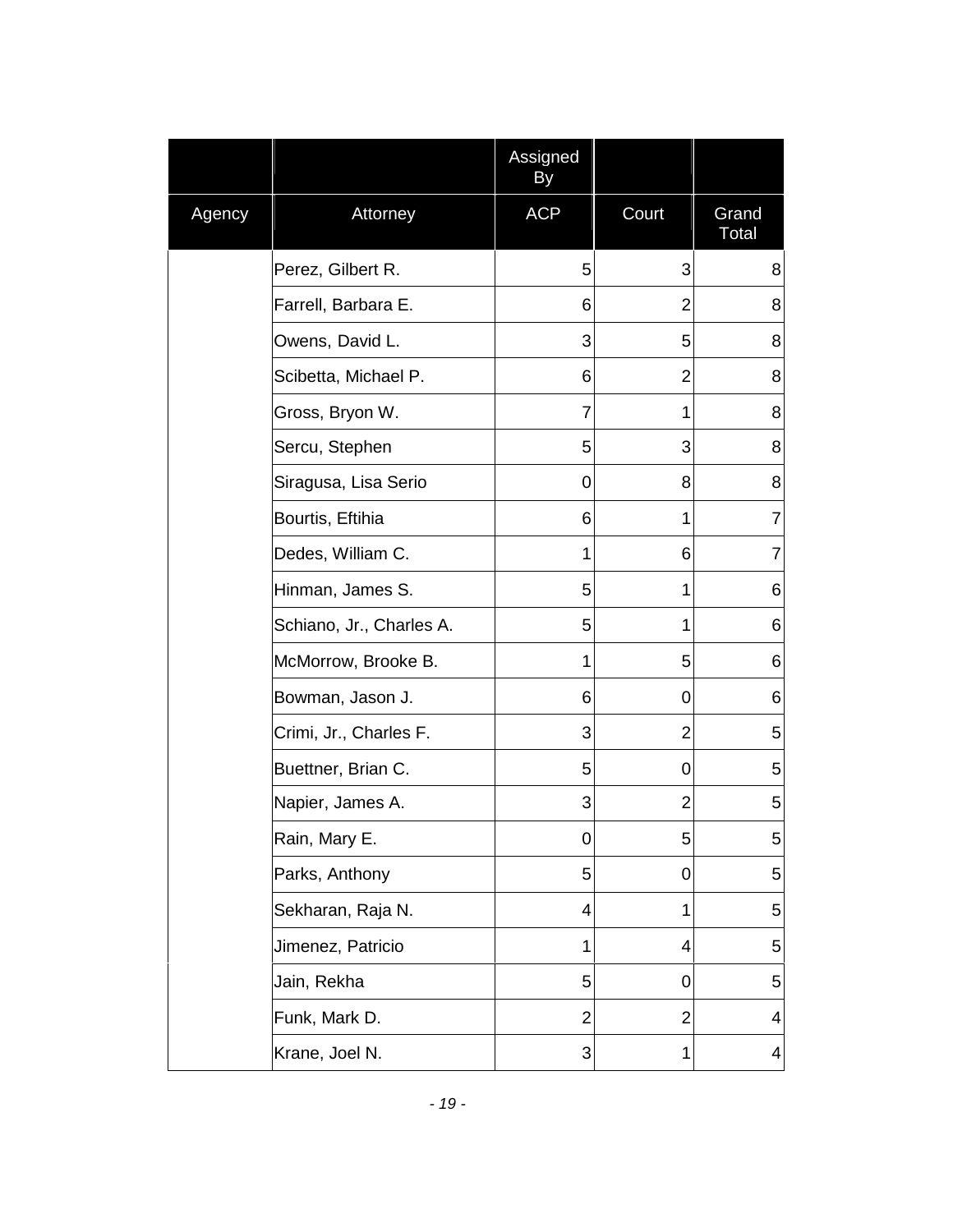|        |                           | Assigned<br>By |                |                           |
|--------|---------------------------|----------------|----------------|---------------------------|
| Agency | Attorney                  | <b>ACP</b>     | Court          | Grand<br>Total            |
|        | Josh, Sylvia W.           | 3              | 1              | 4                         |
|        | Russi, Patrick K.         | 3              | 1              | 4                         |
|        | Aramini, Mary E.          | 3              | 1              | 4                         |
|        | Zimmermann, Jr., Clark J. | 0              | 4              | 4                         |
|        | Bitetti, Gary             | 3              | 1              | 4                         |
|        | Mix, Matthew J.           | 4              | 0              | 4                         |
|        | Owens, Clifford Paul      | 2              | 2              | 4                         |
|        | Duclos, Marc A.           | 4              | 0              | 4                         |
|        | Crowder, Debra A.         | 2              | $\overline{2}$ | 4                         |
|        | Chait, Mitchell A.        | 4              | 0              | 4                         |
|        | Hummel, Chad M.           | 3              | 1              | 4                         |
|        | LaBue, Eugene P.          | 4              | 0              | 4                         |
|        | Pennica, Kenneth L.       | 4              | 0              | 4                         |
|        | Redmond, Gregg H.         | $\overline{2}$ | $\overline{2}$ | 4                         |
|        | Pilato, Louis P.          | 0              | 3              | 3                         |
|        | Nobles, Jamie Lee         | 1              | $\overline{2}$ | 3                         |
|        | Lester, Frederick         | 3              | 0              | 3                         |
|        | Thomas-Diaz, Kathleen     | 1              | $\overline{2}$ | 3                         |
|        | Rizzo, James J.           | $\overline{2}$ | 1              | 3                         |
|        | DeJohn, Timothy W.        | 3              | 0              | 3                         |
|        | Young, D. Scott           | 3              | 0              | 3                         |
|        | Flowerday, Michael D.     | $\overline{2}$ | 1              | 3                         |
|        | Gangarosa, Edward, C.     | 0              | 3              | $\ensuremath{\mathsf{3}}$ |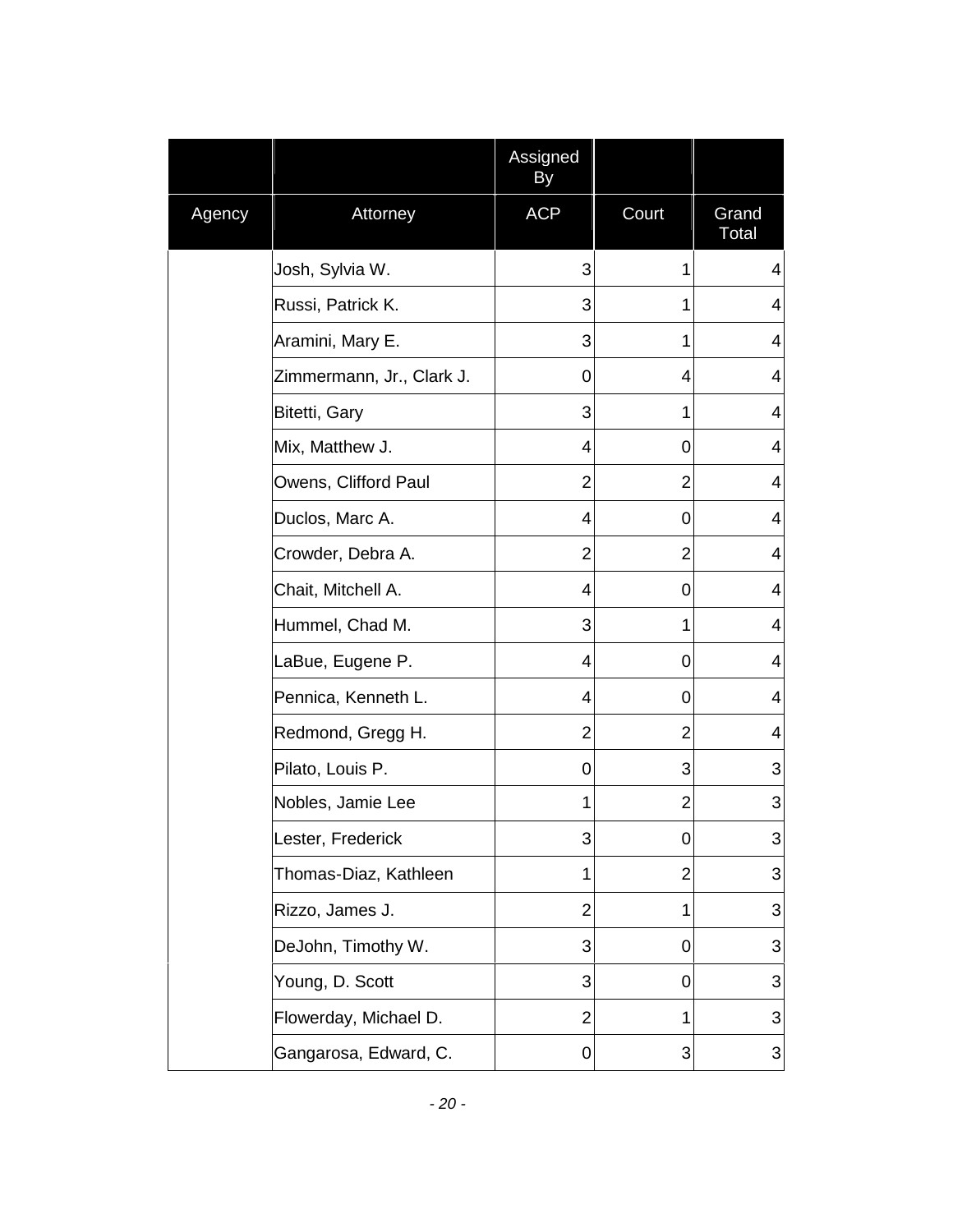|        |                           | Assigned<br>By |                |                         |
|--------|---------------------------|----------------|----------------|-------------------------|
| Agency | Attorney                  | <b>ACP</b>     | Court          | Grand<br>Total          |
|        | Goldman, Ronald S.        | 3              | 0              | 3                       |
|        | Dimassimo, James D.       | 3              | 0              | 3                       |
|        | Sadinsky, Lisa A.         | 3              | 0              | 3                       |
|        | Handelman, Eric D.        | 3              | 0              | 3                       |
|        | Keller, Kenneth C.        | 0              | 3              | 3                       |
|        | Maggio, Frank G.          | 3              | 0              | 3                       |
|        | O'Neill, Jr., Raymond B.  | 3              | 0              | 3                       |
|        | Vacca, James P.           | $\overline{2}$ | 0              | $\overline{2}$          |
|        | MacAulay, Paul D.         | 0              | $\overline{2}$ | $\overline{2}$          |
|        | DiSalvo, Thomas J.        | $\overline{2}$ | 0              | $\overline{2}$          |
|        | Morabito, David R.        | 0              | $\overline{2}$ | $\overline{2}$          |
|        | Schiano, Michael P.       | 1              | 1              | $\overline{2}$          |
|        | Annechino, John A.        | $\overline{2}$ | 0              | $\overline{2}$          |
|        | Hurwitz, Phillip R.       | $\overline{2}$ | 0              | $\overline{2}$          |
|        | Zaretsky, Allen J.        | $\overline{2}$ | 0              | $\overline{2}$          |
|        | Fuller, Paul D.           | 1              | 1              | $\overline{2}$          |
|        | Burke, Adrian J.          | 1              | 1              | $\overline{c}$          |
|        | Aureli, Daniel L.         | 0              | $\overline{2}$ | $\overline{2}$          |
|        | Karatas, Nigos            | $\overline{2}$ | 0              | $\overline{2}$          |
|        | Gladstone, Katherine      | $\overline{2}$ | 0              | $\overline{2}$          |
|        | LaDuca, Anthony           | 0              | $\overline{2}$ | $\overline{2}$          |
|        | Muldoon, Gary             | 0              | $\overline{2}$ | $\overline{2}$          |
|        | Demo-Vazquez, Kristine M. | $\overline{2}$ | 0              | $\overline{\mathbf{c}}$ |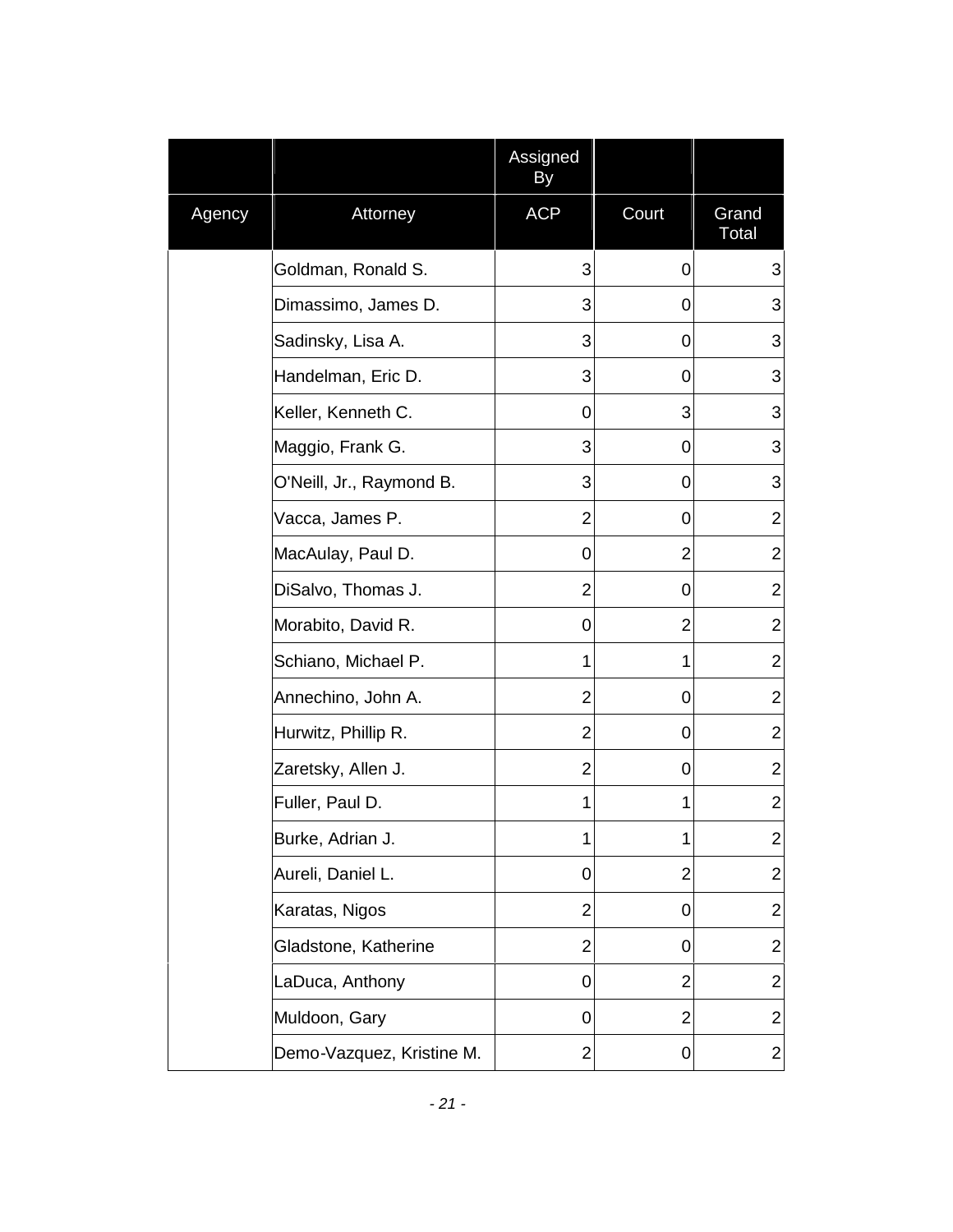|        |                            | Assigned<br>By |                |                |
|--------|----------------------------|----------------|----------------|----------------|
| Agency | Attorney                   | <b>ACP</b>     | Court          | Grand<br>Total |
|        | Cooper, Jennie M.          | 2              | 0              | $\overline{2}$ |
|        | Bernacki, Jr., John E.     | 1              | 1              | 2              |
|        | Bernacki, Thomas           | 0              | 2              | 2              |
|        | Bowman, Wynn L.            | 0              | $\overline{2}$ | $\overline{2}$ |
|        | Cianca, Mark F.            | 2              | 0              | $\overline{2}$ |
|        | D'Arpino, John Joseph      | 2              | 0              | $\overline{2}$ |
|        | Lahman, Janice Allen       | 2              | 0              | $\overline{2}$ |
|        | Marcera, Jr., Salvatore J. | 2              | 0              | $\overline{2}$ |
|        | O'Toole, Keith             | $\overline{2}$ | 0              | $\overline{2}$ |
|        | Kasperek, Lawrence L.      | 0              | 1              | 1              |
|        | Wood, Robert W.            | 1              | 0              | 1              |
|        | Pullano, Peter J.          | 0              | 1              | 1              |
|        | Schiano, Sr., Charles A.   | 1              | 0              | 1              |
|        | Damelio, Joseph S.         | 1              | 0              | 1              |
|        | Byrne, Heather V.          | 1              | 0              | 1              |
|        | Vacca, Jr., Paul J.        | 1              | 0              | 1              |
|        | Barr, Culver K.            | 0              | 1              | 1              |
|        | Egger, Jan P.              | 0              | 1              | 1              |
|        | Andolina, Lawrence J.      | 0              | 1              | 1              |
|        | Easton, William T.         | 0              | 1              | 1              |
|        | Milliken, David            | 1              | 0              | 1              |
|        | King, Jr., William H.      | 1              | 0              | 1              |
|        | Hirtelen, Lori A.          | 0              | 1              | 1              |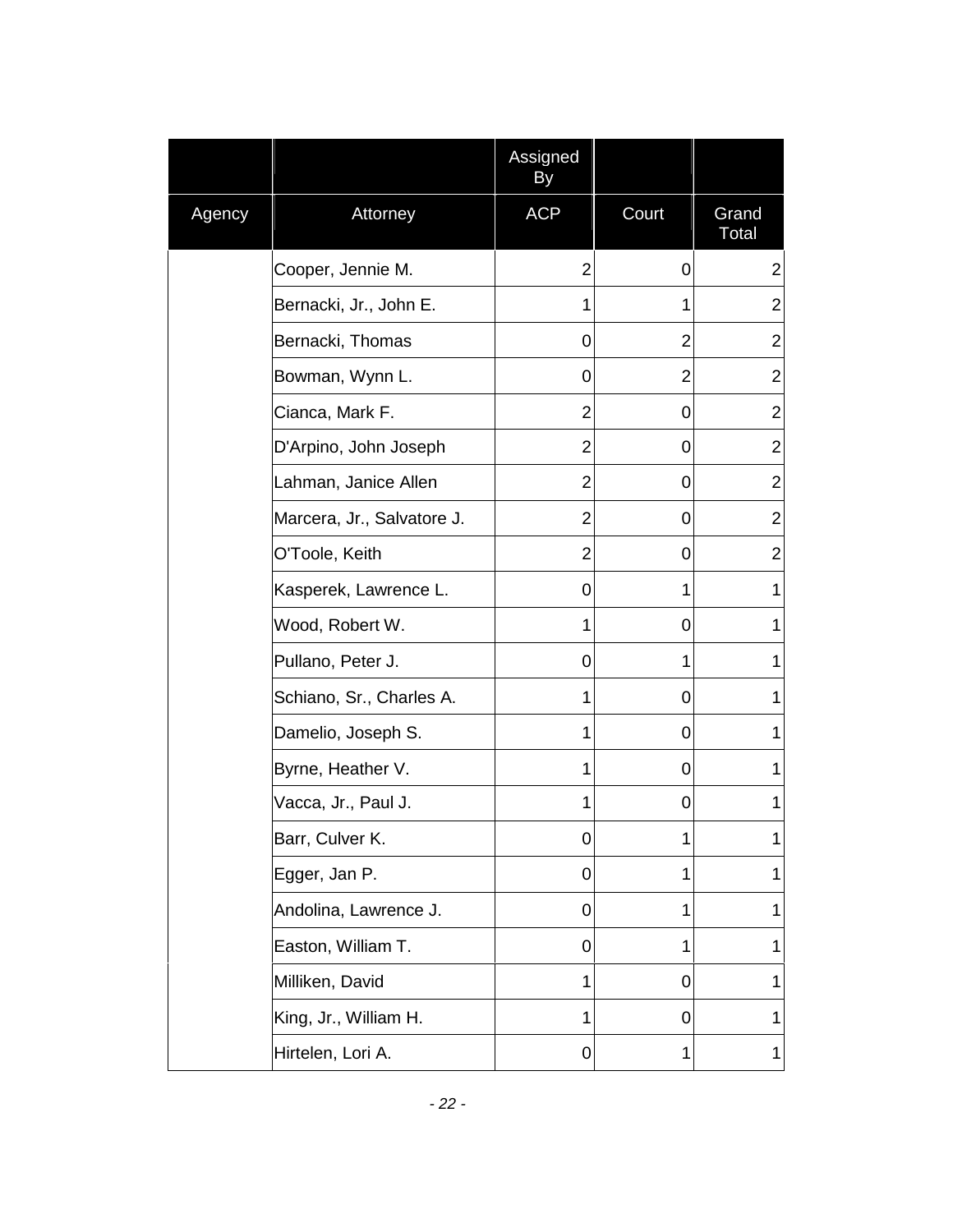|                  |                         | Assigned<br>By |             |                |
|------------------|-------------------------|----------------|-------------|----------------|
| Agency           | Attorney                | <b>ACP</b>     | Court       | Grand<br>Total |
|                  | Stern, Jon M.           | 1              | 0           | 1              |
|                  | Stacy, Michael P.       | 1              | 0           | 1              |
|                  | Dinolfo, Joseph F.      | 1              | 0           | 1              |
|                  | Schell, Jr., George A.  | 0              | 1           | 1              |
|                  | Badain, Lara R.         | 1              | 0           | 1              |
|                  | Scatigno, John M.       | 0              | 1           | 1              |
|                  | Wilcox, Christopher T.  | 1              | 0           | 1              |
|                  | Brennan, Robert E.      | 0              | 1           | 1              |
|                  | Brooker, James G.       | 1              | 0           | 1              |
|                  | Costello, Paul Keely    | 0              | 1           | 1              |
|                  | Goldberg, Richard A.    | 0              | 1           | 1              |
|                  | Hardies, Robert M.      | 1              | 0           | 1              |
|                  | Kosoff-Roth, Karen L.   | 1              | 0           | 1              |
|                  | LaDuca, John J.         | 1              | 0           | 1              |
|                  | Nobile, Michelle R.     | 0              | 1           | 1              |
|                  | Palmiere, David M.      | 1              | 0           | 1              |
|                  | Sherman, Bradley A.     | 1              | 0           | 1              |
| <b>ACP Total</b> |                         | 311            | 291         | 602            |
| <b>CDO</b>       | Crimi, Joseph P.        | 460            | 0           | 460            |
|                  | Schmitt, Michael D.     | 362            | 0           | 362            |
|                  | Czapranski, Kimberly J. | 241            | 0           | 241            |
|                  | Milliken, David         | 57             | 0           | 57             |
|                  | Solomon, R. Adrian      | 11             | $\mathbf 0$ | 11             |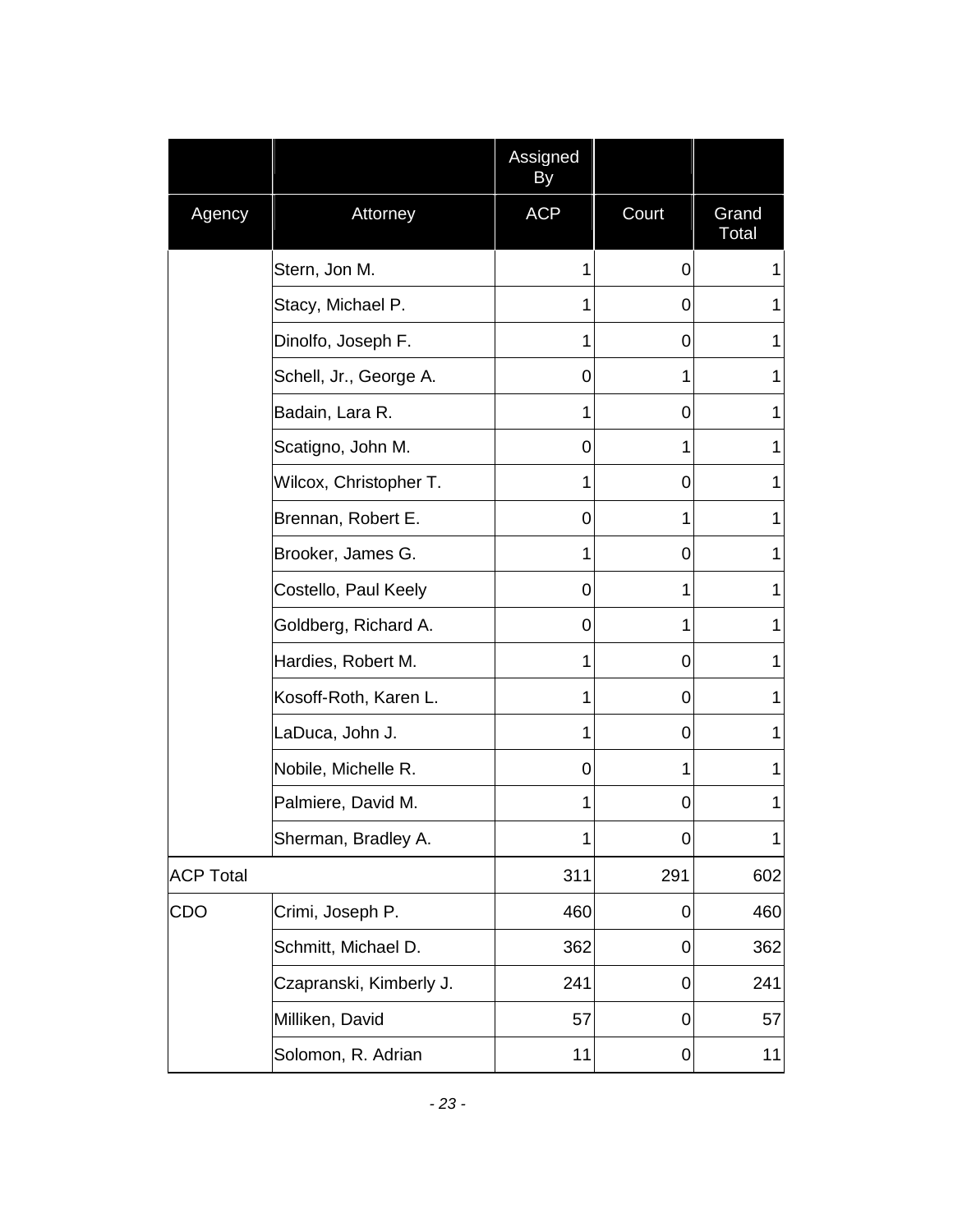|                    |          | Assigned<br>By |       |                |
|--------------------|----------|----------------|-------|----------------|
| Agency             | Attorney | <b>ACP</b>     | Court | Grand<br>Total |
| CDO Total          |          | 1,131          |       | 1,131          |
| <b>Grand Total</b> |          | 1,442          | 291   | 1,733          |

# <span id="page-25-0"></span>**2005 Family Court Assignments**

|            |                         | Assigned<br>By |       |                    |
|------------|-------------------------|----------------|-------|--------------------|
| Agency     | Attorney                | <b>ACP</b>     | Court | <b>Grand Total</b> |
| <b>ACP</b> | Feindt, Mary E.         | 3              | 38    | 41                 |
|            | Callanan, Karen Smith   | 0              | 39    | 39                 |
|            | Perez, Gilbert R.       | 1              | 33    | 34                 |
|            | Chait, Mitchell A.      | 0              | 31    | 31                 |
|            | King, Jr., William H.   | 1              | 28    | 29                 |
|            | Leavy, Anthony          | 3              | 25    | 28                 |
|            | Ajaka, Maroun           | 9              | 12    | 21                 |
|            | Robb, Lori Ann          | 4              | 14    | 18                 |
|            | Lester, Frederick       | $\overline{7}$ | 11    | 18                 |
|            | Farrell, Barbara E.     | 5              | 11    | 16                 |
|            | Karatas, Nigos          | $\overline{0}$ | 14    | 14                 |
|            | Rose, Angelo A.         | 1              | 11    | 12                 |
|            | Hinman, James S.        | 4              | 8     | 12                 |
|            | Funk, Mark D.           | 5              | 7     | 12                 |
|            | Johnson, Christopher G. | $\overline{2}$ | 9     | 11                 |
|            | Hirtelen, Lori A.       | 0              | 11    | 11                 |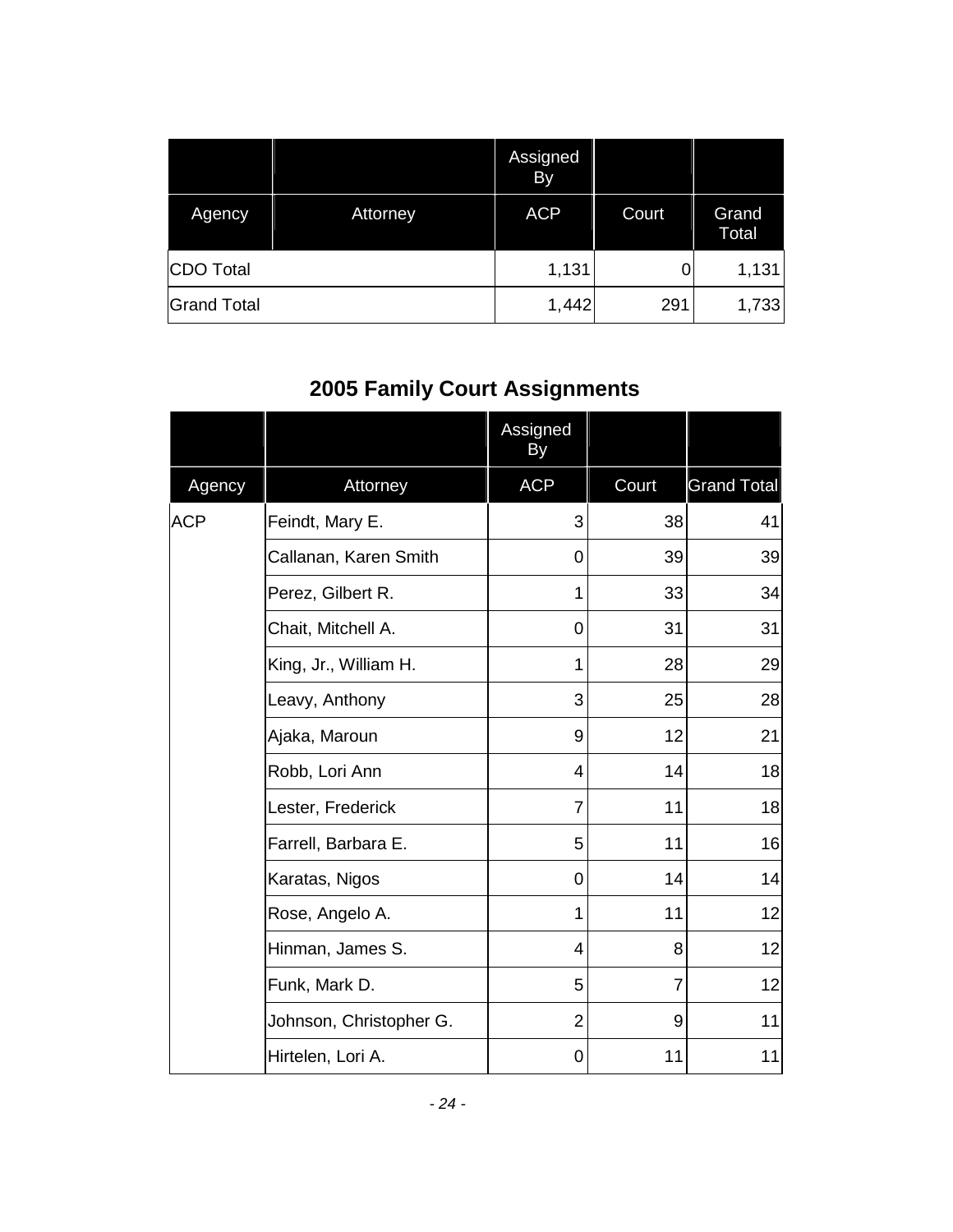|        |                        | Assigned<br>By |                |                          |
|--------|------------------------|----------------|----------------|--------------------------|
| Agency | Attorney               | <b>ACP</b>     | Court          | <b>Grand Total</b>       |
|        | Stern, Jon M.          | 3              | 8              | 11                       |
|        | Shulman, Brian J.      | 1              | 8              | 9                        |
|        | Josh, Sylvia W.        | 8              | 1              | 9                        |
|        | Aramini, Mary E.       | 0              | 9              | 9                        |
|        | Crowder, Debra A.      | 1              | 8              | 9                        |
|        | Maslow, Lisa J.        | 0              | 9              | 9                        |
|        | McMorrow, Brooke B.    | 3              | 5              | 8                        |
|        | DeJohn, Timothy W.     | 0              | 8              | 8                        |
|        | Gross, Bryon W.        | 6              | 1              | $\overline{7}$           |
|        | Holliday, Billie D.    | 4              | $\overline{2}$ | 6                        |
|        | Gladstone, Katherine   | 1              | 5              | 6                        |
|        | Infantino, Marc        | 5              | 0              | 5                        |
|        | Vacca, James P.        | 3              | 2              | 5                        |
|        | DiSalvo, Thomas J.     | 0              | 5              | 5                        |
|        | Fero, Matthew John     | 0              | 5              | 5                        |
|        | Gibbons, Patricia Ann  | 0              | 5              | 5                        |
|        | Martin, Thomas N.      | 0              | 5              | 5                        |
|        | Van Loon, Nathan Allen | 0              | 5              | 5                        |
|        | Watkins, Paul B.       | 2              | 3              | 5                        |
|        | Walsh, Jr., James E.   | $\overline{2}$ | $\overline{2}$ | $\overline{4}$           |
|        | Schmitt, Michael D.    | $\overline{2}$ | $\overline{2}$ | $\overline{4}$           |
|        | Kristal, Peter L.      | 1              | 3              | $\overline{\mathcal{A}}$ |
|        | Buettner, Brian C.     | 4              | 0              | 4                        |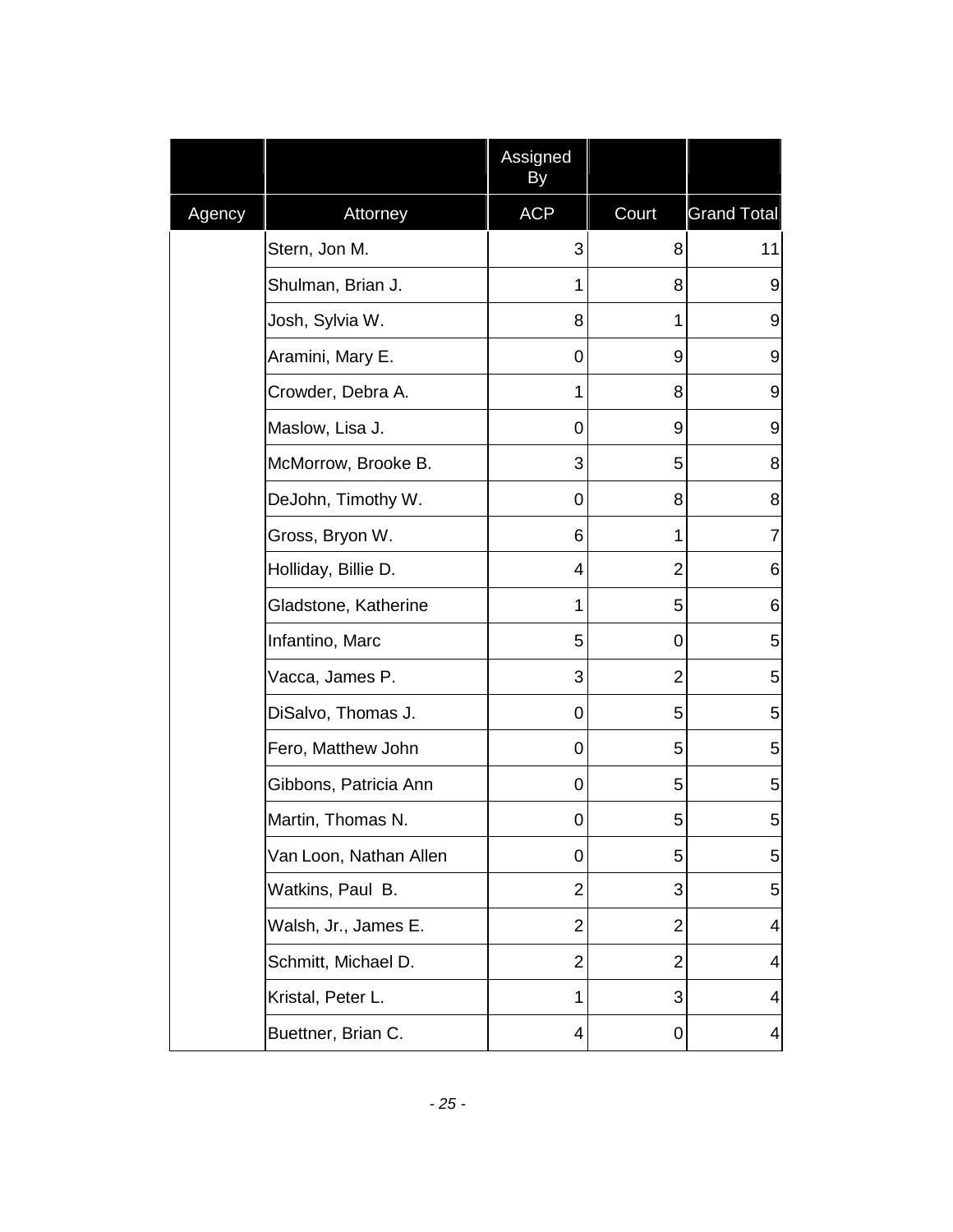|        |                           | Assigned<br>By |                |                    |
|--------|---------------------------|----------------|----------------|--------------------|
| Agency | Attorney                  | <b>ACP</b>     | Court          | <b>Grand Total</b> |
|        | Stacy, Michael P.         | 2              | 2              | 4                  |
|        | Bruce, Lisa               | 2              | $\overline{2}$ | $\overline{4}$     |
|        | Kennedy, Christian J.     | 3              | 0              | 3                  |
|        | Bowman, Jason J.          | 0              | 3              | 3                  |
|        | Mix, Matthew J.           | 1              | $\overline{2}$ | 3                  |
|        | Fuller, Paul D.           | 3              | 0              | 3                  |
|        | Dentino, Anthony A.       | 0              | 3              | 3                  |
|        | Merante, RoseMaria        | 1              | $\overline{2}$ | 3                  |
|        | Offen, Alan L.            | 0              | 3              | 3                  |
|        | Young, Mark A.            | 0              | $\overline{2}$ | $\overline{2}$     |
|        | Brown, James E.           | 0              | $\overline{2}$ | $\overline{2}$     |
|        | Napier, James A.          | 1              | 1              | $\overline{c}$     |
|        | Sekharan, Raja N.         | 2              | 0              | $\overline{2}$     |
|        | Jimenez, Patricio         | $\overline{2}$ | 0              | $\overline{2}$     |
|        | Flowerday, Michael D.     | 2              | 0              | $\overline{2}$     |
|        | Dimassimo, James D.       | 0              | $\overline{2}$ | $\overline{c}$     |
|        | Sadinsky, Lisa A.         | 0              | $\overline{2}$ | $\overline{c}$     |
|        | Annechino, John A.        | 1              | 1              | $\overline{c}$     |
|        | Demo-Vazquez, Kristine M. | $\overline{2}$ | 0              | $\overline{2}$     |
|        | Dinolfo, Joseph F.        | 2              | 0              | $\overline{c}$     |
|        | Schell, Jr., George A.    | 0              | $\overline{2}$ | $\overline{c}$     |
|        | Kaplan, David M.          | 1              | 1              | $\overline{2}$     |
|        | Kress, Danielle B.        | 2              | 0              | $\overline{a}$     |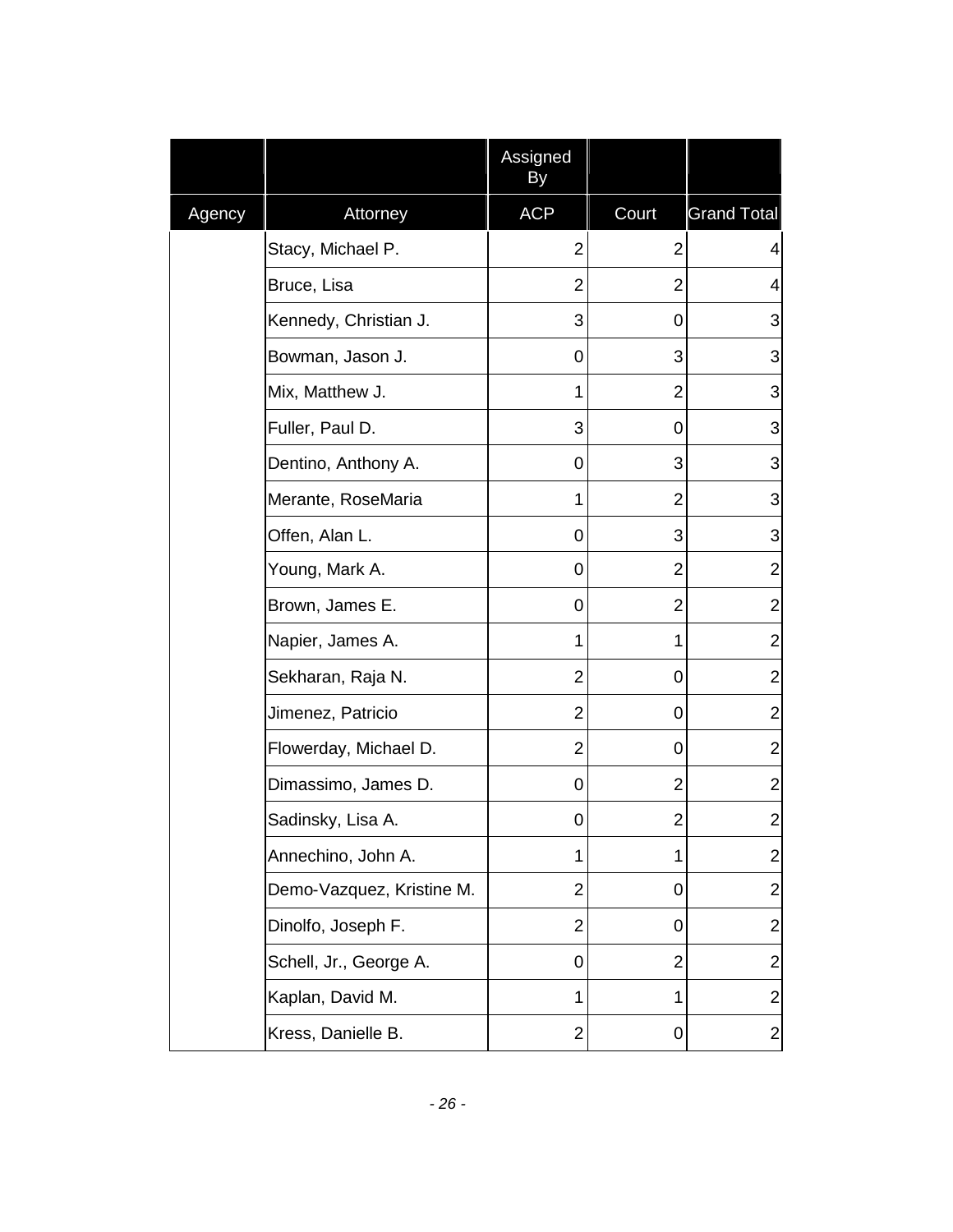|                  |                        | Assigned<br>By |       |                    |
|------------------|------------------------|----------------|-------|--------------------|
| Agency           | Attorney               | <b>ACP</b>     | Court | <b>Grand Total</b> |
|                  | McGinn, William D.     | 0              | 2     | 2                  |
|                  | Owens, David L.        | 1              | 0     | 1                  |
|                  | Jain, Rekha            | 0              | 1     | 1                  |
|                  | Pilato, Louis P.       | 1              | 0     | 1                  |
|                  | Thomas-Diaz, Kathleen  | 1              | 0     | 1                  |
|                  | Morabito, David R.     | 1              | 0     | 1                  |
|                  | Cooper, Jennie M.      | 0              | 1     | 1                  |
|                  | Damelio, Joseph S.     | 0              | 1     | 1                  |
|                  | Badain, Lara R.        | 1              | 0     | 1                  |
|                  | Scatigno, John M.      | 1              | 0     | 1                  |
|                  | Wilcox, Christopher T. | 1              | 0     | 1                  |
|                  | Brown, J. Raymond      | 0              | 1     | 1                  |
|                  | Chase, Carolyn L.      | 0              | 1     | 1                  |
|                  | Ciccone, Kelly M.      | 0              | 1     | 1                  |
|                  | Colombo, Jeanne M.     | 1              | 0     | 1                  |
|                  | Duguay, Kimberly F.    | 0              | 1     | 1                  |
|                  | Nesser, Joseph G.      | 0              | 1     | 1                  |
|                  | Pappalardo, Fauna M.   | 0              | 1     | 1                  |
|                  | Romeo, Stacey Martha   | 0              | 1     | 1                  |
|                  | Seidman, Steven J.     | $\mathbf 0$    | 1     | 1                  |
| <b>ACP Total</b> |                        | 126            | 446   | 572                |
| <b>CDO</b>       | Jones, Rhian D.        | 414            | 0     | 414                |
|                  | Edwards, Tynise Y.     | 289            | 0     | 289                |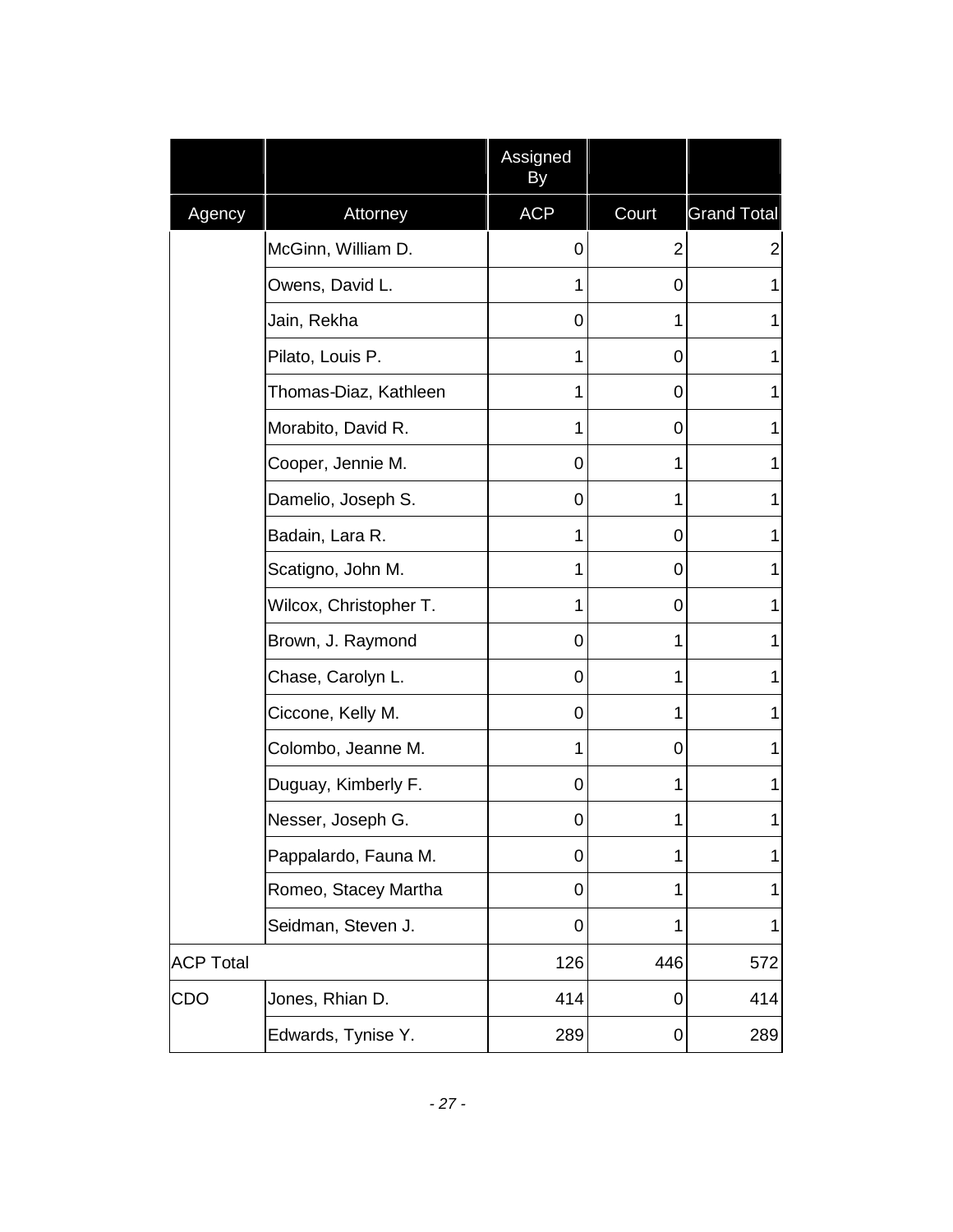|                    |                 | Assigned<br>By |       |                    |
|--------------------|-----------------|----------------|-------|--------------------|
| Agency             | Attorney        | <b>ACP</b>     | Court | <b>Grand Total</b> |
|                    | Proano, Galo M. | 269            |       | 270                |
|                    | Milliken, David | 227            |       | 227                |
|                    | Machado, Kerri  | 109            |       | 109                |
| <b>CDO Total</b>   |                 | 1,308          |       | 1,309              |
| <b>Grand Total</b> |                 | 1,434          | 446   | 1,881              |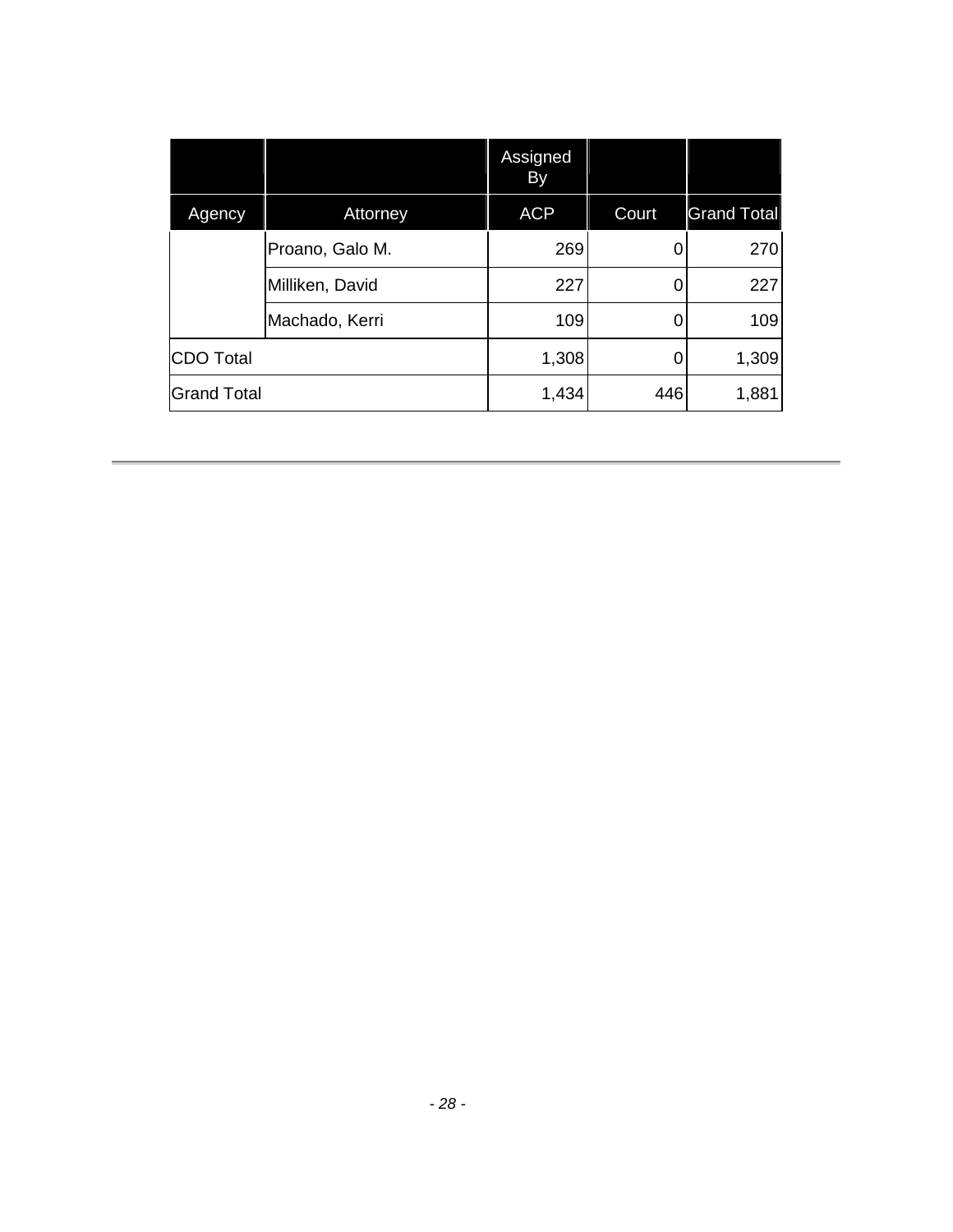

#### <span id="page-30-0"></span>**2005 Case Distribution Graphs1**

1. In interpreting these graphs, keep in mind that new panel members, non-approved attorneys, attorneys declining assignments and attorneys temporarily removed from the panels skew the results. Assigned Counsel cases only. No CDO cases in distribution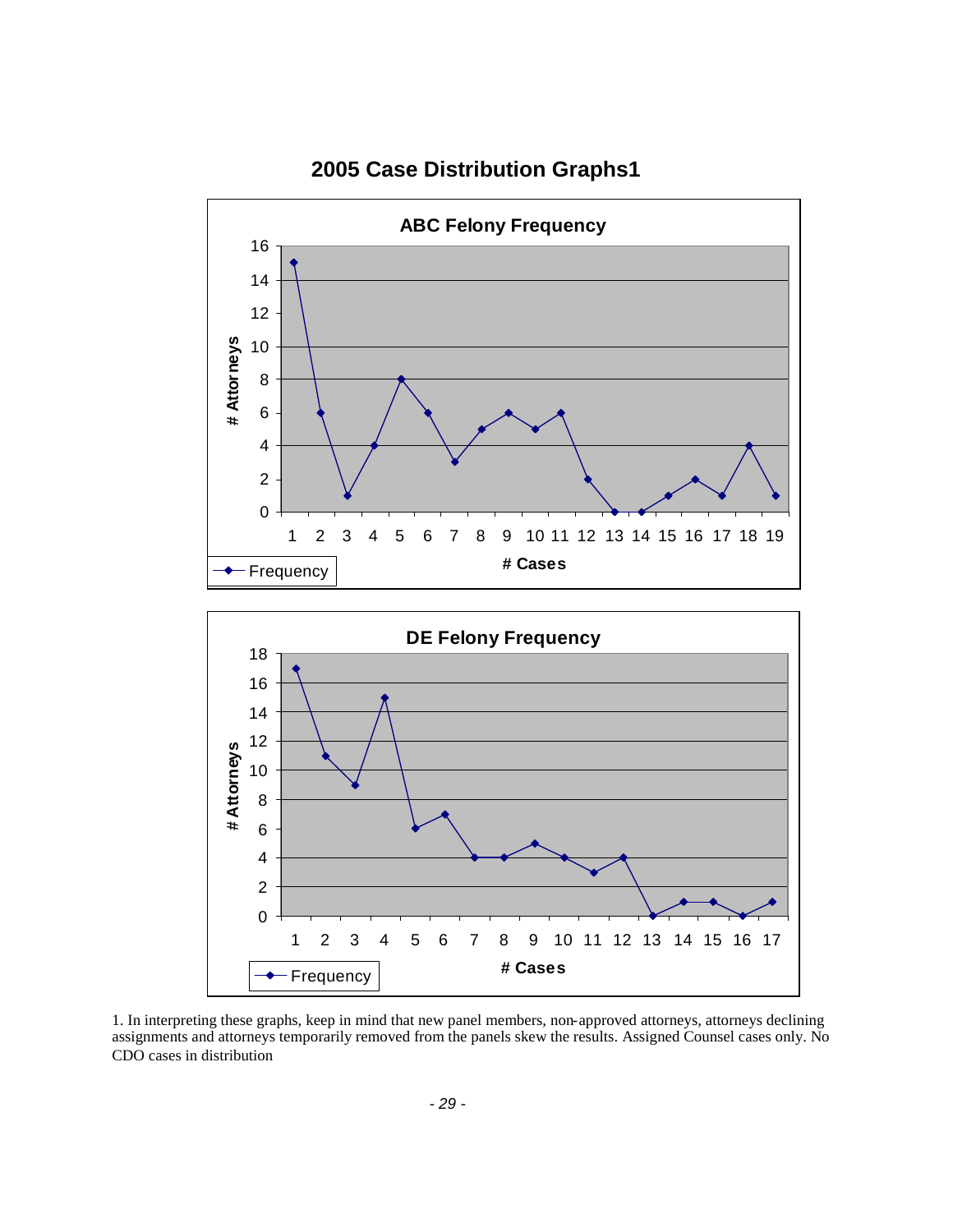

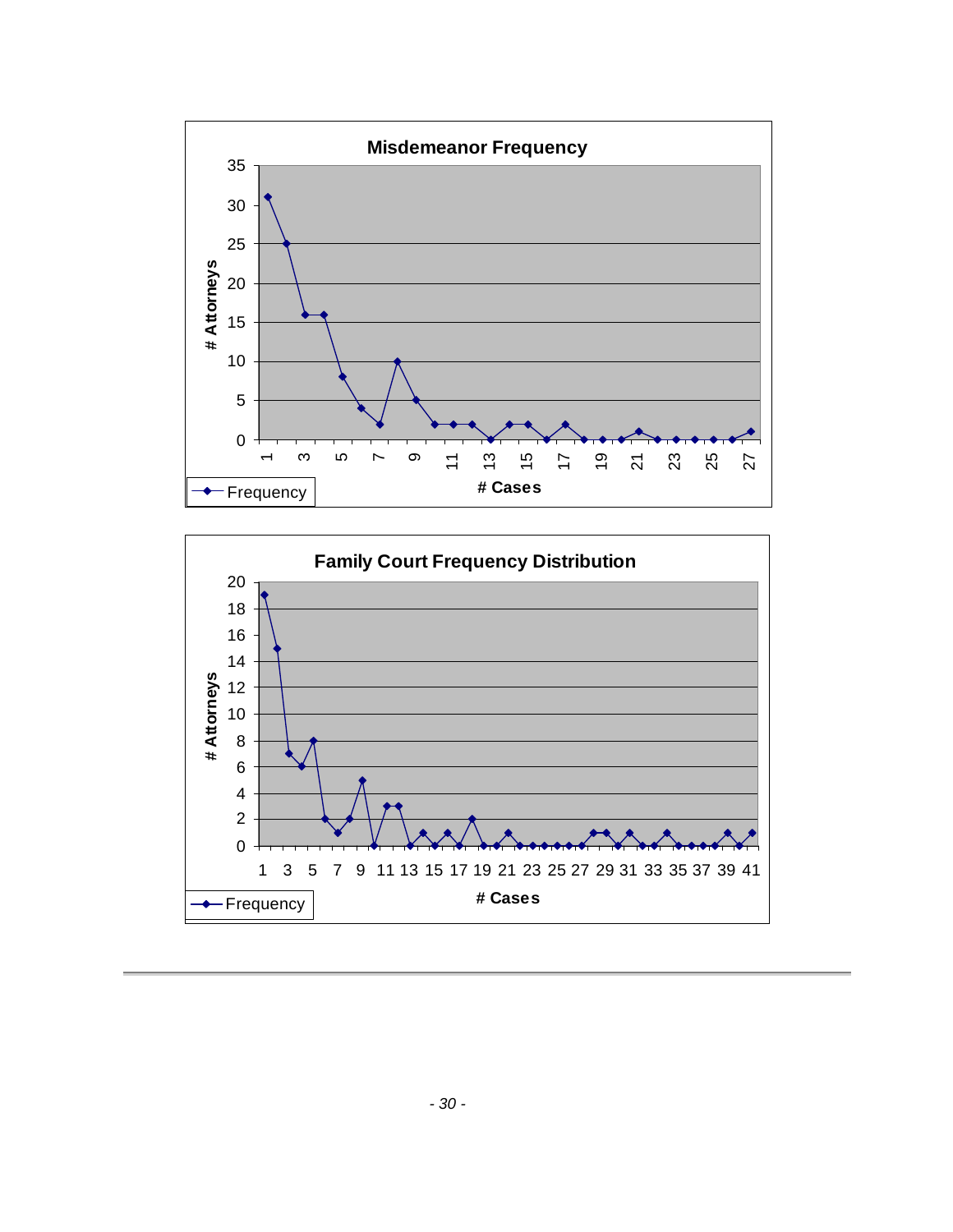# <span id="page-32-0"></span>**2005 Table of Program Use by Judiciary[3](#page-32-1)**

The table below shows the number of assignments for each Judge making at least one assignment during 2005. The table divides the assignments between those made through the Assigned Counsel Program and those made directly by the Judge. The statistics clearly show that Rochester City Court, which assigns the greatest number of cases in the County, is very high in percentage of cases assigned through the Assigned Counsel Program – 90%. These facts directly correlate to the fact that the distribution of cases among the attorneys is greatest for criminal cases. Conversely, the statistics show that Family Court has a very low percentage of cases assigned through the Assigned Counsel Program when removing those cases assigned to the Conflict Defender Office. Therefore, Family Court has a very uneven distribution of cases among the attorneys on the Assigned Counsel Program Family Court panel.

|                                  |                           |            | Referral   |               |    |
|----------------------------------|---------------------------|------------|------------|---------------|----|
| Court                            | Judge                     | Agency     | <b>ACP</b> | Court   Total |    |
| <b>Appellate Division</b>        | <b>Appellate Division</b> | ACP        |            | 0             | 1  |
|                                  |                           | <b>CDO</b> | 20         | $\Omega$      | 20 |
| <b>Appellate Division Total</b>  |                           |            | 21         | 0             | 21 |
| <b>Brighton Town Court</b>       | Morris, Hon. James E.     | <b>ACP</b> | 11         | $\Omega$      | 11 |
|                                  | Morris, Hon. Karen        | <b>ACP</b> | 16         | 0             | 16 |
| <b>Brighton Town Court Total</b> |                           |            | 27         | 0             | 27 |
| <b>Chili Town Court</b>          | Olver, Hon. Melvin L.     | <b>ACP</b> | 5          | 5             | 10 |
|                                  | Pietropaoli, Hon. Patrick | <b>ACP</b> | 1          | 4             | 5  |
| Chili Town Court Total           |                           |            | 6          | 9             | 15 |
| <b>Clarkson Town Court</b>       | Hammel, Hon. Allyn S.     | <b>ACP</b> | 4          | 0             | 4  |
| <b>Clarkson Town Court Total</b> |                           |            | 4          | 0             | 4  |
| E. Rochester Town Court          | Argento, Hon. Victoria M. | <b>ACP</b> | 3          | 11            | 14 |
|                                  | Odorisi, Hon. J. Scott    | <b>ACP</b> | 4          | 5             | 9  |
| E. Rochester Town Court Total    |                           |            |            | 16            | 23 |

<span id="page-32-1"></span><sup>&</sup>lt;sup>3</sup> The assignment numbers are higher here because unlike reporting of attorney assignments where only new assignments are reported, all assignments made by the Judges are counted here.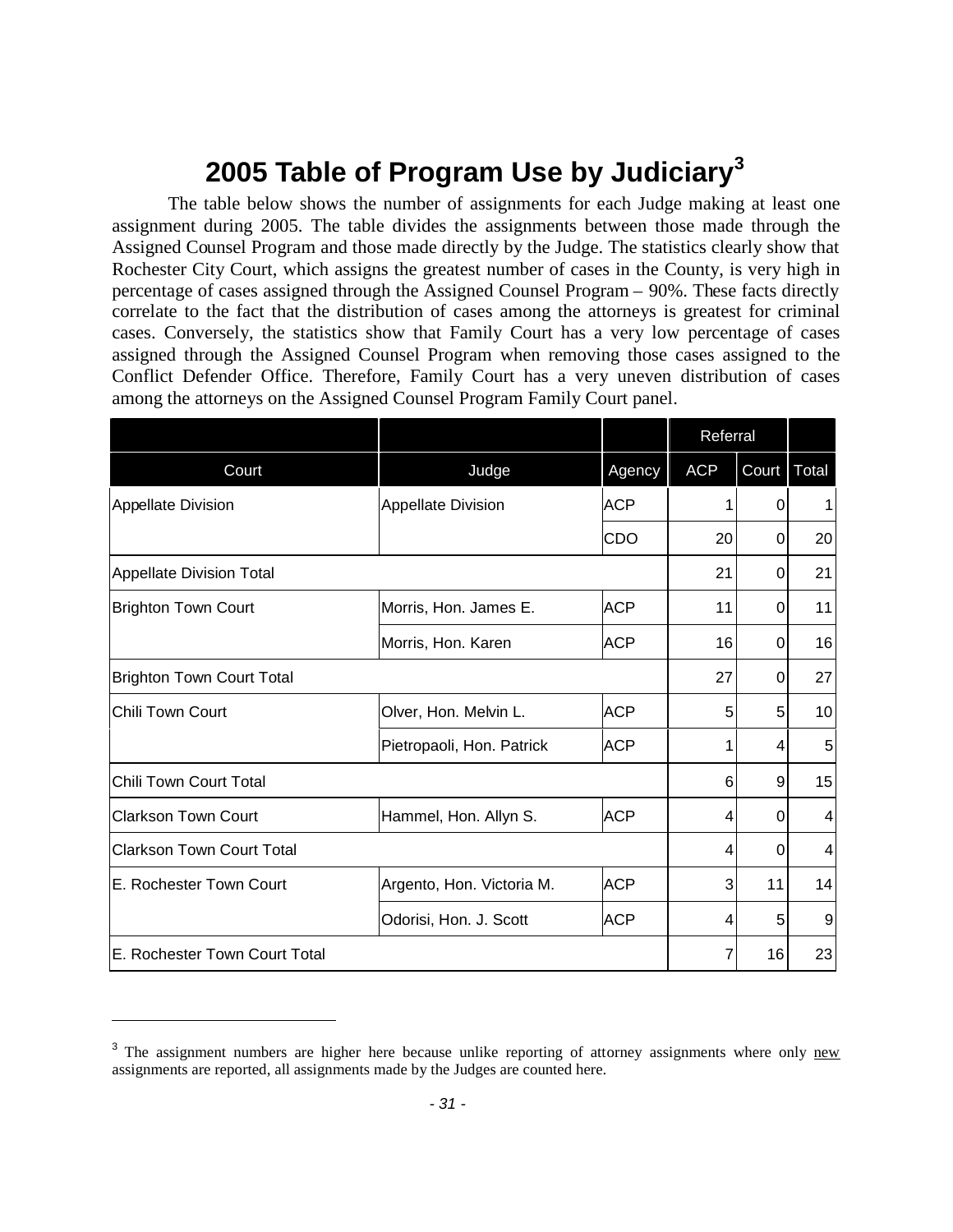|                                  |                             |            | Referral       |                  |                 |
|----------------------------------|-----------------------------|------------|----------------|------------------|-----------------|
| Court                            | Judge                       | Agency     | <b>ACP</b>     | Court            | Total           |
| <b>Fairport Village Court</b>    | Barone, Hon. Vincent M.     | <b>ACP</b> | 0              | 3                | 3               |
| Fairport Village Court Total     |                             |            | 0              | 3                | 3               |
| Family Court (Other Parts)       | Boldt, S.M. Margaret M.     | CDO        | $\overline{2}$ | $\Omega$         | $\overline{2}$  |
|                                  | Farber, Hon. Sidney T.      | <b>ACP</b> | 19             | $\boldsymbol{9}$ | 28              |
|                                  |                             | <b>CDO</b> | 172            | $\boldsymbol{0}$ | 172             |
|                                  | Gordon, F.C.R. Julie Anne   | <b>ACP</b> | 22             | 34               | 56              |
|                                  |                             | <b>CDO</b> | 173            | 0                | 173             |
|                                  | Irizarry, SM. Diana M.      | <b>CDO</b> | 10             | 0                | 10              |
|                                  | Maloy, Hon. Charles T.      | <b>ACP</b> | 4              | $\overline{2}$   | $6\phantom{1}6$ |
|                                  |                             | CDO        | 37             | $\boldsymbol{0}$ | 37              |
|                                  | Morton, Hon. Glenn R.       | <b>ACP</b> | $\overline{7}$ | 6                | 13              |
|                                  |                             | CDO        | 56             | 1                | 57              |
|                                  | Owlett, S.M. Deborah        | <b>ACP</b> | $\overline{2}$ | 0                | $\mathbf 2$     |
|                                  |                             | <b>CDO</b> | 8              | 0                | 8               |
|                                  | Pilato, S.M. Linda Lohner   | <b>CDO</b> | $\overline{2}$ | $\Omega$         | $\mathbf 2$     |
|                                  | Polito, F.C.R. Thomas W.    | <b>ACP</b> | $\overline{2}$ | 13               | 15              |
|                                  |                             | CDO        | 130            | $\boldsymbol{0}$ | 130             |
|                                  | Rao, S.M Michael G.         | <b>CDO</b> | 3              | 0                | 3               |
|                                  | Strobridge, Hon. Maurice E. | <b>ACP</b> | 1              | 0                | 1               |
|                                  |                             | <b>CDO</b> | 9              | 0                | 9               |
| Family Court (Other Parts) Total |                             |            | 659            | 65               | 724             |
| <b>Gates Town Court</b>          | Pisaturo, Hon. John J.      | <b>ACP</b> | $\overline{7}$ | 13               | 20              |
|                                  | Pupatelli, Hon. Peter P.    | <b>ACP</b> | $\overline{7}$ | 22               | 29              |
| <b>Gates Town Court Total</b>    |                             |            | 14             | 35               | 49              |
| <b>Greece Town Court</b>         | Campbell, Hon. Vincent      | <b>ACP</b> | 42             | 4                | 46              |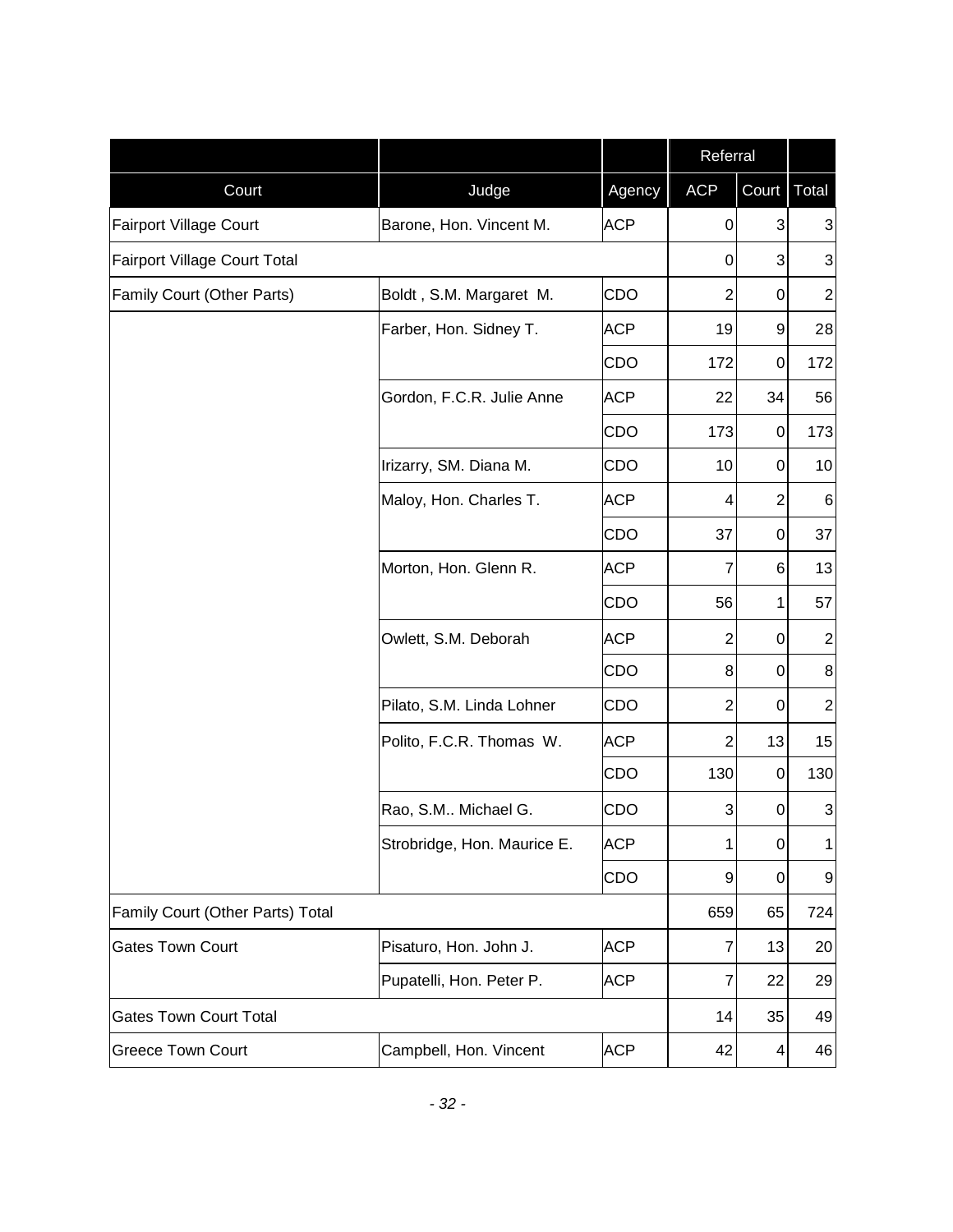|                                   |                               |            | Referral       |             |                |
|-----------------------------------|-------------------------------|------------|----------------|-------------|----------------|
| Court                             | Judge                         | Agency     | <b>ACP</b>     | Court       | Total          |
|                                   | Diraddo, Hon. Raymond S.      | <b>ACP</b> | 3              | 2           | 5              |
|                                   | Nitti, Hon. Gino M.           | <b>ACP</b> | 37             | $\mathbf 0$ | 37             |
|                                   | Schiano, Jr., Hon. Charles A. | <b>ACP</b> | 21             | 6           | 27             |
| <b>Greece Town Court Total</b>    |                               |            | 103            | 12          | 115            |
| <b>Hamlin Town Court</b>          | Moffett, Hon. Richard W.      | <b>ACP</b> | 3              | $\Omega$    | 3              |
|                                   | Rath, Hon. Paul W.            | <b>ACP</b> | $\overline{2}$ | 0           | $\mathbf{2}$   |
| <b>Hamlin Town Court Total</b>    |                               |            | 5              | $\Omega$    | 5              |
| <b>Henrietta Town Court</b>       | Donsky, Hon. Steven M.        | <b>ACP</b> | 3              | 23          | 26             |
|                                   | Kopacki, Hon. John            | <b>ACP</b> | 3              | 41          | 44             |
|                                   | Pericak, Hon. John G.         | <b>ACP</b> | 6              | 22          | 28             |
| Henrietta Town Court Total        |                               |            | 12             | 86          | 98             |
| Honeoye Falls Village Court       | Skivington, Hon. Peter        | <b>ACP</b> | 1              | $\Omega$    | 1              |
| Honeoye Falls Village Court Total |                               |            | 1              | $\Omega$    | 1              |
| Irondequoit Town Court            | DeMarco, Hon. John L.         | <b>ACP</b> | 4              | 29          | 33             |
|                                   | Dinolfo, Hon. Vincent M.      | <b>ACP</b> | 3              | 21          | 24             |
|                                   | Genier, Hon. Joseph T.        | <b>ACP</b> | 4              | 30          | 34             |
| Irondequoit Town Court Total      |                               |            | 11             | 80          | 91             |
| <b>Mendon Town Court</b>          | Fletcher, Hon. William P.     | <b>ACP</b> | 1              | 1           | $\mathbf 2$    |
|                                   | Ross, Hon. Alan L.            | <b>ACP</b> | 1              | 0           | 1              |
| Mendon Town Court Total           |                               |            | $\overline{2}$ | 1           | 3              |
| <b>Monroe County Court</b>        | Bellini, Hon. Elma A.         | <b>ACP</b> | 14             | 7           | 21             |
|                                   |                               | CDO        | 4              | 0           | 4              |
|                                   | Connell, Hon. John J.         | <b>ACP</b> | 10             | 30          | 40             |
|                                   |                               | CDO        | $\overline{2}$ | 0           | $\overline{c}$ |
|                                   | Geraci, Jr., Hon. Frank P.    | <b>ACP</b> | 50             | 4           | 54             |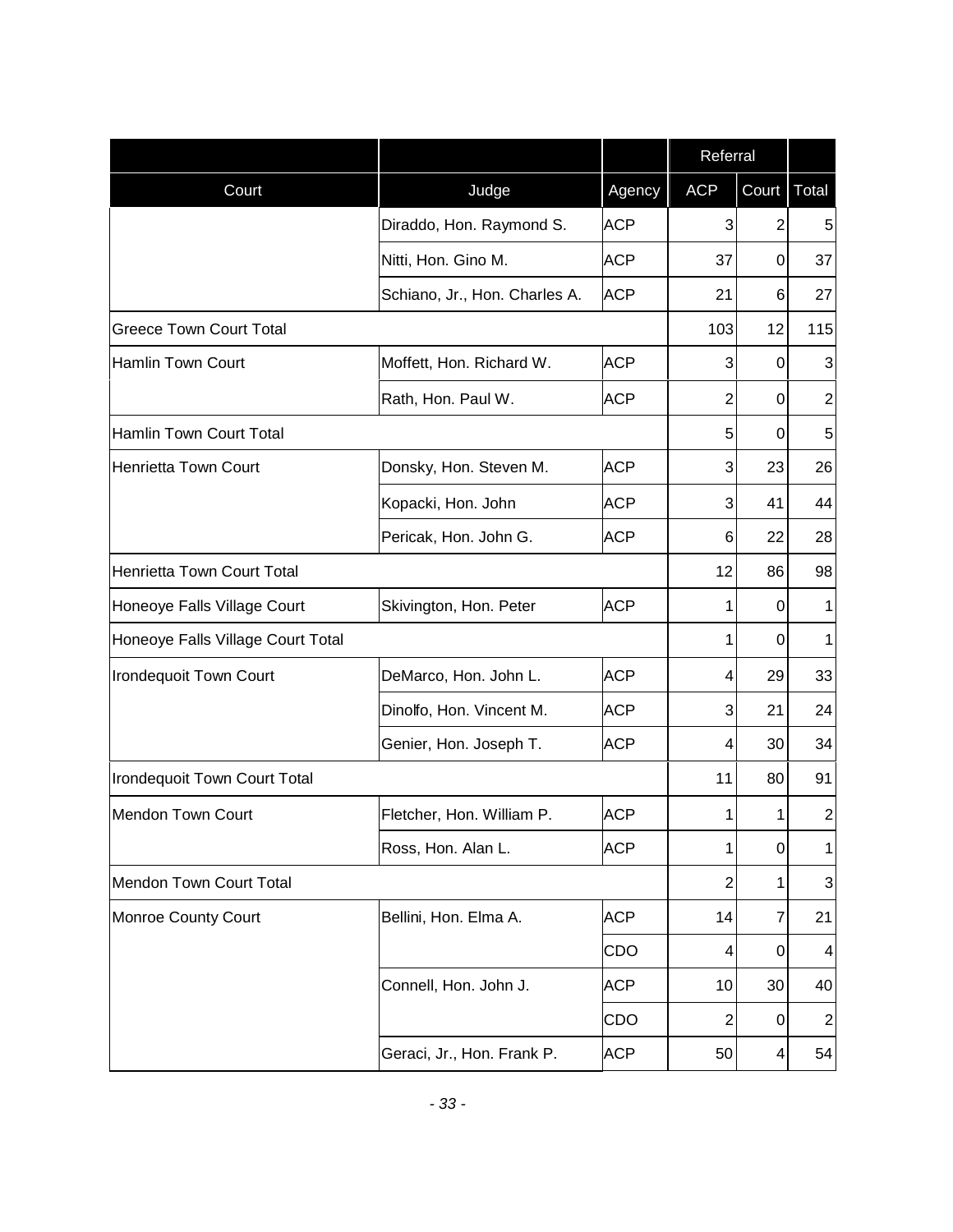|                            |                           |            | Referral       |                |                         |
|----------------------------|---------------------------|------------|----------------|----------------|-------------------------|
| Court                      | Judge                     | Agency     | <b>ACP</b>     | Court   Total  |                         |
|                            |                           | CDO        | 3              | 0              | 3                       |
|                            | Keenan, Hon. Richard A.   | <b>ACP</b> | 14             | 26             | 40                      |
|                            |                           | CDO        | 4              | 0              | $\overline{\mathbf{4}}$ |
|                            | Kehoe, Hon. Dennis        | <b>ACP</b> | 1              | 0              | $\mathbf{1}$            |
|                            |                           | <b>CDO</b> | $\mathbf 0$    | $\mathbf 0$    |                         |
|                            | Lindley, Hon. Stephen K.  | <b>ACP</b> | 5              | $\overline{4}$ | 9                       |
|                            |                           | CDO        | 1              | 0              | 1                       |
|                            | Marks, Hon. Patricia D.   | <b>ACP</b> | 12             | 33             | 45                      |
|                            |                           | CDO        | 4              | 0              | $\overline{\mathbf{4}}$ |
|                            | Renzi, Hon. Alexander     | <b>ACP</b> | 40             | 9              | 49                      |
|                            |                           | <b>CDO</b> | $\overline{2}$ | $\mathbf 0$    | $\overline{c}$          |
|                            | Schwartz, Hon. John R.    | <b>ACP</b> | 19             | $\overline{4}$ | 23                      |
|                            |                           | CDO        | $\overline{2}$ | 0              | $\mathbf 2$             |
|                            | Sirkin, Hon. Stephen R.   | <b>ACP</b> | 0              | $\mathbf{1}$   | $\mathbf{1}$            |
| Monroe County Court Total  |                           |            | 186            | 118            | 304                     |
| Monroe County Family Court | Cohen, Hon. Dennis S.     | CDO        | 1              | 1              | $\mathbf 2$             |
|                            | Donofrio, Hon. Gail       | <b>ACP</b> | 0              | 122            | 122                     |
|                            |                           | CDO        | 199            | 18             | 217                     |
|                            | Kohout, Hon. Joan S.      | <b>ACP</b> | 6              | 14             | 20                      |
|                            |                           | CDO        | 33             | $\overline{2}$ | 35                      |
|                            | O'Connor, Hon. Marilyn L. | <b>ACP</b> | 0              | 31             | 31                      |
|                            |                           | CDO        | 107            | 3              | 110                     |
|                            | Rivoli, Hon. John J.      | <b>ACP</b> | $\overline{2}$ | 41             | 43                      |
|                            |                           | CDO        | 116            | 0              | 116                     |
|                            | Ruhlmann, Hon. Dandrea L. | <b>ACP</b> | $\mathbf 1$    | 75             | 76                      |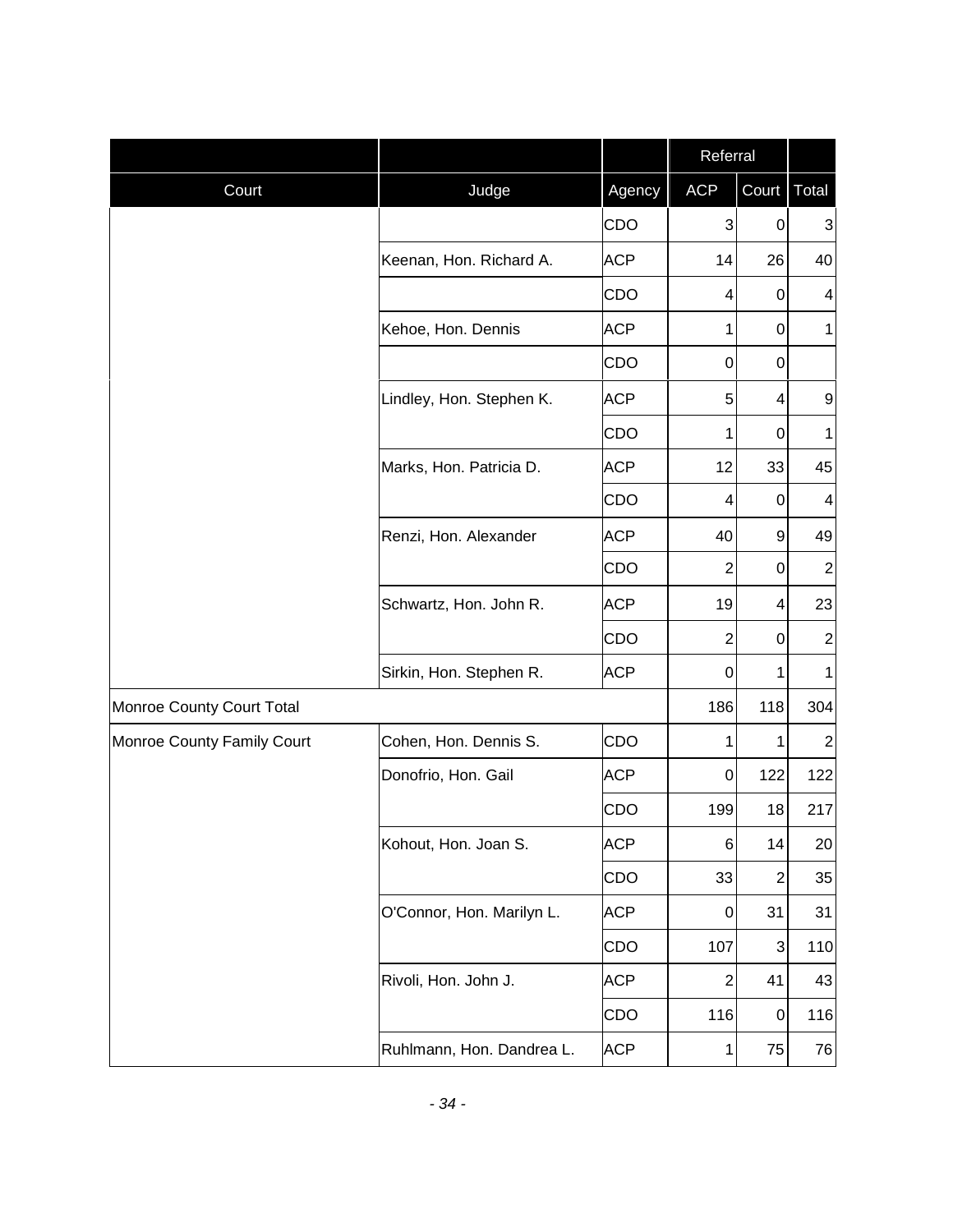|                                   |                               |            | Referral       |                |                  |
|-----------------------------------|-------------------------------|------------|----------------|----------------|------------------|
| Court                             | Judge                         | Agency     | <b>ACP</b>     | Court          | Total            |
|                                   |                               | CDO        | 131            | 3              | 134              |
|                                   | Sciolino, Hon. Anthony J.     | <b>ACP</b> | 5              | 30             | 35               |
|                                   |                               | CDO        | 86             | 1              | 87               |
| Monroe County Family Court Total  |                               |            | 687            | 341            | 1028             |
| Ogden Town Court                  | Murante, Hon. David A.        | <b>ACP</b> | 5              | 4              | 9                |
|                                   | Schiano, Hon. Michael Patrick | <b>ACP</b> | 5              | 3              | 8                |
| Ogden Town Court Total            |                               |            | 10             | 7              | 17               |
| Parma Town Court                  | Maley, Jr., Hon. James E.     | <b>ACP</b> | 6              | $\overline{2}$ | 8                |
|                                   | Sciortino, Hon. Michael A.    | <b>ACP</b> | 10             | 1              | 11               |
| Parma Town Court Total            |                               |            | 16             | 3              | 19               |
| <b>Penfield Town Court</b>        | Farber, Hon. Sidney T.        | <b>ACP</b> | 15             | $\overline{2}$ | 17               |
|                                   | Lomenzo, Jr., Hon. John P.    | <b>ACP</b> | 11             | $\overline{2}$ | 13               |
| <b>Penfield Town Court Total</b>  |                               |            | 26             | 4              | 30               |
| <b>Perinton Town Court</b>        | Arnold, Hon. Michael H.       | <b>ACP</b> | 4              | 4              | 8                |
|                                   | Klonick, Hon. Thomas A        | <b>ACP</b> | 1              | 2              | 3                |
| Perinton Town Court Total         |                               |            | 5              | 6              | 11               |
| <b>Pittsford Town Court</b>       | Gallina, Hon. Fred S.         | <b>ACP</b> | 13             | 3              | 16               |
|                                   | Michel, Hon. F. Robert        | <b>ACP</b> | 3              | 1              | 4                |
| <b>Pittsford Town Court Total</b> |                               |            | 16             | 4              | 20               |
| Riga Town Court                   | Amarosa, Hon. Louis           | <b>ACP</b> | $\overline{2}$ | 0              | $\mathbf 2$      |
| <b>Riga Town Court Total</b>      |                               |            | $\overline{2}$ | 0              | $\boldsymbol{2}$ |
| <b>Rochester City Court</b>       | Castro, Hon. Melchor E.       | <b>ACP</b> | 25             | 16             | 41               |
|                                   |                               | CDO        | 170            | 0              | 170              |
|                                   | Elliott, Hon. John E.         | <b>ACP</b> | 18             | 5              | 23               |
|                                   |                               | CDO        | 121            | $\overline{c}$ | 123              |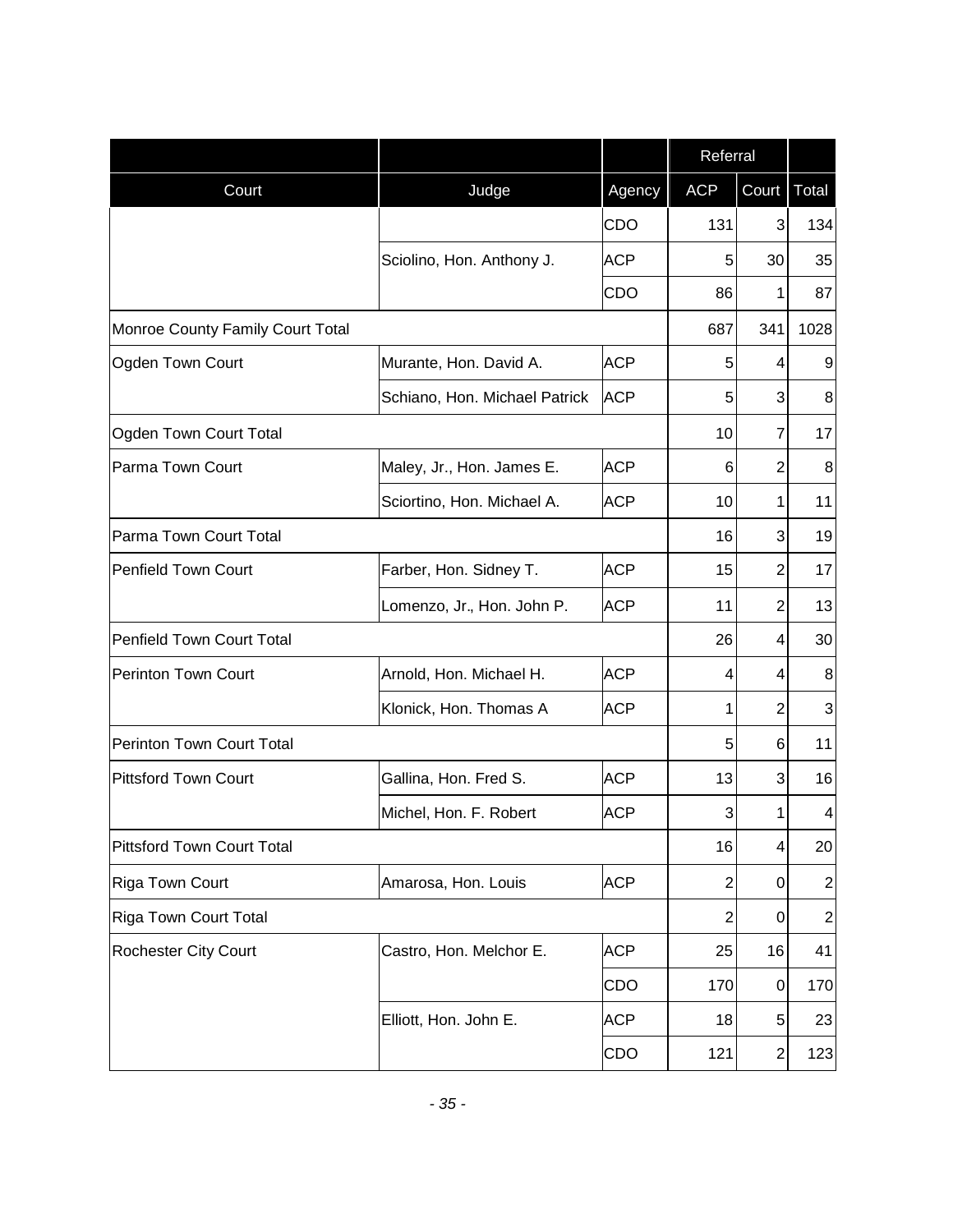|                            |                            |            | Referral       |                |                |
|----------------------------|----------------------------|------------|----------------|----------------|----------------|
| Court                      | Judge                      | Agency     | <b>ACP</b>     | Court          | Total          |
|                            | Johnson, Hon. Teresa D.    | <b>ACP</b> | 36             | 16             | 52             |
|                            |                            | CDO        | 238            | $\mathbf{1}$   | 239            |
|                            | King, Hon. Roy Wheatley    | <b>ACP</b> | 8              | 1              | 9              |
|                            |                            | CDO        | 4              | $\mathbf 0$    | 4              |
|                            | Lindley, Hon. Stephen K.   | <b>ACP</b> | 567            | 99             | 666            |
|                            |                            | CDO        | 113            | 1              | 114            |
|                            | Miller, Hon. Stephen T.    | <b>ACP</b> | 3              | $\mathbf 0$    | 3              |
|                            |                            | CDO        | 1              | $\overline{0}$ | 1              |
|                            | Morse, Hon. Thomas Rainbow | <b>ACP</b> | 29             | 49             | 78             |
|                            |                            | CDO        | 186            | $\mathbf{1}$   | 187            |
|                            | Pfeiffer, Hon. Ann E.      | <b>ACP</b> | 72             | 25             | 97             |
|                            |                            | CDO        | 177            | 0              | 177            |
|                            | Schwartz, Hon. John R.     | <b>ACP</b> | 1              | $\mathbf 0$    | 1              |
|                            |                            | CDO        | 1              | $\overline{0}$ | 1              |
|                            | Yacknin, Hon. Ellen M.     | <b>ACP</b> | 21             | 14             | 35             |
|                            |                            | CDO        | 141            | $\pmb{0}$      | 141            |
| Rochester City Court Total |                            |            | 1932           | 230            | 2162           |
| <b>Rush Town Court</b>     | Anderson, Hon. Paula       | <b>ACP</b> | 1              | 0              | $\mathbf 1$    |
|                            | Kirch, Hon. Henry E.       | <b>ACP</b> | 1              | $\overline{0}$ | $\mathbf{1}$   |
| Rush Town Court Total      |                            |            | $\overline{2}$ | $\pmb{0}$      | $\overline{2}$ |
| Supreme Court              | Affronti, Hon. Francis A.  | <b>ACP</b> | 12             | 4              | 16             |
|                            | Bellini, Hon. Elma A.      | <b>ACP</b> | 75             | 93             | 168            |
|                            |                            | CDO        | 6              | $\mathbf 0$    | 6              |
|                            | Egan, Hon. David D.        | <b>ACP</b> | 1              | $\mathbf 0$    | 1              |
|                            | Valentino, Hon. Joseph D.  | <b>ACP</b> | 16             | 8              | 24             |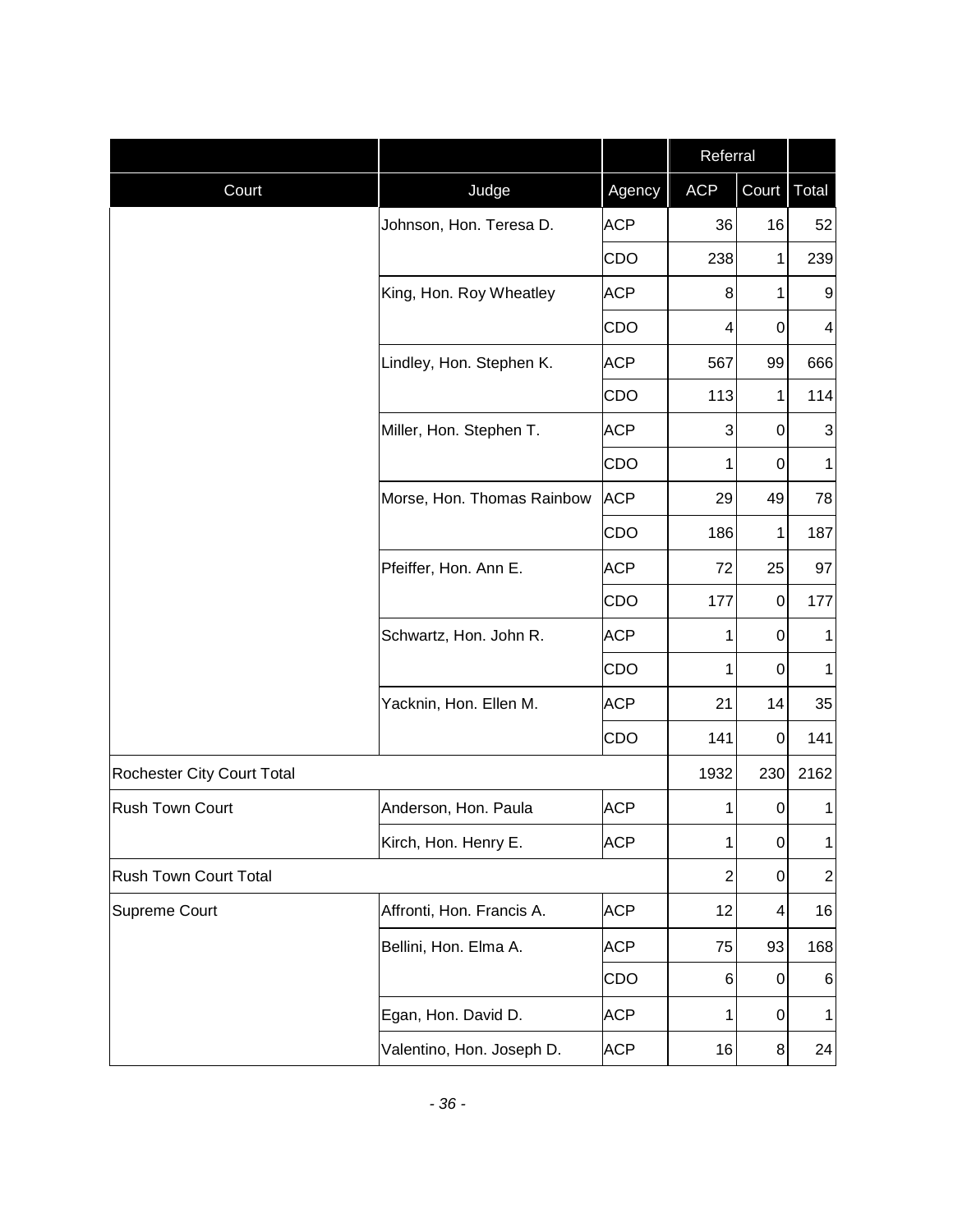|                                   |                              |            | Referral   |                |                |
|-----------------------------------|------------------------------|------------|------------|----------------|----------------|
| Court                             | Judge                        | Agency     | <b>ACP</b> | Court   Total  |                |
| <b>Supreme Court Total</b>        |                              |            | 110        | 105            | 215            |
| Sweden Town Court                 | Coapman, Hon. Carl A.        | <b>ACP</b> | 2          | $\Omega$       | $\overline{2}$ |
|                                   | Cody, Hon. William J.        | <b>ACP</b> | 9          | 2              | 11             |
|                                   | Depferd, Hon. Mark R.        | <b>ACP</b> | 4          | $\Omega$       | 4              |
| <b>Sweden Town Court Total</b>    |                              |            | 15         | 2              | 17             |
| <b>Webster Town Court</b>         | Corretore, Hon. David        | <b>ACP</b> | 12         | $\overline{2}$ | 14             |
|                                   | DiSalvo, Hon. Thomas J.      | <b>ACP</b> | 28         | $\Omega$       | 28             |
| <b>Webster Town Court Total</b>   |                              |            | 40         | $\overline{2}$ | 42             |
| <b>Wheatland Town Court</b>       | Litteer, Jr., Hon. Harold H. | <b>ACP</b> | 2          | $\Omega$       | 2              |
| <b>Wheatland Town Court Total</b> |                              |            | 2          | $\Omega$       | $\overline{2}$ |
| <b>Grand Total</b>                |                              |            | 3922       | 1129           | 5051           |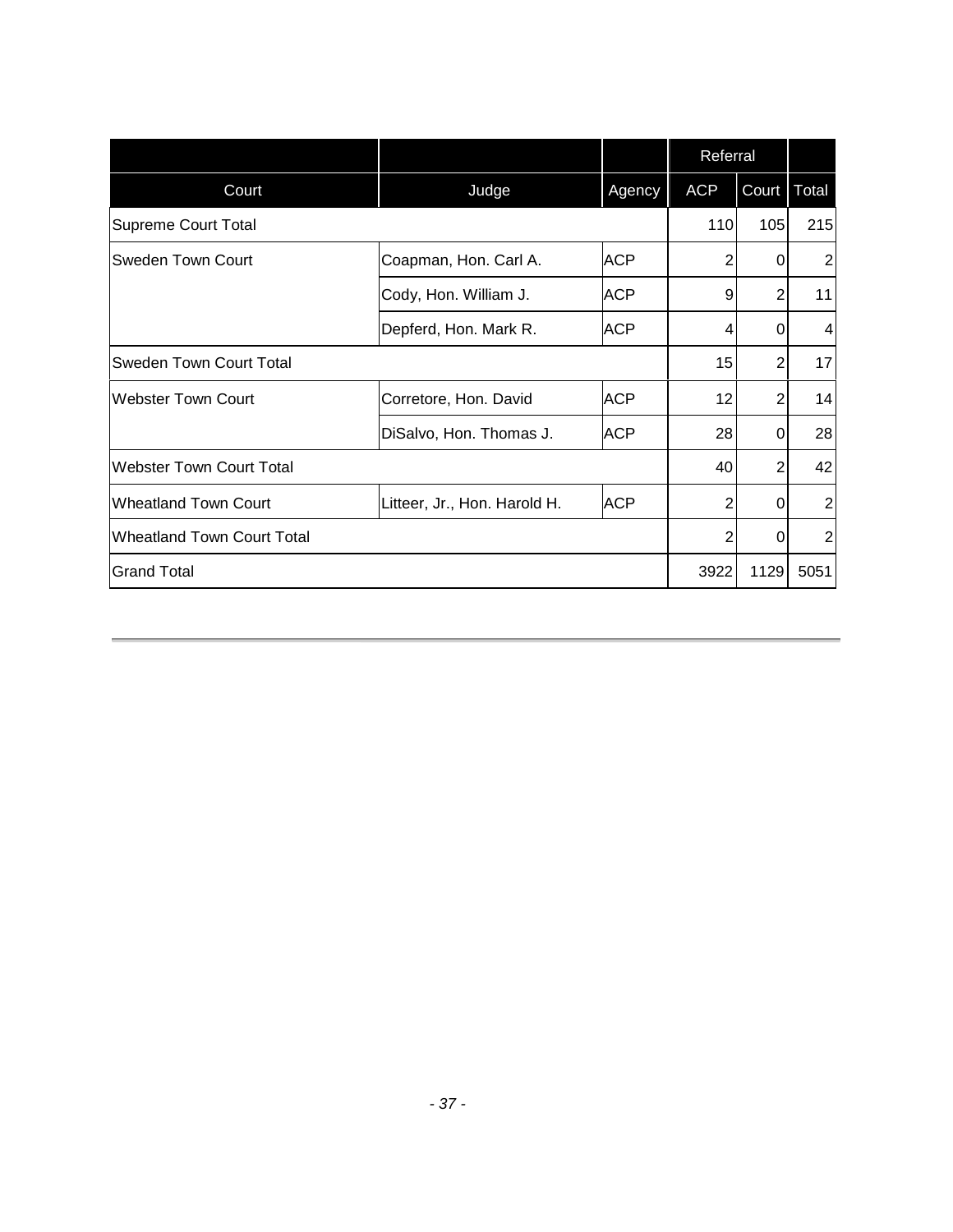

#### <span id="page-39-0"></span>**Graphs of Program Use by Judiciary**



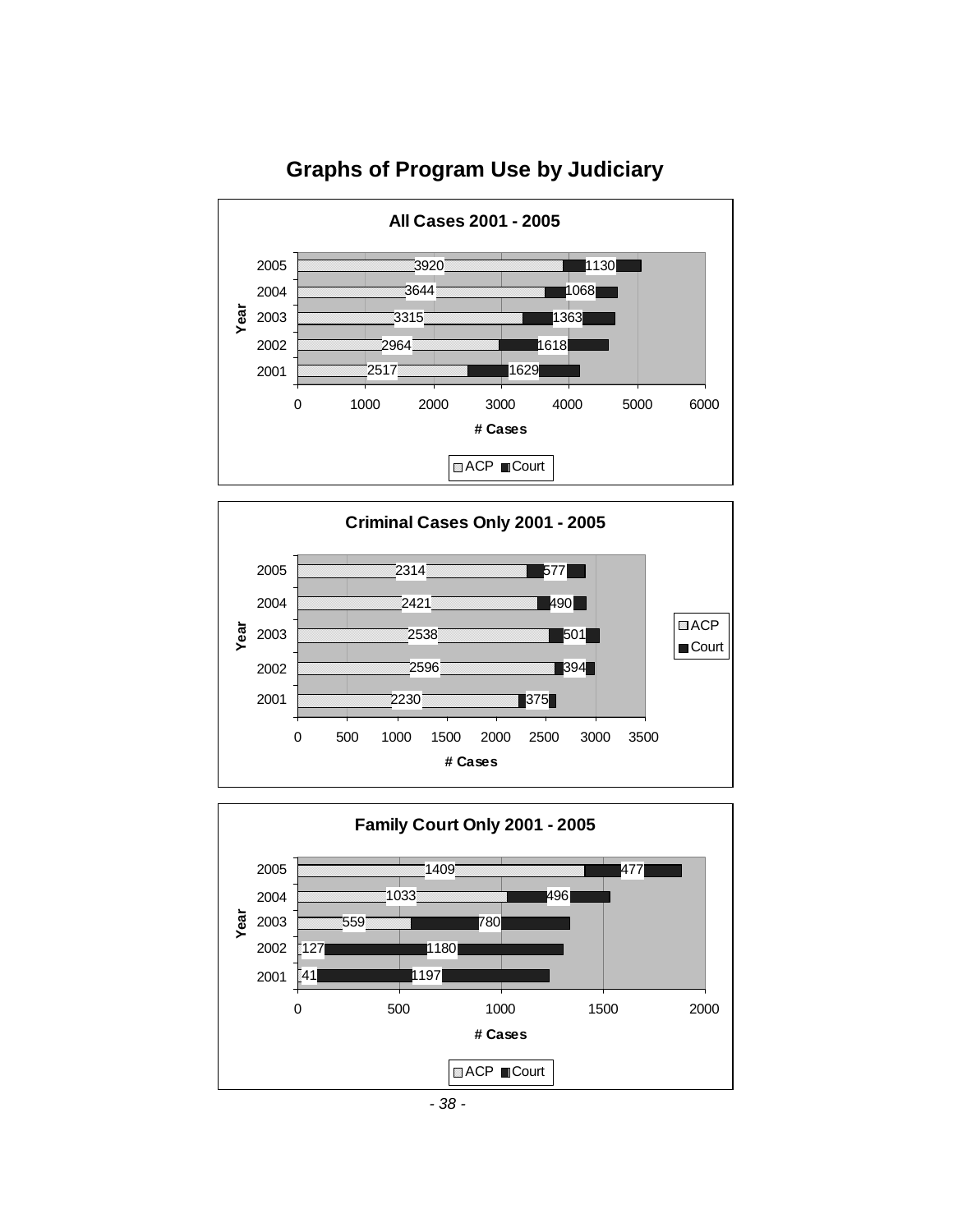# <span id="page-40-0"></span>**Types of Cases Assigned in2005<sup>4</sup>**

| <b>Type of Case</b>                | <b>Total</b> |
|------------------------------------|--------------|
| Custody/Visitation                 | 814          |
| <b>Child Protective Proceeding</b> | 470          |
| <b>Family Offense</b>              | 376          |
| <b>Petit Larceny</b>               | 270          |
| Harassment 2                       | 244          |
| Assault 3                          | 179          |
| Crim. Poss. Controlled Substance 3 | 131          |
| <b>Disorderly Conduct</b>          | 108          |
| Crim. Poss. Controlled Substance 7 | 101          |
| <b>Criminal Mischief 4</b>         | 98           |
| <b>Criminal Contempt 2</b>         | 87           |
| Violation Probation (M)            | 73           |
| <b>Parole Violation</b>            | 71           |
| Crim. Poss. Stolen Property 4      | 69           |
| Unauthorized Use Motor Vehicle 3   | 69           |
| Robbery 1                          | 68           |
| Menacing 2                         | 65           |
| Agg. Harassment 2                  | 64           |
| Assault 2                          | 58           |

<span id="page-40-1"></span><sup>&</sup>lt;sup>4</sup> Based on cases referred to ACP for assignment. Assignment numbers are higher because during the pendency of a referred case, more than one attorney may be assigned to that case.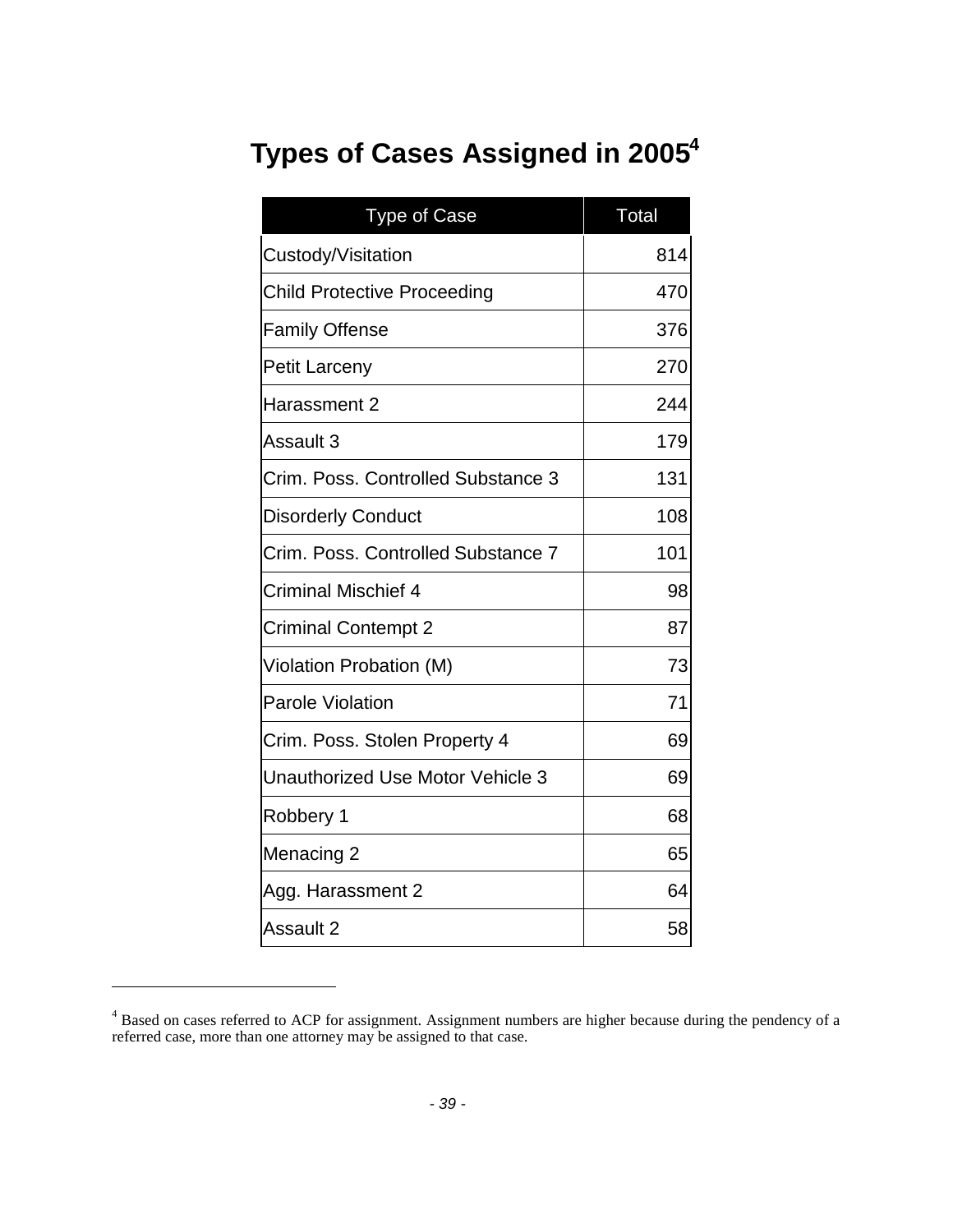| <b>Type of Case</b>                  | <b>Total</b> |
|--------------------------------------|--------------|
| <b>Burglary 2</b>                    | 57           |
| <b>Criminal Contempt 1</b>           | 56           |
| Crim. Poss. Weapon 2                 | 51           |
| Violation Probation (F)              | 49           |
| Loitering 1                          | 48           |
| Robbery 2                            | 46           |
| Grand Larceny 4                      | 43           |
| Crim. Sale of Controlled Substance 3 | 38           |
| Agg. Unlicensed Operation 2          | 37           |
| Paternity                            | 35           |
| Agg. Unlicensed Operation 3          | 34           |
| Crim. Poss. Weapon 3                 | 32           |
| Guardianship                         | 31           |
| <b>Burglary 3</b>                    | 29           |
| Crim. Poss. Stolen Property 5        | 29           |
| Witness                              | 28           |
| Murder <sub>2</sub>                  | 27           |
| <b>Trespass</b>                      | 27           |
| Unlawful Poss, Marihuana             | 27           |
| <b>Resisting Arrest</b>              | 25           |
| Crim. Poss. Forged Instrument 2      | 24           |
| <b>False Personation</b>             | 22           |
| Crim. Poss. Marihuana 4              | 21           |
| Crim. Poss. Marihuana 5              | 21           |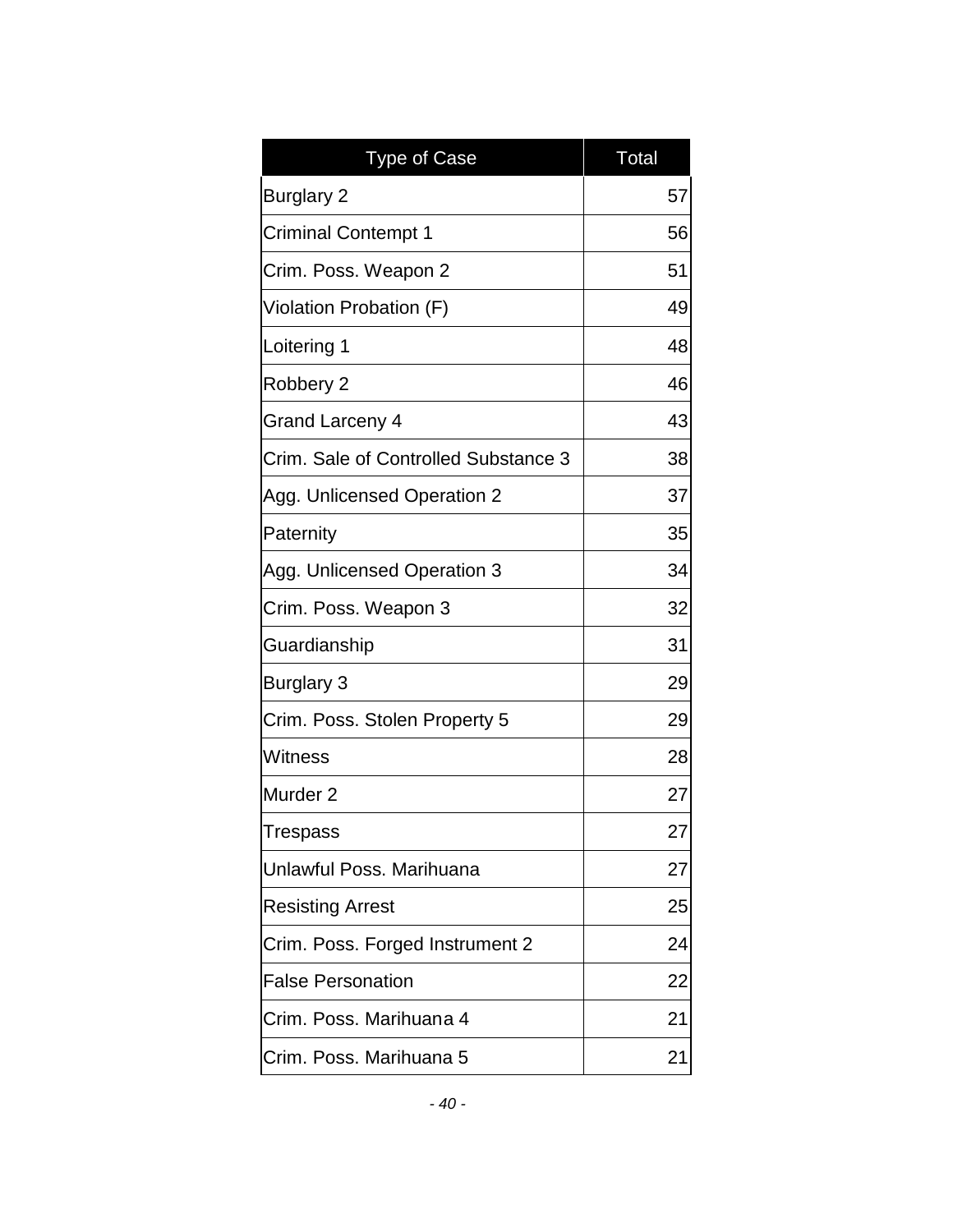| <b>Type of Case</b>                        | <b>Total</b> |
|--------------------------------------------|--------------|
| End. Welfare Child                         | 21           |
| Support                                    | 19           |
| Assault 1                                  | 17           |
| Crim. Sale Marihuana 4                     | 17           |
| Crim. Trespass 2                           | 17           |
| Forgery 2                                  | 16           |
| <b>Obstructing Govt'l Administration 2</b> | 16           |
| Appeal-Criminal Court (Fel.)               | 15           |
| <b>Reckless Endangerment 1</b>             | 15           |
| Crim. Poss. Weapon 4                       | 13           |
| Criminal Contempt 1, Aggravated            | 13           |
| <b>Criminal Mischief 3</b>                 | 13           |
| Driving While Intoxicated                  | 13           |
| <b>Burglary 1</b>                          | 12           |
| Crim. Poss. Controlled Substance 1         | 12           |
| Crim. Trespass 3                           | 12           |
| Driving While Intoxicated (Fel.)           | 11           |
| <b>Falsifying Business Records 1</b>       | 11           |
| Pins-Intervenor/FC                         | 11           |
| Prostitution                               | 11           |
| Rockefeller Reform Resentence              | 11           |
| <b>Issuing a Bad Check</b>                 | 10           |
| Crim. Poss. Stolen Property 3              | 9            |
| Crim. Use Drug Paraphernalia 2             | 9            |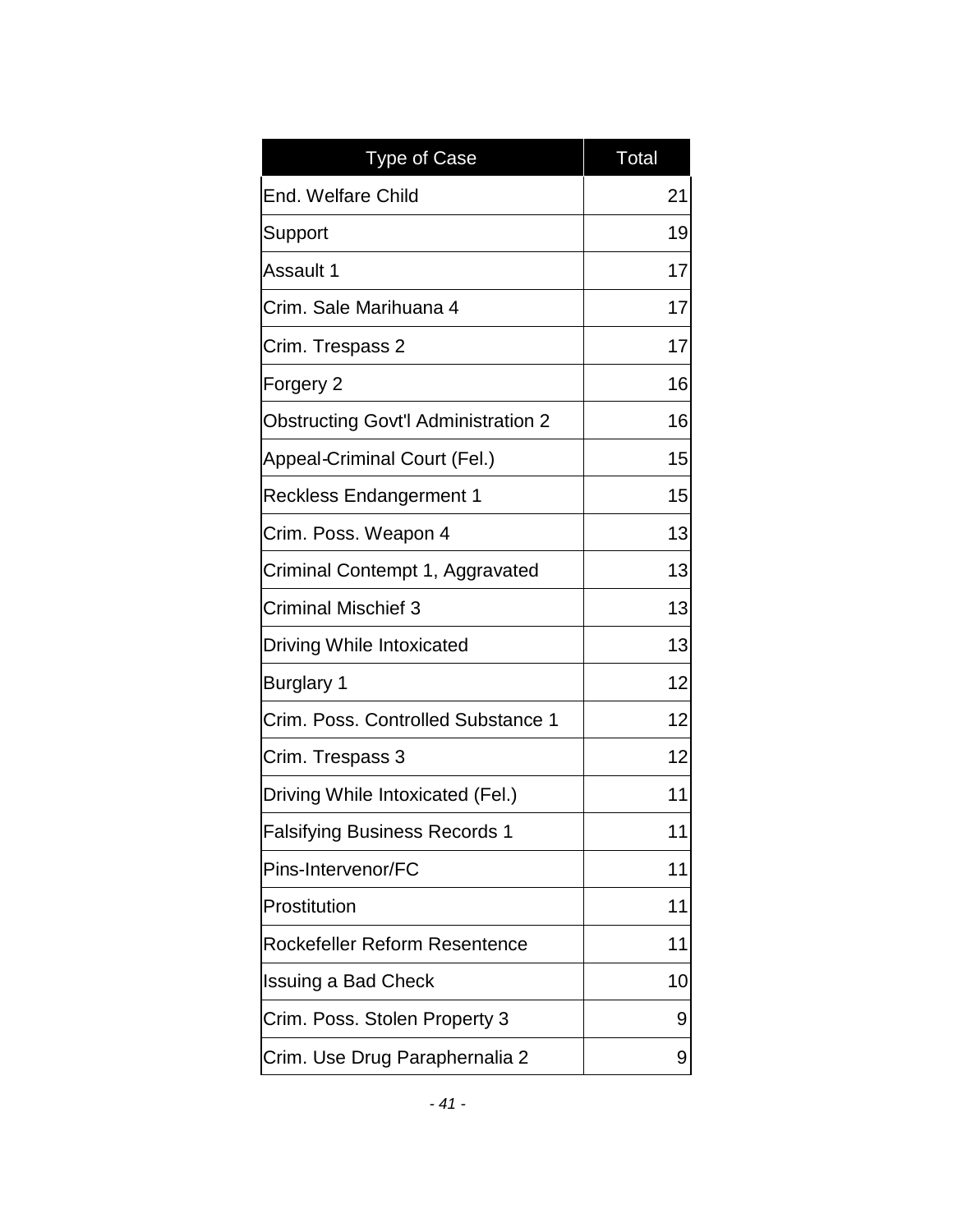| <b>Type of Case</b>                  | <b>Total</b> |
|--------------------------------------|--------------|
| <b>Criminal Impersonation 2</b>      | 9            |
| <b>Foster Care</b>                   | 8            |
| Grand Larceny 3                      | 8            |
| Agg. Unlicensed Operation 1          | 7            |
| Loitering                            | 7            |
| Rape 1                               | 7            |
| Robbery 3                            | 7            |
| Appeal-Criminal Court (Misd.)        | 6            |
| <b>Criminal Facilitation 4</b>       | 6            |
| Conspiracy 2                         | 5            |
| Crim. Poss. Controlled Substance 4   | 5            |
| Crim. Poss. Marihuana 2              | 5            |
| Fugitive                             | 5            |
| Murder 1                             | 5            |
| <b>Sexual Abuse 1</b>                | 5            |
| <b>Appeal-Family Court</b>           | 4            |
| Assault 1, Att.                      | 4            |
| Crim. Poss. Controlled Substance 5   | 4            |
| <b>Falsely Reporting Incident 3</b>  | 4            |
| Kidnapping 2                         | 4            |
| Poss. Burglar's Tools                | 4            |
| <b>Promoting Prison Contraband 1</b> | 4            |
| <b>Promoting Prison Contraband 2</b> | 4            |
| Unauthorized Use Motor Vehicle 2     | 4            |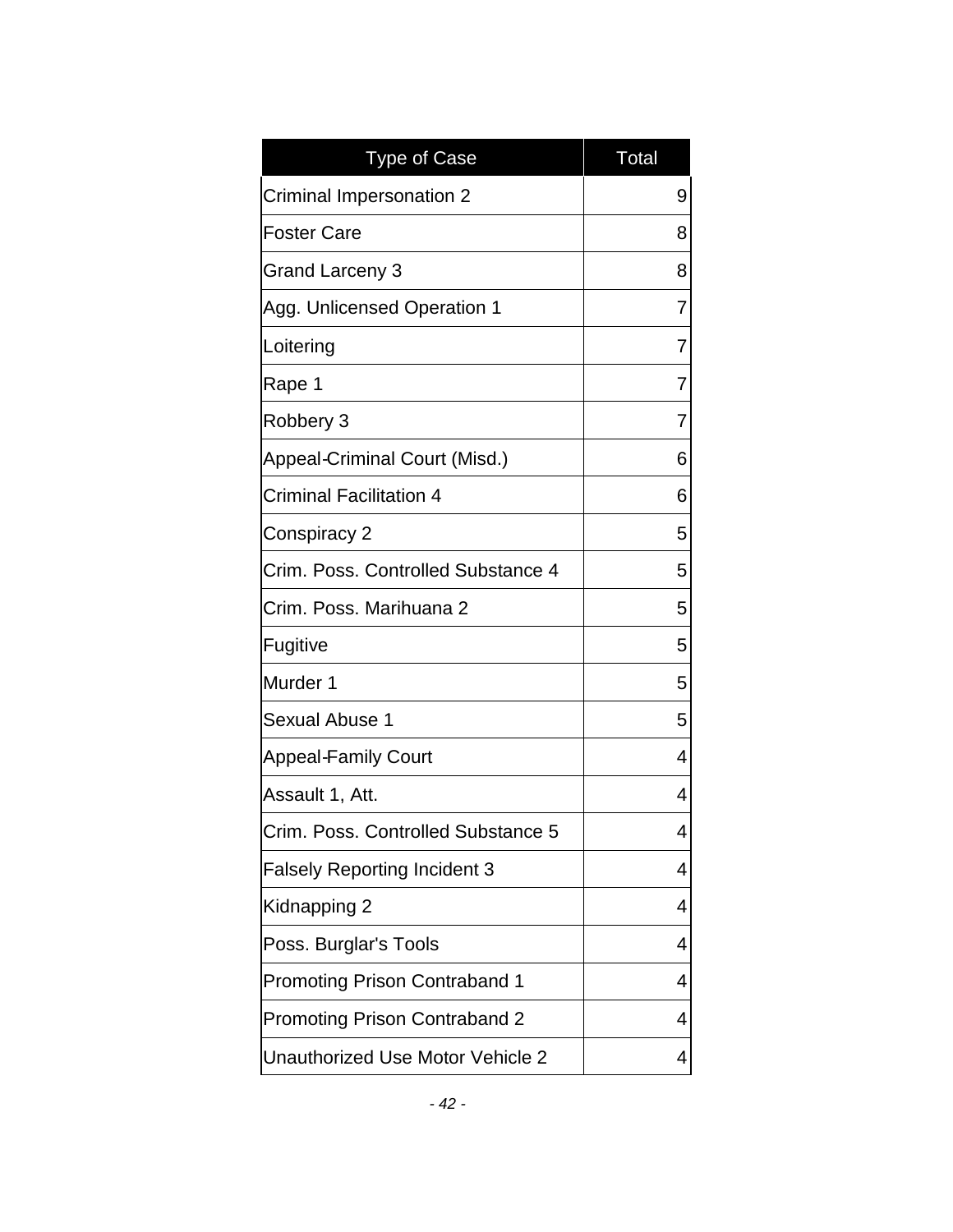| <b>Type of Case</b>                  | <b>Total</b>   |
|--------------------------------------|----------------|
| Unlawful Imprisonment 2              | 4              |
| 722-c Order                          | 3              |
| <b>Bail Jumping 3</b>                | 3              |
| <b>File False Written Statment</b>   | 3              |
| <b>Identity Theft 1</b>              | 3              |
| Intimidating Victim/Witness 3        | 3              |
| <b>Post-Conviction Motion</b>        | 3              |
| Rape 2                               | 3              |
| Rape 3                               | 3              |
| <b>Reckless Driving</b>              | 3              |
| <b>Sexual Misconduct</b>             | 3              |
| Act Manor Injur Child < 17           | $\overline{2}$ |
| Appeal - Court of Appeals            | 2              |
| Arson 2                              | 2              |
| Burglary 3, Att.                     | 2              |
| Crim. Poss. Marihuana 3              | 2              |
| Crim. Sale of Controlled Substance 5 | 2              |
| Criminal Mischief 2                  | $\overline{2}$ |
| <b>Forcible Touching</b>             | 2              |
| Harassment                           | 2              |
| <b>Intimidating Victim/Witness 2</b> | 2              |
| Loitering to Promote Prostitution    | 2              |
| Manslaughter 2                       | 2              |
| <b>Peristent Sexual Abuse</b>        | 2              |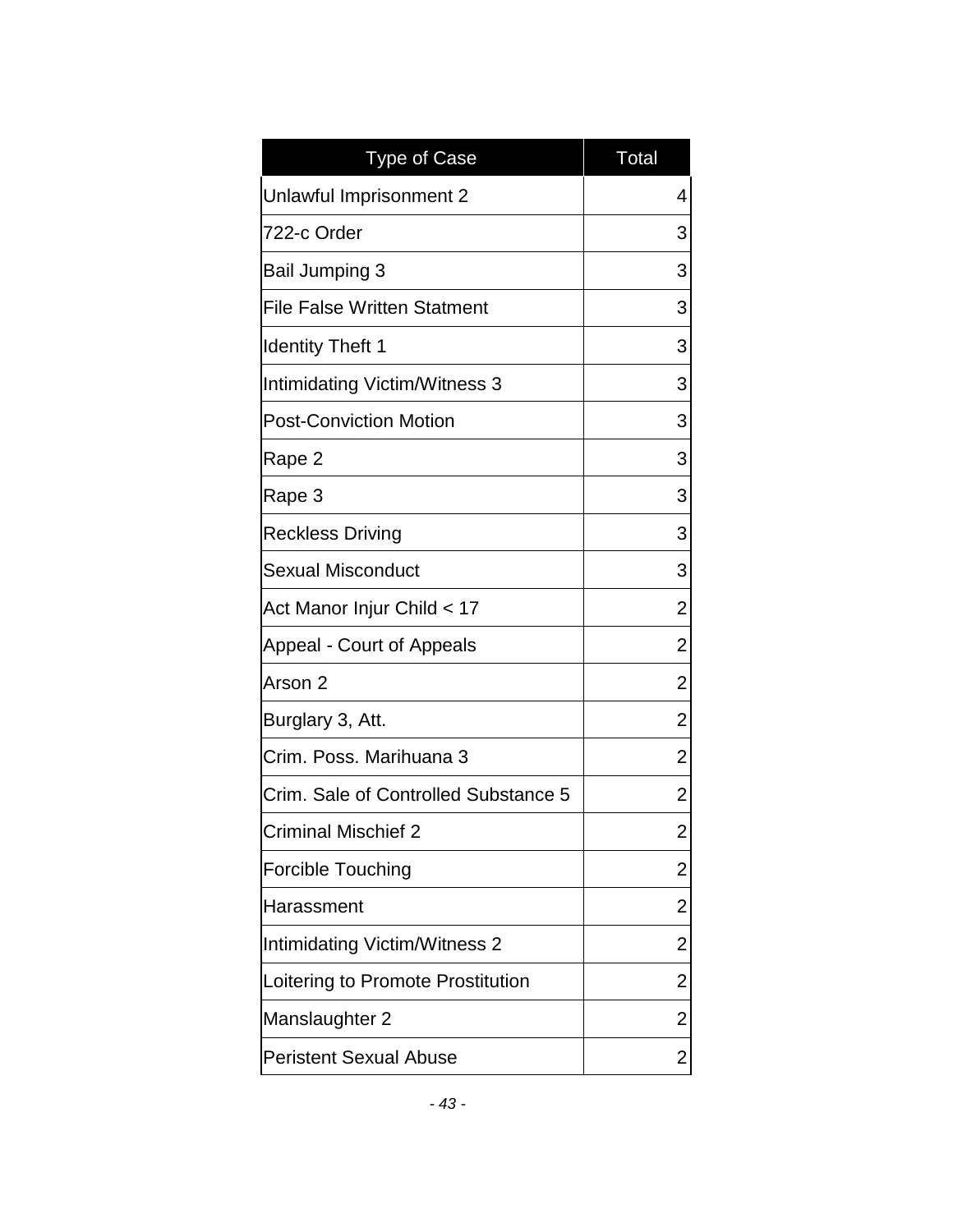| <b>Type of Case</b>                  | Total |
|--------------------------------------|-------|
| <b>Public Lewdness</b>               | 2     |
| Rape 1, Att.                         | 2     |
| Robbery 1, Att.                      | 2     |
| Robbery 2, Att.                      | 2     |
| <b>Sex Conduct Child 1</b>           | 2     |
| <b>Sexual Abuse 2</b>                | 2     |
| <b>Sexual Abuse 3</b>                | 2     |
| <b>Suspended Registration</b>        | 2     |
| Absconding From Temp Release         | 1     |
| <b>Aggravated Cruelty to Animals</b> | 1     |
| Alcoholic Beverage Control           | 1     |
| Appeal - Parole Violation            | 1     |
| Arson 3                              | 1     |
| Assault 2, Att.                      | 1     |
| <b>Bail Jumping 2</b>                | 1     |
| Cig Tax - Poss/Trans Untaked         | 1     |
| Conspiracy 4                         | 1     |
| Conspiracy 6                         | 1     |
| Crim. Poss. Controlled Substance 2   | 1     |
| Crim. Poss. Marihuana 1              | 1     |
| Crim. Poss. Weapon 1                 | 1     |
| Crim. Sale Marihuana 1               | 1     |
| <b>Criminal Facilitation 2</b>       | 1     |
| Criminal Impersonation 1             | 1     |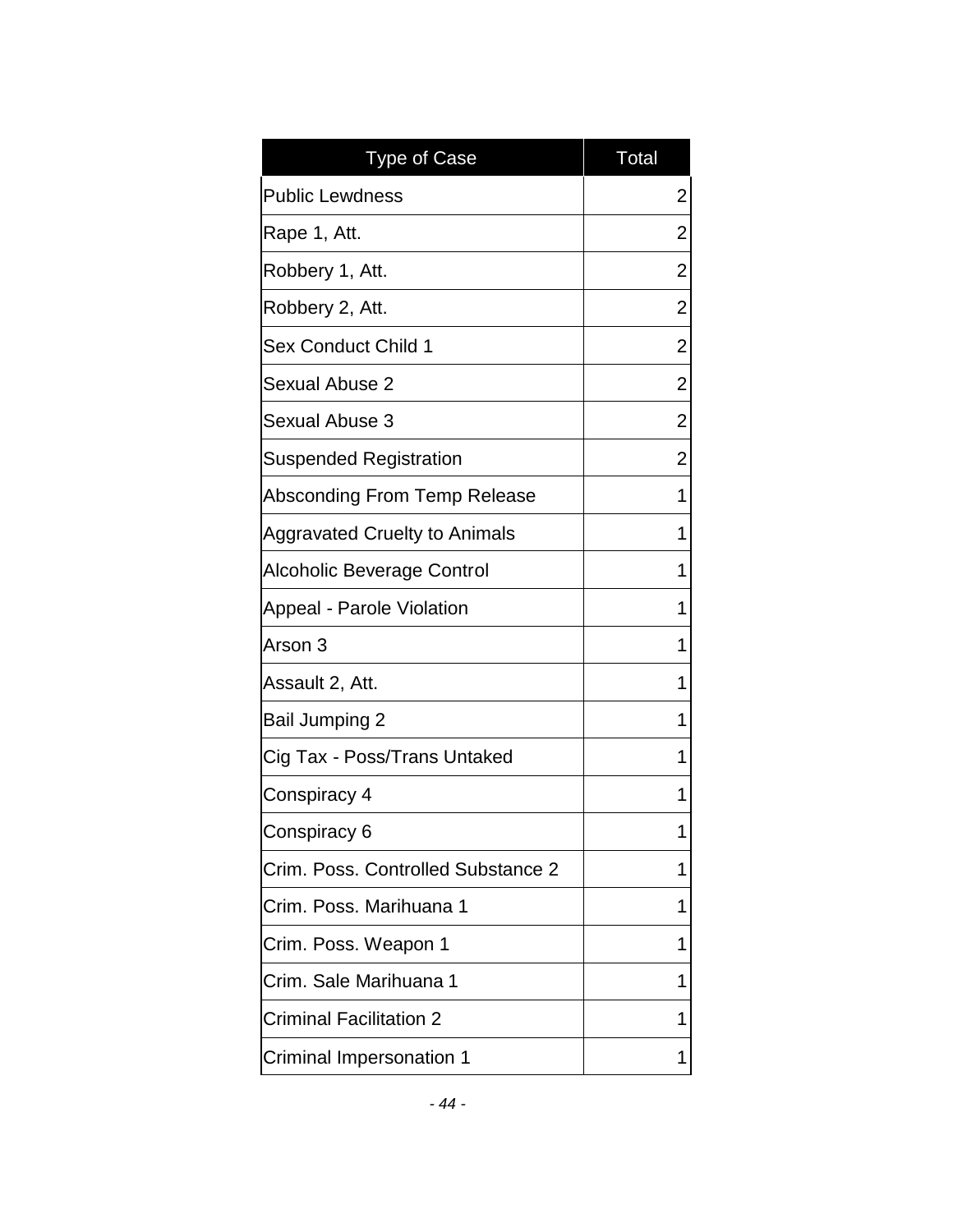| <b>Type of Case</b>                           | <b>Total</b> |
|-----------------------------------------------|--------------|
| Criminal Mischief 4, Att.                     | 1            |
| <b>Criminal Sexual Act 2</b>                  | 1            |
| <b>Criminally Negligent Homicide</b>          | 1            |
| Discharge Firearm Within City Limits          | 1            |
| End. Welfare Incompetent Person               | 1            |
| <b>Exposure of Person</b>                     | 1            |
| Fail to Reg:Sex Offender                      | 1            |
| <b>Falsely Reporting Incident 1</b>           | 1            |
| Grand Larceny 4, Att.                         | 1            |
| Leaving Scene Incident-PI                     | 1            |
| <b>Making Graffiti</b>                        | 1            |
| Noxious Material on Highway                   | 1            |
| <b>Offering False Instrument for Filing 1</b> | 1            |
| Perjury 1                                     | 1            |
| Petit Larceny, Att.                           | 1            |
| Poss. Alcohol By Minor                        | 1            |
| <b>Poss. Imitation Controlled Substance</b>   | 1            |
| Prohibited Use of Weapon                      | 1            |
| <b>Public Health Law</b>                      | 1            |
| <b>Rioting 2</b>                              | 1            |
| <b>Scheme to Defraud 1</b>                    | 1            |
| Sodomy 1                                      | 1            |
| Sodomy 1, Att.                                | 1            |
| Sodomy 3                                      | 1            |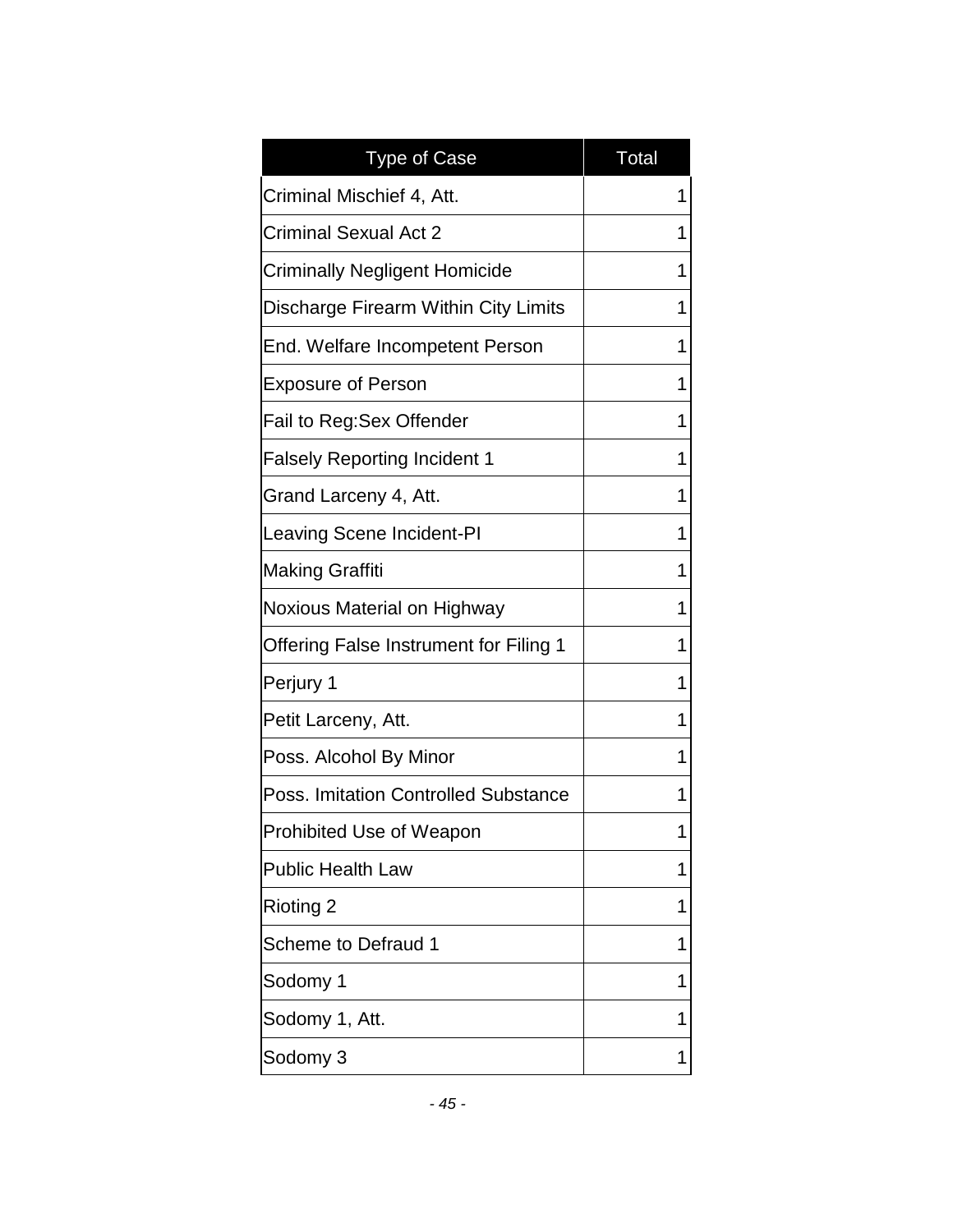| <b>Type of Case</b>                     | <b>Total</b> |
|-----------------------------------------|--------------|
| Stalking 4                              |              |
| Theft of Services                       |              |
| <b>Torturing &amp; Injuring Animals</b> |              |
| Unauthorized Use Motor Vehicle 1        |              |
| <b>Unlawful Growth Cannabis</b>         |              |
| Unlawful Imprisonment 1                 |              |
| Unlawful Poss, Radio Devices            |              |
| Unlawfully Dealing w/Child 1            |              |
| <b>Unlicensed Operator</b>              |              |
| UNTH - Fire Hydrant                     |              |
| <b>Grand Total</b>                      | 4833         |

# <span id="page-47-0"></span>**2005 Case Costs by Panel[5](#page-47-1)**

|                   |         | Type of Expense          |           |                 |  |  |
|-------------------|---------|--------------------------|-----------|-----------------|--|--|
| Panel             |         | <b>Attorney Expenses</b> | Fees      | Vendor Expenses |  |  |
| <b>ABC Felony</b> | Total   | \$5,685                  | \$921,129 | \$146,628       |  |  |
|                   | Average | \$45                     | \$2,065   | \$1,111         |  |  |
|                   | #Cases  | 127                      | 446       | 132             |  |  |
| Appellate         | Total   | \$2,496                  | \$86,760  | \$2,134         |  |  |
|                   | Average | \$166                    | \$5,104   | \$427           |  |  |
|                   | #Cases  | 15                       | 17        | 5               |  |  |
| <b>DE Felony</b>  | Total   | \$1,584                  | \$536,843 | \$23,961        |  |  |

<span id="page-47-1"></span><sup>&</sup>lt;sup>5</sup> Includes all cases closed and paid in 2005 even if assigned in a prior year. Excludes administrative costs.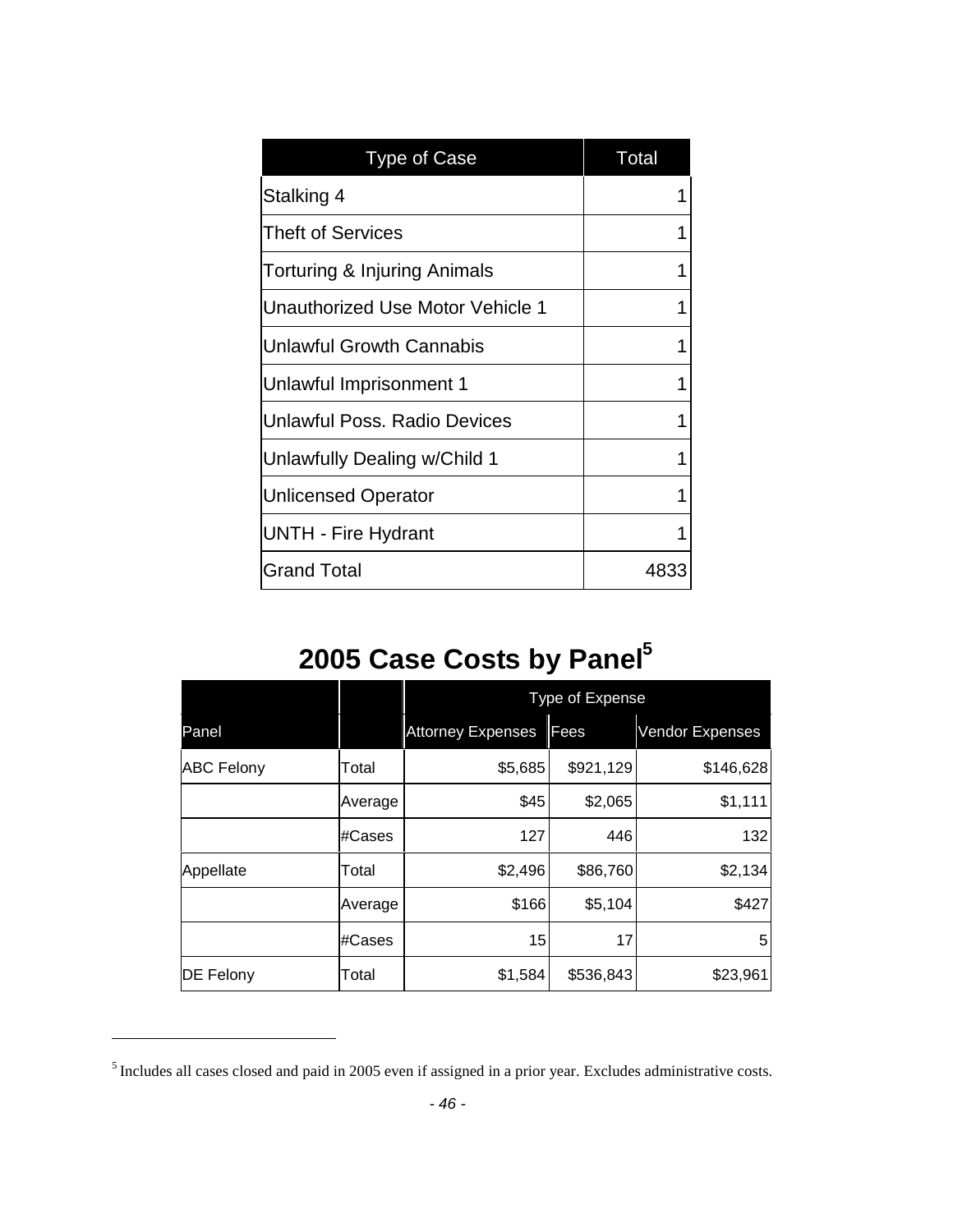|                      |         | Type of Expense          |             |                 |  |
|----------------------|---------|--------------------------|-------------|-----------------|--|
| Panel                |         | <b>Attorney Expenses</b> | Fees        | Vendor Expenses |  |
|                      | Average | \$15                     | \$1,248     | \$420           |  |
|                      | #Cases  | 103                      | 430         | 57              |  |
| <b>Family Court</b>  | Total   | \$1,064                  | \$257,190   | \$16,240        |  |
|                      | Average | \$16                     | \$857       | \$164           |  |
|                      | #Cases  | 68                       | 300         | 99              |  |
| Misdemeanor          | Total   | \$987                    | \$299,618   | \$8,071         |  |
|                      | Average | \$9                      | \$519       | \$152           |  |
|                      | #Cases  | 112                      | 577         | 53              |  |
| Other                | Total   | \$60                     | \$15,509    | \$14,042        |  |
|                      | Average | \$9                      | \$443       | \$3,511         |  |
|                      | #Cases  | 7                        | 35          | 4               |  |
| Probation/Parole     | Total   | \$90                     | \$46,671    | \$553           |  |
|                      | Average | \$5                      | \$440       | \$111           |  |
|                      | #Cases  | 17                       | 106         | 5               |  |
| <b>Total Total</b>   |         | \$11,966                 | \$2,163,720 | \$211,629       |  |
| <b>Total Average</b> |         | \$27                     | \$1,132     | \$596           |  |
| <b>Total #Cases</b>  |         | 449                      | 1911        | 355             |  |

# <span id="page-48-0"></span>**2005 Costs by Case Disposition**

|                   |             |         |                                    | Type        |                    |
|-------------------|-------------|---------|------------------------------------|-------------|--------------------|
| Panel             | Disposition |         | <b>Attorney</b><br><b>Expenses</b> | <b>Fees</b> | Vendor<br>Expenses |
| <b>ABC Felony</b> | A.C.D.      | Total   | \$1                                | \$435       | \$0                |
|                   |             | Average | \$1                                | \$435       | \$0                |
|                   |             | #Cases  |                                    |             | $\overline{0}$     |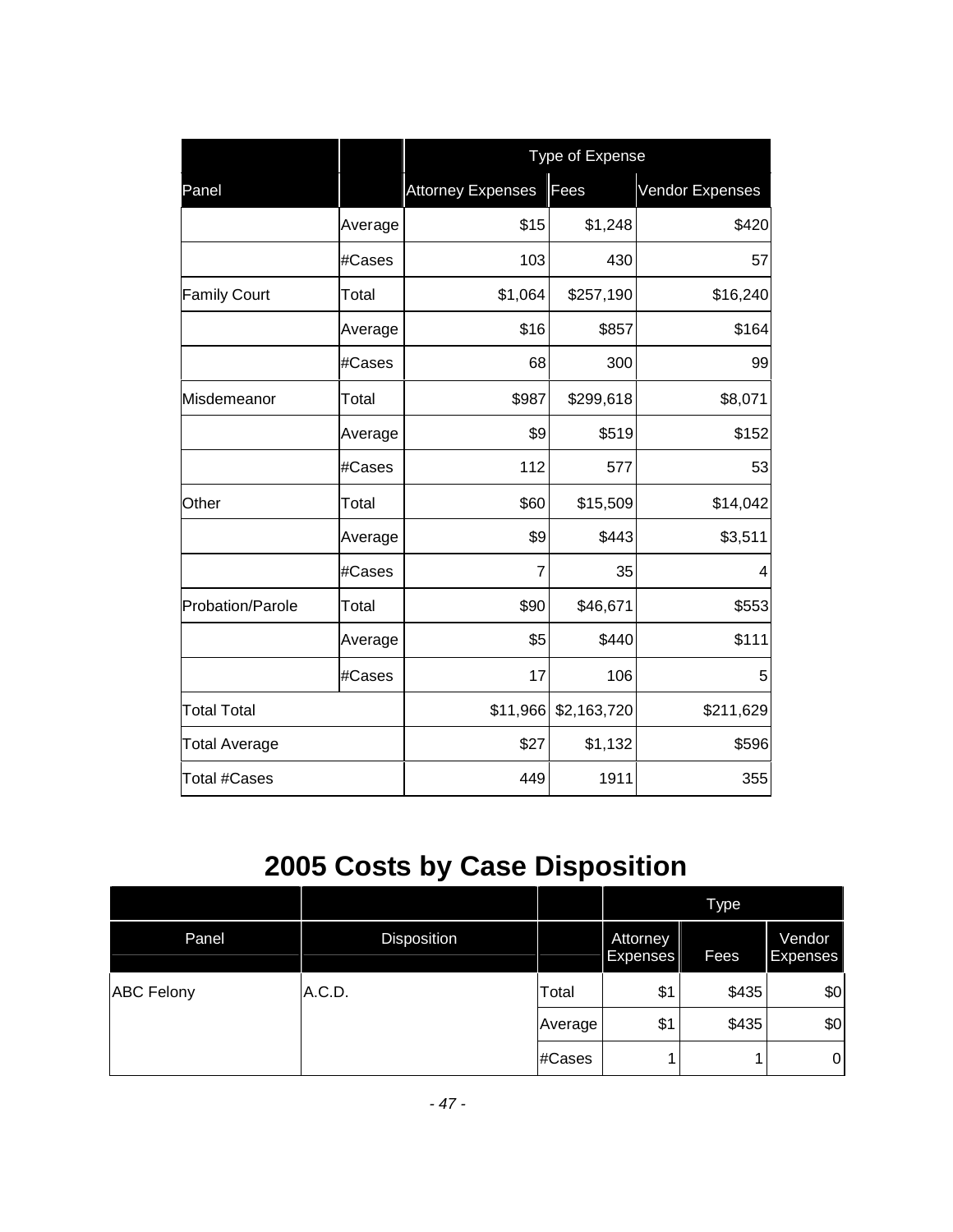|       |                                      |         |                             | <b>Type</b>    |                           |  |
|-------|--------------------------------------|---------|-----------------------------|----------------|---------------------------|--|
| Panel | Disposition                          |         | Attorney<br><b>Expenses</b> | Fees           | Vendor<br><b>Expenses</b> |  |
|       | Abated by Death                      | Total   | \$23                        | \$1,148        | \$1,086                   |  |
|       |                                      | Average | \$23                        | \$1,148        | \$543                     |  |
|       |                                      | #Cases  | 1                           | 1              | $\overline{2}$            |  |
|       | <b>Bench Trial - Acquittal</b>       | Total   | \$143                       | \$15,390       | \$1,496                   |  |
|       |                                      | Average | \$29                        | \$3,848        | \$299                     |  |
|       |                                      | #Cases  | 5                           | 4              | 5                         |  |
|       | <b>Bench Trial - Guilty Lesser</b>   | Total   | \$289                       | \$12,652       | \$370                     |  |
|       |                                      | Average | \$58                        | \$6,326        | \$185                     |  |
|       |                                      | #Cases  | 5                           | $\overline{2}$ | $\overline{2}$            |  |
|       | <b>Bench Trial - Guilty Original</b> | Total   | \$408                       | \$17,505       | \$1,632                   |  |
|       |                                      | Average | \$408                       | \$17,505       | \$544                     |  |
|       |                                      | #Cases  | 1                           | 1              | 3                         |  |
|       | <b>Bench Warrant</b>                 | Total   | \$84                        | \$4,800        | \$86                      |  |
|       |                                      | Average | \$42                        | \$2,400        | \$86                      |  |
|       |                                      | #Cases  | $\overline{2}$              | 2              | 1                         |  |
|       | Capital Defender Case                | Total   | \$0                         | \$0            | \$604                     |  |
|       |                                      | Average | \$0                         | \$0            | \$302                     |  |
|       |                                      | #Cases  | 0                           | $\pmb{0}$      | $\overline{c}$            |  |
|       | <b>Client Retained Own Counsel</b>   | Total   | \$17                        | \$12,694       | \$1,094                   |  |
|       |                                      | Average | \$4                         | \$488          | \$547                     |  |
|       |                                      | #Cases  | 4                           | 26             | $\overline{c}$            |  |
|       | Consolidated - Other Charges         | Total   | \$0                         | \$544          | \$0                       |  |
|       |                                      | Average | \$0                         | \$544          | \$0                       |  |
|       |                                      | #Cases  | 0                           | 1              | 0                         |  |
|       | Covered by Plea - Other Charge       | Total   | \$1                         | \$4,815        | \$3,206                   |  |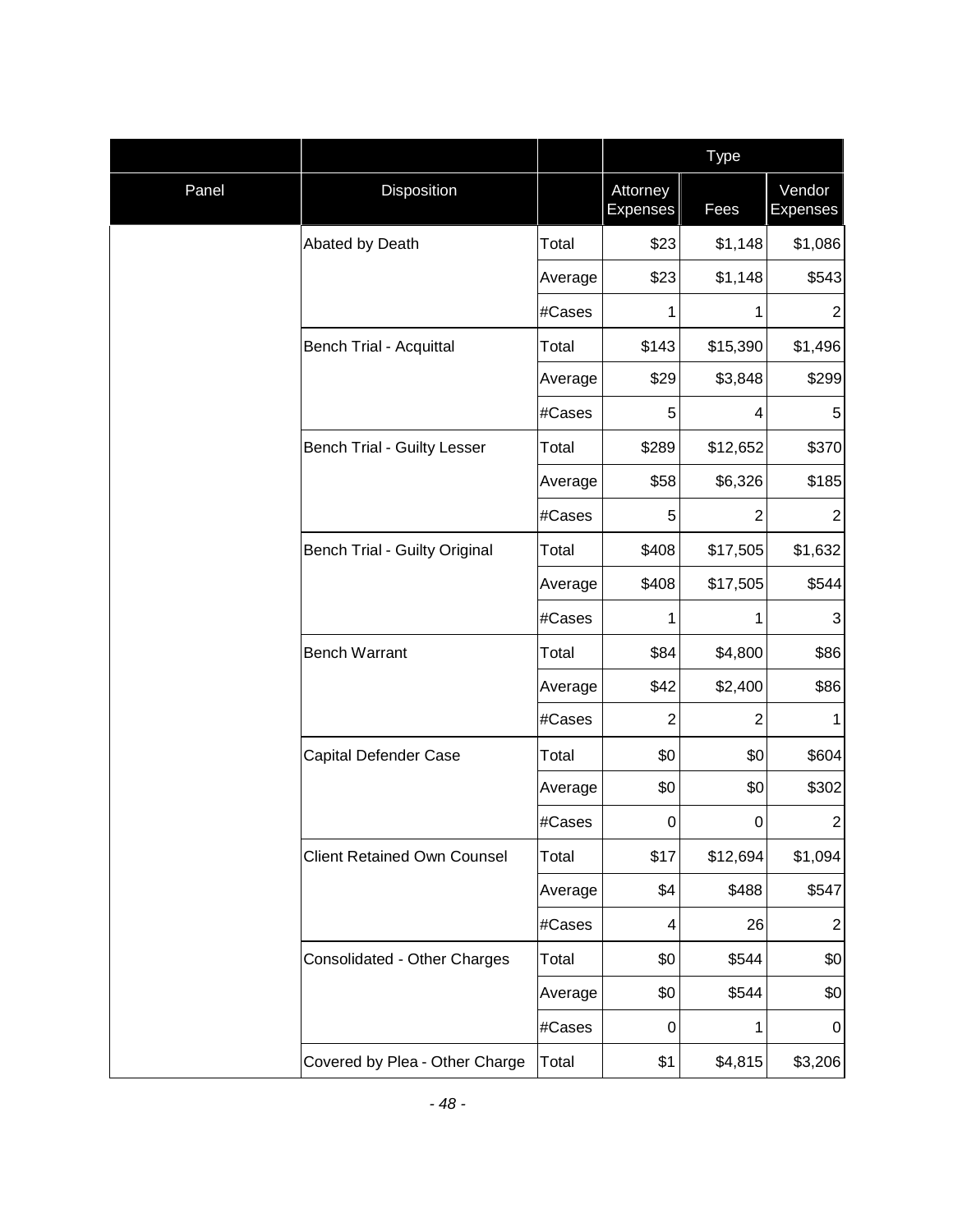|       |                                  |         |                             | Type      |                           |  |  |
|-------|----------------------------------|---------|-----------------------------|-----------|---------------------------|--|--|
| Panel | Disposition                      |         | Attorney<br><b>Expenses</b> | Fees      | Vendor<br><b>Expenses</b> |  |  |
|       |                                  | Average | \$1                         | \$602     | \$641                     |  |  |
|       |                                  | #Cases  | 1                           | 8         | 5                         |  |  |
|       | Dismissed - CPL 30.30            | Total   | \$0                         | \$795     | \$0                       |  |  |
|       |                                  | Average | \$0                         | \$795     | \$0                       |  |  |
|       |                                  | #Cases  | 0                           | 1         | 0                         |  |  |
|       | Dismissed - Felony Complaint     | Total   | \$0                         | \$2,956   | \$306                     |  |  |
|       |                                  | Average | \$0                         | \$2,956   | \$153                     |  |  |
|       |                                  | #Cases  | 0                           | 1         | $\overline{2}$            |  |  |
|       | Dismissed - Indictment           | Total   | \$144                       | \$14,634  | \$2,797                   |  |  |
|       |                                  | Average | \$24                        | \$2,439   | \$559                     |  |  |
|       |                                  | #Cases  | 6                           | 6         | 5                         |  |  |
|       | Dismissed - Information          | Total   | \$0                         | \$938     | \$0                       |  |  |
|       |                                  | Average | \$0                         | \$938     | \$0                       |  |  |
|       |                                  | #Cases  | 0                           | 1         | $\mathbf 0$               |  |  |
|       | Dismissed - Plea in Satisfaction | Total   | \$1                         | \$4,889   | \$0                       |  |  |
|       |                                  | Average | \$1                         | \$978     | \$0                       |  |  |
|       |                                  | #Cases  | 1                           | 5         | $\boldsymbol{0}$          |  |  |
|       | Jury Trial - Acquittal           | Total   | \$1,061                     | \$122,652 | \$31,296                  |  |  |
|       |                                  | Average | \$62                        | \$7,215   | \$1,010                   |  |  |
|       |                                  | #Cases  | 17                          | 17        | 31                        |  |  |
|       | Jury Trial - Guilty Lesser       | Total   | \$794                       | \$67,367  | \$32,503                  |  |  |
|       |                                  | Average | \$99                        | \$8,421   | \$2,031                   |  |  |
|       |                                  | #Cases  | 8                           | 8         | 16                        |  |  |
|       | Jury Trial - Guilty Original     | Total   | \$814                       | \$123,166 | \$16,865                  |  |  |
|       |                                  | Average | \$30                        | \$7,698   | \$544                     |  |  |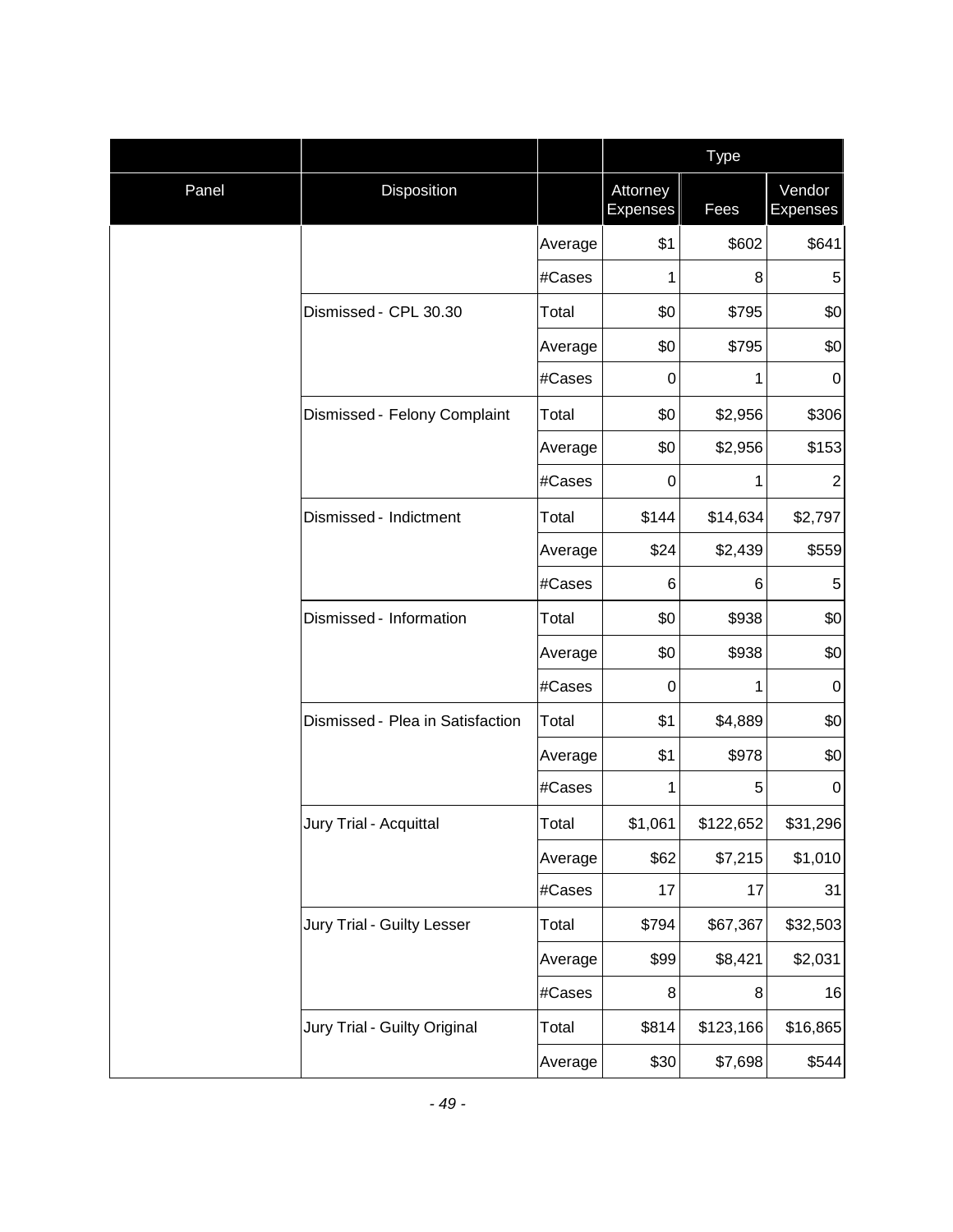|       |                                 |         |                             | <b>Type</b>      |                           |  |
|-------|---------------------------------|---------|-----------------------------|------------------|---------------------------|--|
| Panel | Disposition                     |         | Attorney<br><b>Expenses</b> | Fees             | Vendor<br><b>Expenses</b> |  |
|       |                                 | #Cases  | 27                          | 16               | 31                        |  |
|       | No Bill - Grand Jury            | Total   | \$92                        | \$54,208         | \$1,210                   |  |
|       |                                 | Average | \$6                         | \$653            | \$151                     |  |
|       |                                 | #Cases  | 16                          | 83               | 8                         |  |
|       | No Conflict - PD Continued      | Total   | \$16                        | \$2,205          | \$0                       |  |
|       |                                 | Average | \$16                        | \$2,205          | \$0                       |  |
|       |                                 | #Cases  | 1                           | 1                | $\pmb{0}$                 |  |
|       | Not Indigent                    | Total   | \$0                         | \$75             | \$0                       |  |
|       |                                 | Average | \$0                         | \$75             | \$0                       |  |
|       |                                 | #Cases  | $\boldsymbol{0}$            | 1                | $\boldsymbol{0}$          |  |
|       | Plea To Reduced Charge          | Total   | \$505                       | \$243,984        | \$12,732                  |  |
|       |                                 | Average | \$12                        | \$1,461          | \$283                     |  |
|       |                                 | #Cases  | 41                          | 167              | 45                        |  |
|       | Plea To Top Charge              | Total   | \$1,067                     | \$164,001        | \$17,967                  |  |
|       |                                 | Average | \$34                        | \$2,563          | \$473                     |  |
|       |                                 | #Cases  | 31                          | 64               | 38                        |  |
|       | Relieved By Court               | Total   | \$148                       | \$19,110         | \$6,147                   |  |
|       |                                 | Average | \$21                        | \$2,389          | \$439                     |  |
|       |                                 | #Cases  | $\overline{7}$              | 8                | 14                        |  |
|       | <b>Transfer to Family Court</b> | Total   | \$0                         | \$1,590          | \$0                       |  |
|       |                                 | Average | \$0                         | \$795            | \$0                       |  |
|       |                                 | #Cases  | $\boldsymbol{0}$            | $\boldsymbol{2}$ | $\mathbf 0$               |  |
|       | Y.O. Adjudication               | Total   | \$76                        | \$26,441         | \$186                     |  |
|       |                                 | Average | \$15                        | \$944            | \$186                     |  |
|       |                                 | #Cases  | $\mathbf 5$                 | 28               | 1                         |  |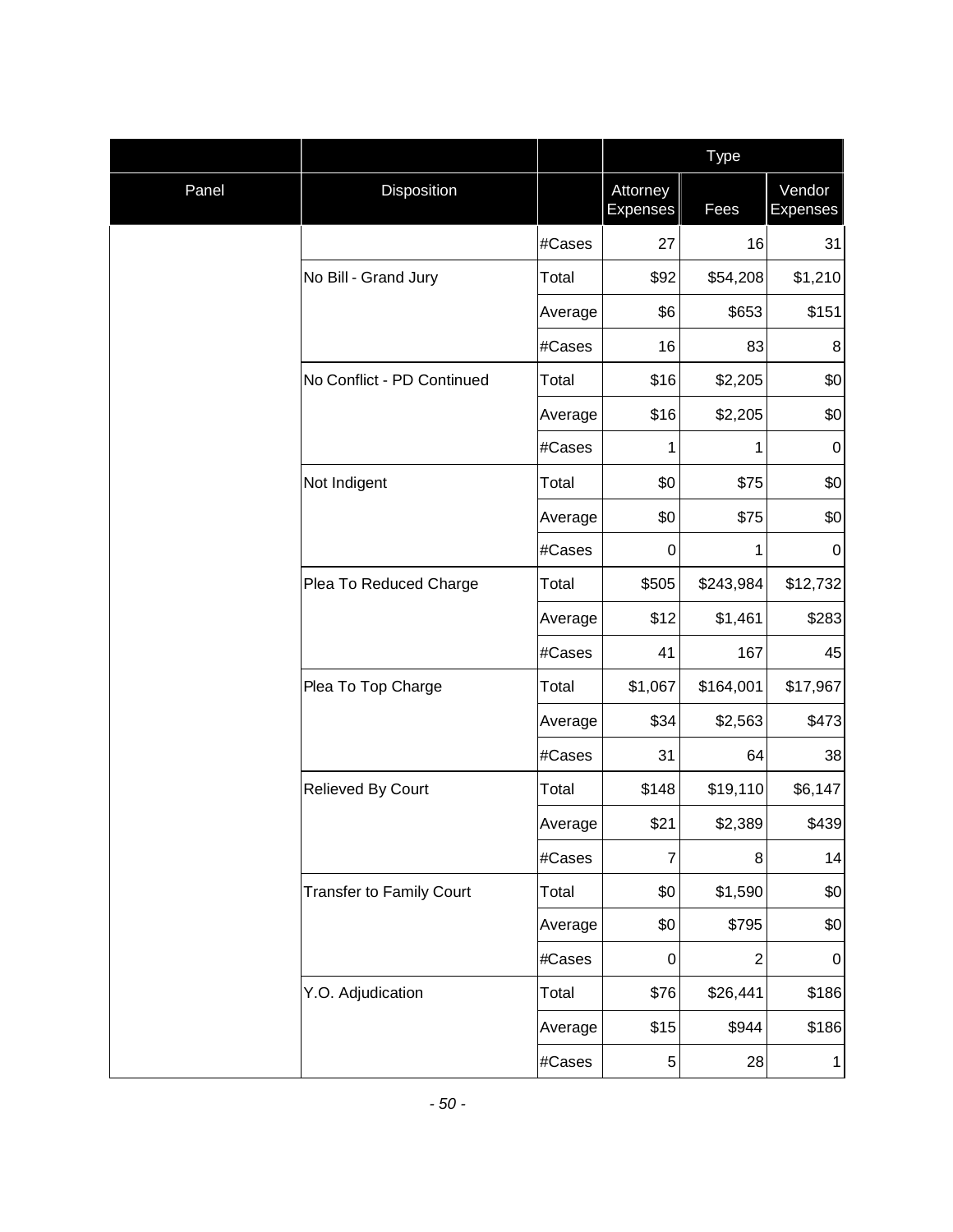|                  |                                    |         |                             | Type             |                           |  |
|------------------|------------------------------------|---------|-----------------------------|------------------|---------------------------|--|
| Panel            | Disposition                        |         | Attorney<br><b>Expenses</b> | Fees             | Vendor<br><b>Expenses</b> |  |
| Appellate        | Appeal Judgment - Affirmed         | Total   | \$1,390                     | \$66,393         | \$70                      |  |
|                  |                                    | Average | \$87                        | \$5,533          | \$70                      |  |
|                  |                                    | #Cases  | 16                          | 12               | 1                         |  |
|                  | Appeal Judgment - Modified         | Total   | \$33                        | \$4,760          | \$0                       |  |
|                  |                                    | Average | \$33                        | \$2,380          | \$0                       |  |
|                  |                                    | #Cases  | 1                           | $\overline{2}$   | $\pmb{0}$                 |  |
|                  | Appeal Judgment - Reversed         | Total   | \$10                        | \$0              | \$0                       |  |
|                  |                                    | Average | \$10                        | \$0              | \$0                       |  |
|                  |                                    | #Cases  | 1                           | 0                | $\pmb{0}$                 |  |
|                  | Appeal Sentence - Affirmed         | Total   | \$585                       | \$12,000         | \$0                       |  |
|                  |                                    | Average | \$195                       | \$12,000         | \$0                       |  |
|                  |                                    | #Cases  | 3                           | 1                | $\pmb{0}$                 |  |
|                  | Appeal Sentence - Discontinued     | Total   | \$0                         | \$1,852          | \$0                       |  |
|                  |                                    | Average | \$0                         | \$1,852          | \$0                       |  |
|                  |                                    | #Cases  | 0                           | 1                | $\pmb{0}$                 |  |
| <b>DE Felony</b> | A.C.D.                             | Total   | \$0                         | \$1,267          | \$0                       |  |
|                  |                                    | Average | \$0                         | \$634            | \$0                       |  |
|                  |                                    | #Cases  | 0                           | $\overline{c}$   | $\pmb{0}$                 |  |
|                  | Abated by Death                    | Total   | \$0                         | \$4,274          | \$0                       |  |
|                  |                                    | Average | \$0                         | \$2,137          | \$0                       |  |
|                  |                                    | #Cases  | 0                           | $\boldsymbol{2}$ | $\pmb{0}$                 |  |
|                  | <b>Bench Trial - Acquittal</b>     | Total   | \$223                       | \$24,930         | \$3,235                   |  |
|                  |                                    | Average | \$32                        | \$4,155          | \$539                     |  |
|                  |                                    | #Cases  | $\overline{7}$              | 6                | 6                         |  |
|                  | <b>Bench Trial - Guilty Lesser</b> | Total   | \$228                       | \$16,065         | \$1,097                   |  |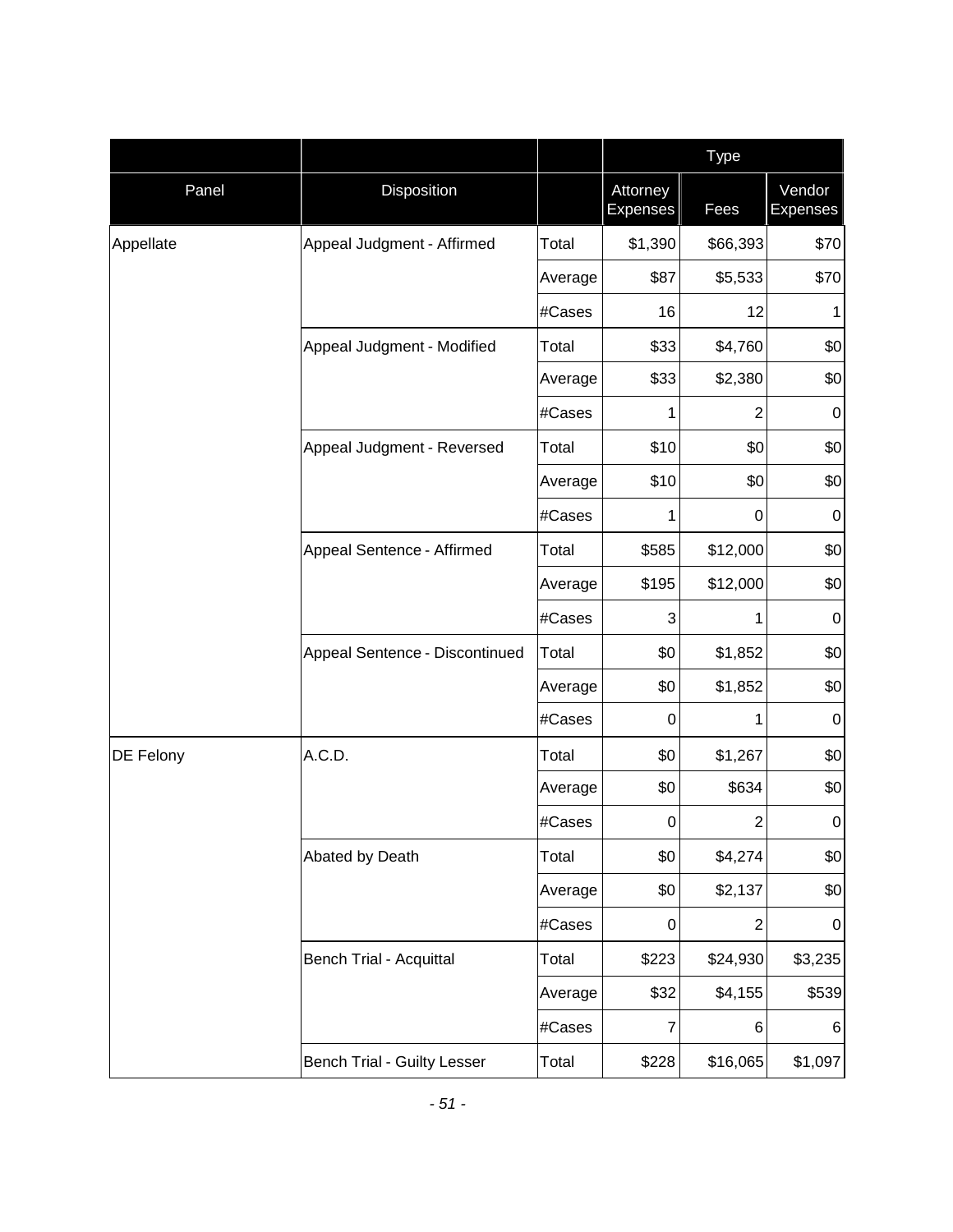|       |                                      |         |                             | <b>Type</b>    |                           |  |
|-------|--------------------------------------|---------|-----------------------------|----------------|---------------------------|--|
| Panel | Disposition                          |         | Attorney<br><b>Expenses</b> | Fees           | Vendor<br><b>Expenses</b> |  |
|       |                                      | Average | \$38                        | \$4,016        | \$548                     |  |
|       |                                      | #Cases  | 6                           | 4              | $\overline{2}$            |  |
|       | <b>Bench Trial - Guilty Original</b> | Total   | \$0                         | \$6,813        | \$0                       |  |
|       |                                      | Average | \$0                         | \$3,406        | \$0                       |  |
|       |                                      | #Cases  | 0                           | $\overline{2}$ | $\mathbf 0$               |  |
|       | <b>Bench Warrant</b>                 | Total   | \$1                         | \$4,238        | \$0                       |  |
|       |                                      | Average | \$0                         | \$1,059        | \$0                       |  |
|       |                                      | #Cases  | 3                           | 4              | $\mathbf 0$               |  |
|       | <b>Client Retained Own Counsel</b>   | Total   | \$0                         | \$2,413        | \$1,450                   |  |
|       |                                      | Average | \$0                         | \$302          | \$1,450                   |  |
|       |                                      | #Cases  | 1                           | 8              | 1                         |  |
|       | Consolidated - Other Charges         | Total   | \$21                        | \$3,450        | \$28                      |  |
|       |                                      | Average | \$10                        | \$863          | \$28                      |  |
|       |                                      | #Cases  | $\overline{2}$              | 4              | 1                         |  |
|       | Covered by Plea - Other Charge       | Total   | \$0                         | \$5,843        | \$644                     |  |
|       |                                      | Average | \$0                         | \$487          | \$322                     |  |
|       |                                      | #Cases  | 1                           | 12             | $\overline{2}$            |  |
|       | Dismissed - CPL 30.30                | Total   | \$0                         | \$8,745        | \$0                       |  |
|       |                                      | Average | \$0                         | \$1,749        | \$0                       |  |
|       |                                      | #Cases  | 0                           | 5              | $\pmb{0}$                 |  |
|       | Dismissed - Felony Complaint         | Total   | \$4                         | \$11,741       | \$163                     |  |
|       |                                      | Average | \$4                         | \$1,305        | \$163                     |  |
|       |                                      | #Cases  | 1                           | 9              | 1                         |  |
|       | Dismissed - Indictment               | Total   | \$54                        | \$6,492        | \$56                      |  |
|       |                                      | Average | \$13                        | \$1,623        | \$56                      |  |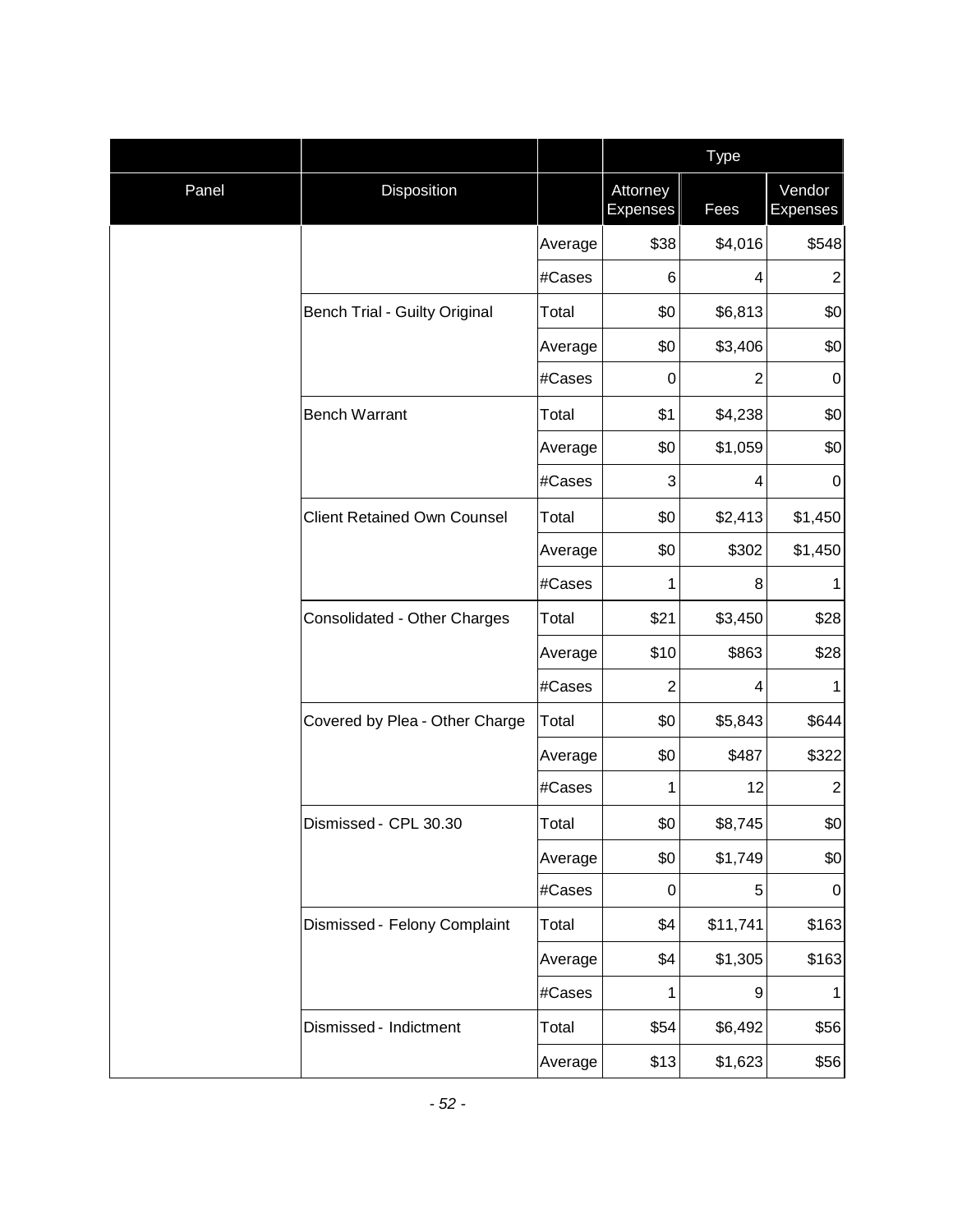|       |                                  |         |                             | <b>Type</b>     |                           |  |
|-------|----------------------------------|---------|-----------------------------|-----------------|---------------------------|--|
| Panel | Disposition                      |         | Attorney<br><b>Expenses</b> | Fees            | Vendor<br><b>Expenses</b> |  |
|       |                                  | #Cases  | 4                           | $\overline{4}$  | 1                         |  |
|       | Dismissed - Information          | Total   | \$0                         | \$6,521         | \$0                       |  |
|       |                                  | Average | \$0                         | \$1,630         | \$0                       |  |
|       |                                  | #Cases  | 0                           | 4               | $\pmb{0}$                 |  |
|       | Dismissed - Plea in Satisfaction | Total   | \$13                        | \$7,815         | \$0                       |  |
|       |                                  | Average | \$4                         | \$710           | \$0                       |  |
|       |                                  | #Cases  | 3                           | 11              | $\mathbf 0$               |  |
|       | Jury Trial - Acquittal           | Total   | \$31                        | \$20,309        | \$1,191                   |  |
|       |                                  | Average | \$31                        | \$6,770         | \$397                     |  |
|       |                                  | #Cases  | 1                           | 3               | 3                         |  |
|       | Jury Trial - Guilty Lesser       | Total   | \$75                        | \$11,895        | \$24                      |  |
|       |                                  | Average | \$75                        | \$5,947         | \$24                      |  |
|       |                                  | #Cases  | 1                           | $\overline{2}$  | 1                         |  |
|       | Jury Trial - Guilty Original     | Total   | \$69                        | \$21,132        | \$812                     |  |
|       |                                  | Average | \$35                        | \$3,522         | \$271                     |  |
|       |                                  | #Cases  | $\overline{c}$              | $6\phantom{1}6$ | 3                         |  |
|       | No Bill - Grand Jury             | Total   | \$67                        | \$39,669        | \$0                       |  |
|       |                                  | Average | \$3                         | \$567           | \$0                       |  |
|       |                                  | #Cases  | 23                          | 70              | $\boldsymbol{0}$          |  |
|       | Plea - Not Responsible           | Total   | \$0                         | \$1,482         | \$0                       |  |
|       |                                  | Average | \$0                         | \$1,482         | \$0                       |  |
|       |                                  | #Cases  | 0                           | 1               | $\mathbf 0$               |  |
|       | Plea To Reduced Charge           | Total   | \$303                       | \$167,341       | \$3,398                   |  |
|       |                                  | Average | \$8                         | \$979           | \$261                     |  |
|       |                                  | #Cases  | 38                          | 171             | 13                        |  |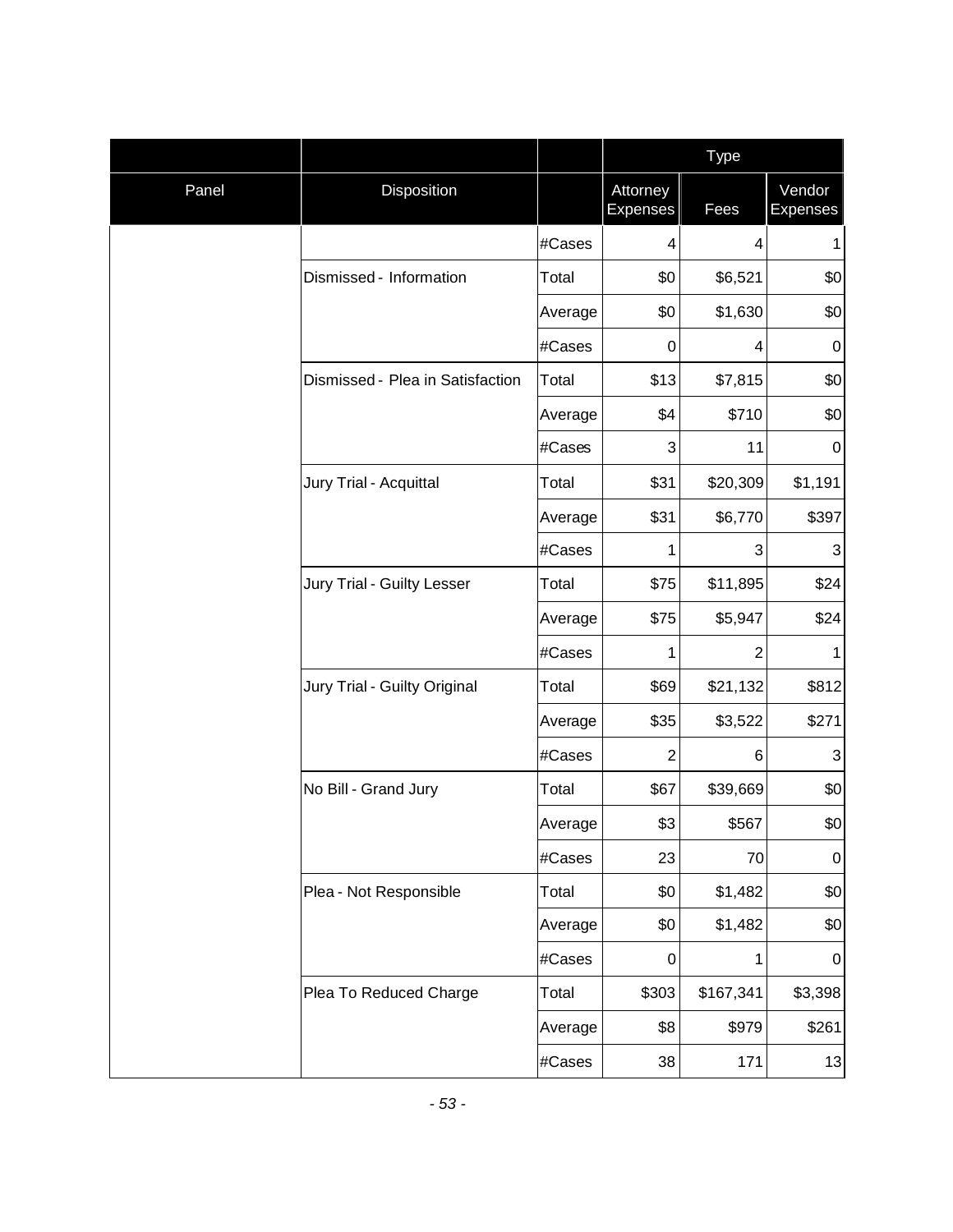|                     |                                |         |                             | Type           |                           |
|---------------------|--------------------------------|---------|-----------------------------|----------------|---------------------------|
| Panel               | Disposition                    |         | Attorney<br><b>Expenses</b> | Fees           | Vendor<br><b>Expenses</b> |
|                     | Plea To Top Charge             | Total   | \$340                       | \$123,330      | \$5,311                   |
|                     |                                | Average | \$15                        | \$1,468        | \$280                     |
|                     |                                | #Cases  | 22                          | 84             | 19                        |
|                     | Relieved By Court              | Total   | \$113                       | \$11,662       | \$444                     |
|                     |                                | Average | \$23                        | \$1,666        | \$148                     |
|                     |                                | #Cases  | 5                           | 7              | 3                         |
|                     | Y.O. Adjudication              | Total   | \$43                        | \$29,416       | \$1,123                   |
|                     |                                | Average | \$11                        | \$1,337        | \$187                     |
|                     |                                | #Cases  | 4                           | 22             | 6                         |
| <b>Family Court</b> | A.C.D.                         | Total   | \$0                         | \$3,992        | \$0                       |
|                     |                                | Average | \$0                         | \$998          | \$0                       |
|                     |                                | #Cases  | 0                           | 4              | $\pmb{0}$                 |
|                     | Abated by Death                | Total   | \$0                         | \$278          | \$0                       |
|                     |                                | Average | \$0                         | \$278          | \$0                       |
|                     |                                | #Cases  | 0                           | 1              | $\mathbf 0$               |
|                     | <b>Admit Petition</b>          | Total   | \$12                        | \$12,137       | \$995                     |
|                     |                                | Average | \$4                         | \$1,214        | \$332                     |
|                     |                                | #Cases  | 3                           | 10             | 3                         |
|                     | Conflict of Interest           | Total   | \$0                         | \$671          | \$46                      |
|                     |                                | Average | \$0                         | \$336          | \$46                      |
|                     |                                | #Cases  | 1                           | $\overline{c}$ | 1                         |
|                     | Covered by Plea - Other Charge | Total   | \$0                         | \$1,481        | \$0                       |
|                     |                                | Average | \$0                         | \$1,481        | \$0                       |
|                     |                                | #Cases  | 0                           | 1              | $\pmb{0}$                 |
|                     | <b>Petition Dismissed</b>      | Total   | \$156                       | \$42,561       | \$1,638                   |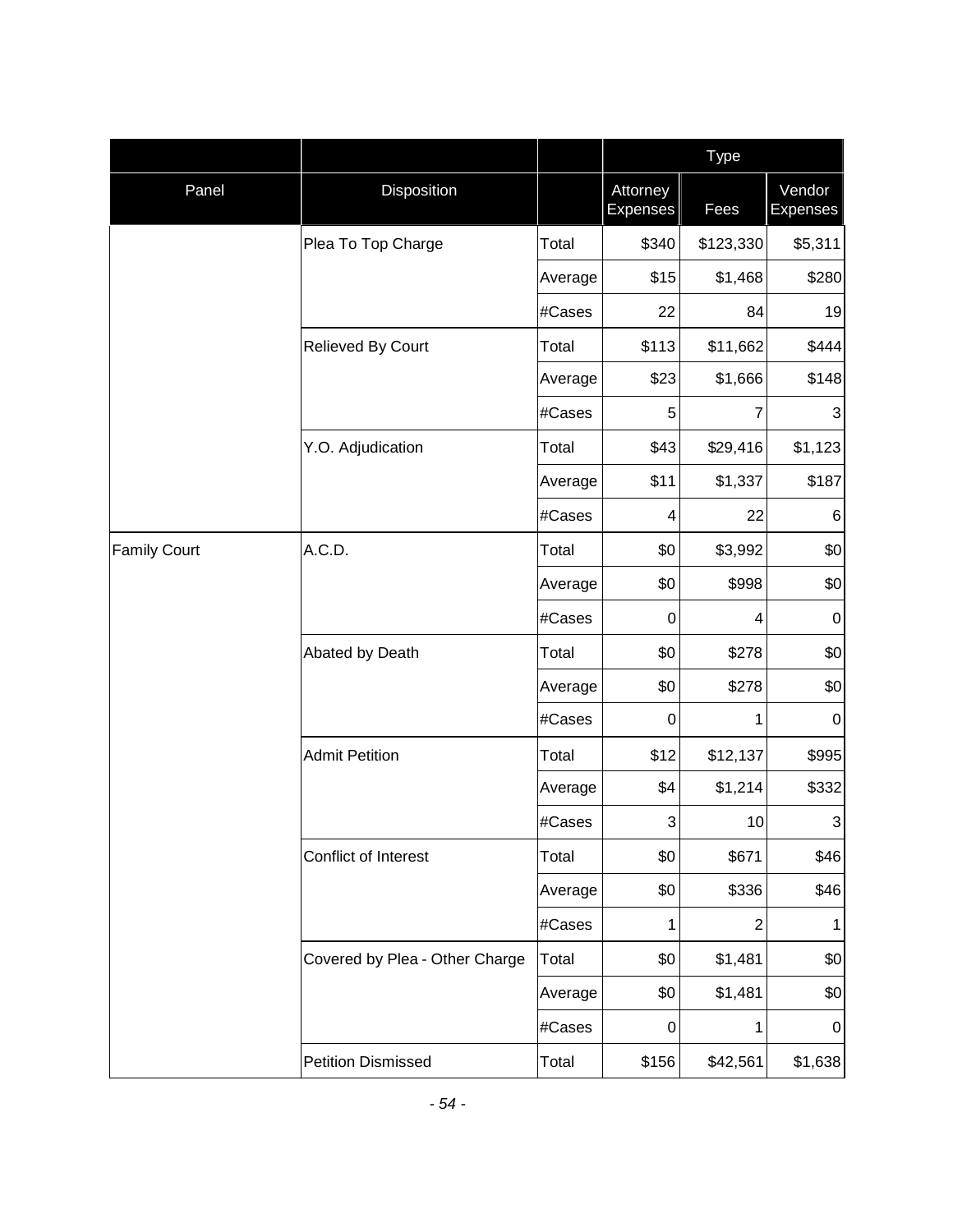|             |                                    |         |                             | Type      |                           |
|-------------|------------------------------------|---------|-----------------------------|-----------|---------------------------|
| Panel       | Disposition                        |         | Attorney<br><b>Expenses</b> | Fees      | Vendor<br><b>Expenses</b> |
|             |                                    | Average | \$7                         | \$599     | \$82                      |
|             |                                    | #Cases  | 22                          | 71        | 20                        |
|             | Petition Found After Hearing       | Total   | \$264                       | \$22,416  | \$120                     |
|             |                                    | Average | \$26                        | \$1,401   | \$40                      |
|             |                                    | #Cases  | 10                          | 16        | 3                         |
|             | Plea To Reduced Charge             | Total   | \$0                         | \$1,013   | \$0                       |
|             |                                    | Average | \$0                         | \$1,013   | \$0                       |
|             |                                    | #Cases  | 0                           | 1         | $\mathbf 0$               |
|             | Plea To Top Charge                 | Total   | \$0                         | \$1,042   | \$0                       |
|             |                                    | Average | \$0                         | \$1,042   | \$0                       |
|             |                                    | #Cases  | 0                           | 1         | $\mathbf 0$               |
|             | Relieved By Court                  | Total   | \$0                         | \$1,479   | \$230                     |
|             |                                    | Average | \$0                         | \$1,479   | \$77                      |
|             |                                    | #Cases  | 0                           | 1         | 3                         |
|             | <b>Stipulated Settlement</b>       | Total   | \$632                       | \$165,720 | \$5,139                   |
|             |                                    | Average | \$14                        | \$863     | \$87                      |
|             |                                    | #Cases  | 45                          | 192       | 59                        |
| Misdemeanor | A.C.D.                             | Total   | \$213                       | \$59,909  | \$1,405                   |
|             |                                    | Average | \$5                         | \$431     | \$100                     |
|             |                                    | #Cases  | 39                          | 139       | 14                        |
|             | <b>Bench Trial - Acquittal</b>     | Total   | \$2                         | \$4,132   | \$200                     |
|             |                                    | Average | \$2                         | \$590     | \$200                     |
|             |                                    | #Cases  | 1                           | 7         | 1                         |
|             | <b>Bench Trial - Guilty Lesser</b> | Total   | \$0                         | \$1,135   | \$0                       |
|             |                                    | Average | \$0                         | \$1,135   | \$0                       |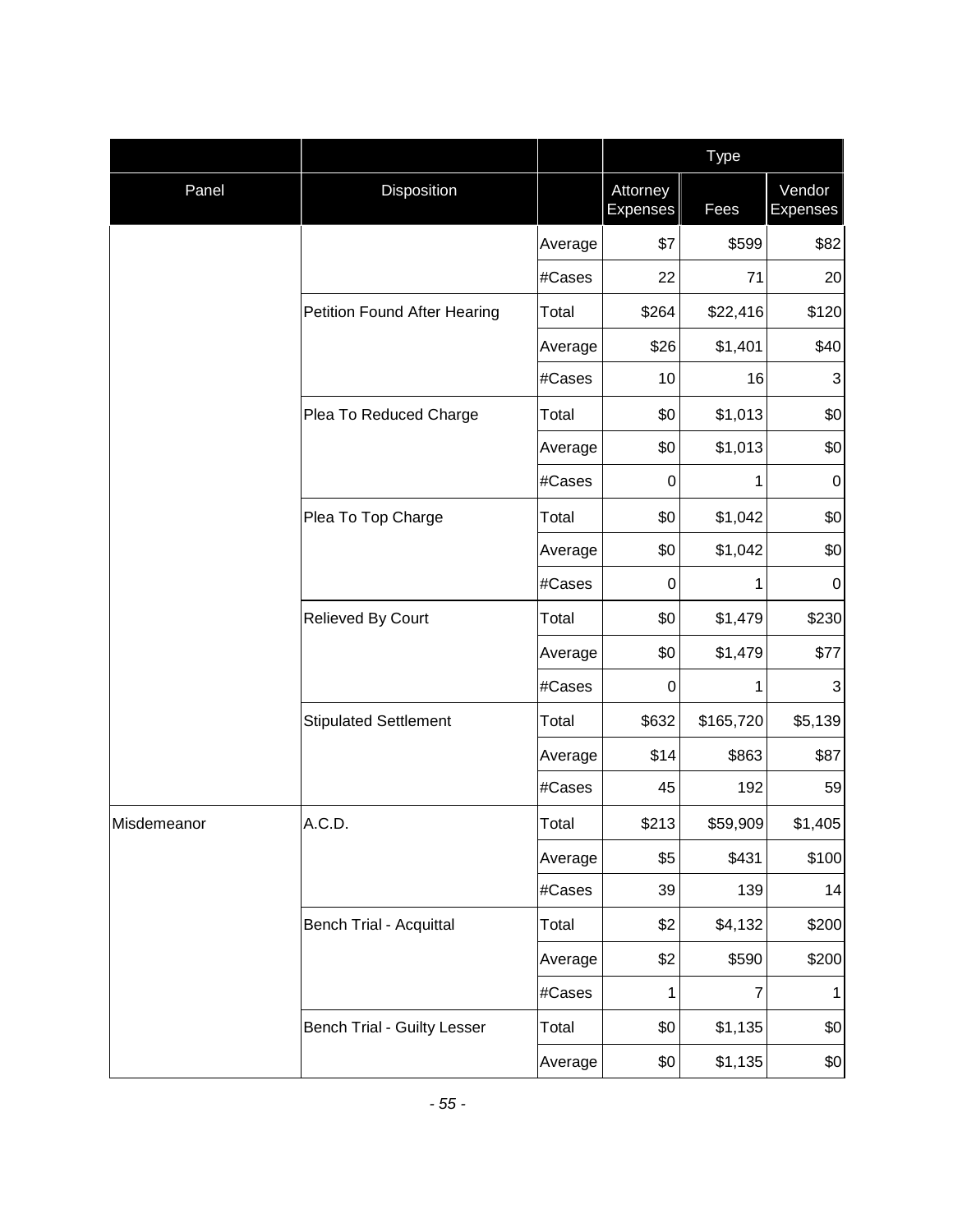|       |                                    |         |                             | <b>Type</b>    |                           |
|-------|------------------------------------|---------|-----------------------------|----------------|---------------------------|
| Panel | Disposition                        |         | Attorney<br><b>Expenses</b> | Fees           | Vendor<br><b>Expenses</b> |
|       |                                    | #Cases  | $\pmb{0}$                   | 1              | 0                         |
|       | <b>Bench Warrant</b>               | Total   | \$11                        | \$8,082        | \$0                       |
|       |                                    | Average | \$3                         | \$622          | \$0                       |
|       |                                    | #Cases  | 4                           | 13             | $\pmb{0}$                 |
|       | <b>Client Retained Own Counsel</b> | Total   | \$0                         | \$1,164        | \$80                      |
|       |                                    | Average | \$0                         | \$233          | \$80                      |
|       |                                    | #Cases  | 1                           | 5              | 1                         |
|       | Consolidated - Other Charges       | Total   | \$1                         | \$381          | \$0                       |
|       |                                    | Average | \$1                         | \$191          | \$0                       |
|       |                                    | #Cases  | 1                           | $\overline{2}$ | $\mathbf 0$               |
|       | Covered by Plea - Other Charge     | Total   | \$18                        | \$12,270       | \$274                     |
|       |                                    | Average | \$6                         | \$491          | \$91                      |
|       |                                    | #Cases  | 3                           | 25             | 3                         |
|       | Dismissed - CPL 30.30              | Total   | \$174                       | \$16,026       | \$1,814                   |
|       |                                    | Average | \$12                        | \$616          | \$95                      |
|       |                                    | #Cases  | 15                          | 26             | 19                        |
|       | Dismissed - Information            | Total   | \$185                       | \$31,195       | \$285                     |
|       |                                    | Average | \$7                         | \$480          | \$57                      |
|       |                                    | #Cases  | 27                          | 65             | 5                         |
|       | Dismissed - Plea in Satisfaction   | Total   | \$117                       | \$8,675        | \$50                      |
|       |                                    | Average | \$17                        | \$310          | \$50                      |
|       |                                    | #Cases  | 7                           | 28             | 1                         |
|       | Incompetent to Stand Trial         | Total   | \$0                         | \$2,160        | \$0                       |
|       |                                    | Average | \$0                         | \$2,160        | \$0                       |
|       |                                    | #Cases  | 0                           | 1              | $\pmb{0}$                 |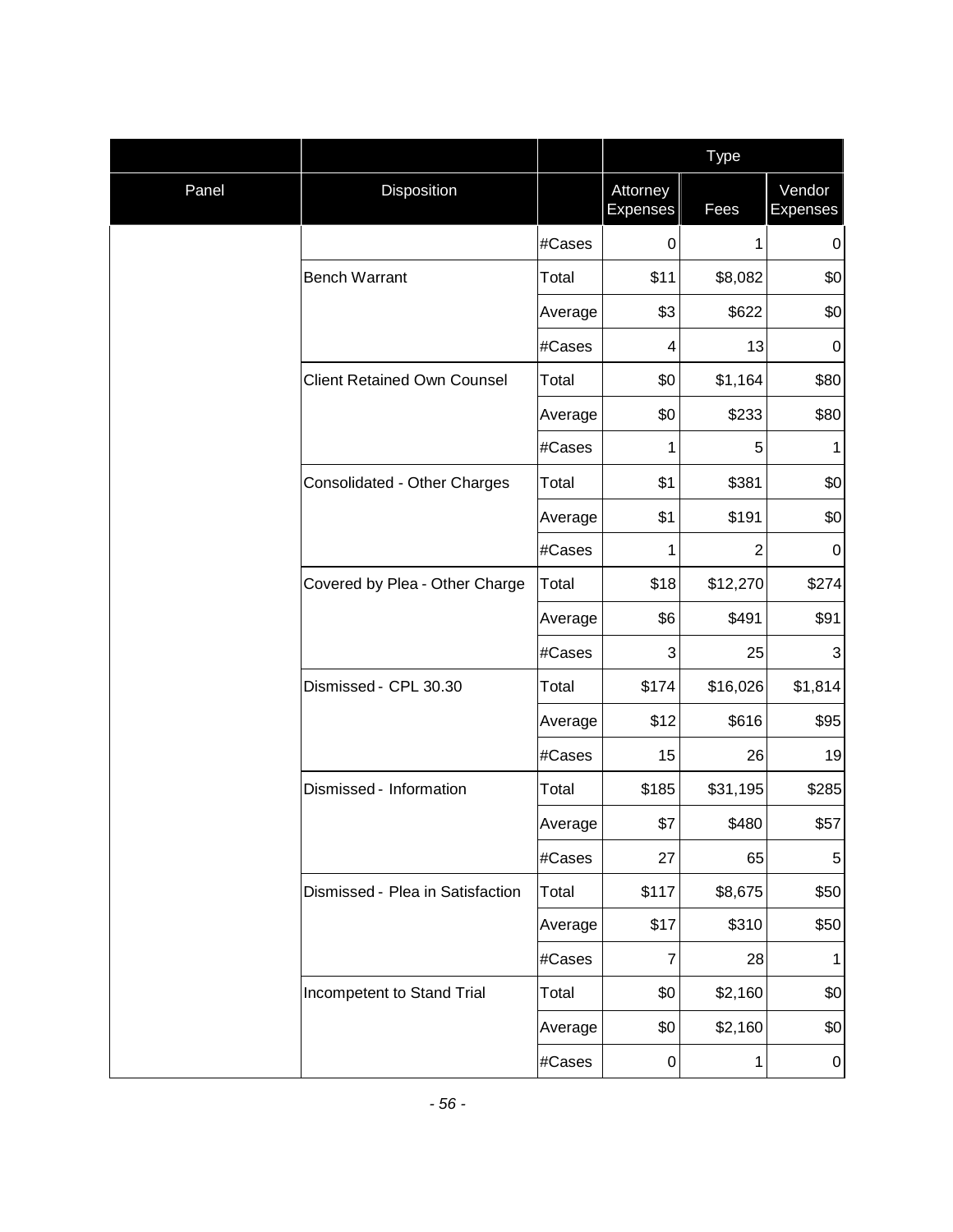|       |                                 |         |                             | <b>Type</b>    |                           |
|-------|---------------------------------|---------|-----------------------------|----------------|---------------------------|
| Panel | Disposition                     |         | Attorney<br><b>Expenses</b> | Fees           | Vendor<br><b>Expenses</b> |
|       | Jury Trial - Acquittal          | Total   | \$97                        | \$1,152        | \$568                     |
|       |                                 | Average | \$49                        | \$1,152        | \$142                     |
|       |                                 | #Cases  | $\overline{2}$              | 1              | 4                         |
|       | Jury Trial - Guilty Original    | Total   | \$0                         | \$0            | \$338                     |
|       |                                 | Average | \$0                         | \$0            | \$113                     |
|       |                                 | #Cases  | 0                           | $\pmb{0}$      | $\ensuremath{\mathsf{3}}$ |
|       | No Bill - Grand Jury            | Total   | \$0                         | \$462          | \$0                       |
|       |                                 | Average | \$0                         | \$462          | \$0                       |
|       |                                 | #Cases  | 0                           | 1              | $\mathbf 0$               |
|       | No Conflict - PD Continued      | Total   | \$0                         | \$126          | \$0                       |
|       |                                 | Average | \$0                         | \$126          | \$0                       |
|       |                                 | #Cases  | 0                           | 1              | $\mathbf 0$               |
|       | Other                           | Total   | \$0                         | \$0            | \$278                     |
|       |                                 | Average | \$0                         | \$0            | \$278                     |
|       |                                 | #Cases  | 0                           | 0              | 1                         |
|       | Plea To Reduced Charge          | Total   | \$111                       | \$79,746       | \$766                     |
|       |                                 | Average | \$8                         | \$570          | \$128                     |
|       |                                 | #Cases  | 14                          | 140            | 6                         |
|       | Plea To Top Charge              | Total   | \$23                        | \$67,512       | \$1,569                   |
|       |                                 | Average | \$2                         | \$587          | \$314                     |
|       |                                 | #Cases  | 14                          | 115            | $\,$ 5 $\,$               |
|       | Relieved By Court               | Total   | \$33                        | \$787          | \$0                       |
|       |                                 | Average | \$16                        | \$393          | \$0                       |
|       |                                 | #Cases  | $\overline{c}$              | $\overline{c}$ | $\pmb{0}$                 |
|       | <b>Transfer to Family Court</b> | Total   | \$0                         | \$150          | \$0                       |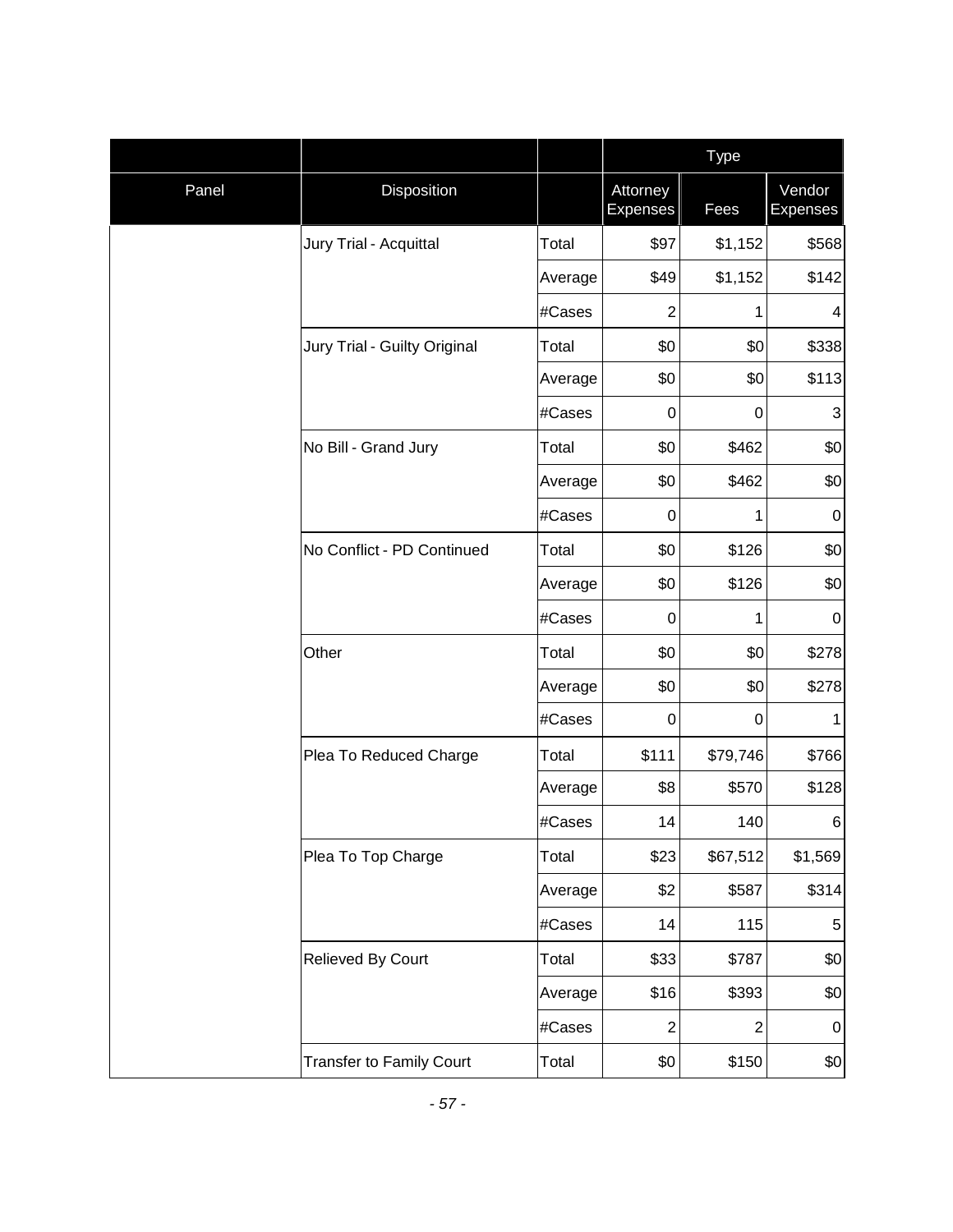|                  |                                  |         |                             | Type     |                           |
|------------------|----------------------------------|---------|-----------------------------|----------|---------------------------|
| Panel            | Disposition                      |         | Attorney<br><b>Expenses</b> | Fees     | Vendor<br><b>Expenses</b> |
|                  |                                  | Average | \$0                         | \$150    | \$0                       |
|                  |                                  | #Cases  | 0                           | 1        | $\mathbf 0$               |
|                  | Y.O. Adjudication                | Total   | \$3                         | \$4,539  | \$0                       |
|                  |                                  | Average | \$3                         | \$567    | \$0                       |
|                  |                                  | #Cases  | 1                           | 8        | $\boldsymbol{0}$          |
| Probation/Parole | <b>Admit Petition</b>            | Total   | \$81                        | \$36,189 | \$61                      |
|                  |                                  | Average | \$7                         | \$458    | \$61                      |
|                  |                                  | #Cases  | 12                          | 79       | 1                         |
|                  | Consolidated - Other Charges     | Total   | \$3                         | \$1,005  | \$0                       |
|                  |                                  | Average | \$3                         | \$1,005  | \$0                       |
|                  |                                  | #Cases  | 1                           | 1        | $\boldsymbol{0}$          |
|                  | Covered by Plea - Other Charge   | Total   | \$0                         | \$978    | \$0                       |
|                  |                                  | Average | \$0                         | \$196    | \$0                       |
|                  |                                  | #Cases  | 0                           | 5        | $\boldsymbol{0}$          |
|                  | Dismissed - Plea in Satisfaction | Total   | \$0                         | \$390    | \$0                       |
|                  |                                  | Average | \$0                         | \$390    | \$0                       |
|                  |                                  | #Cases  | $\pmb{0}$                   | 1        | $\pmb{0}$                 |
|                  | Other                            | Total   | \$0                         | \$251    | \$0                       |
|                  |                                  | Average | \$0                         | \$251    | \$0                       |
|                  |                                  | #Cases  | $\pmb{0}$                   | 1        | $\pmb{0}$                 |
|                  | <b>Petition Dismissed</b>        | Total   | \$0                         | \$2,698  | \$95                      |
|                  |                                  | Average | \$0                         | \$450    | \$47                      |
|                  |                                  | #Cases  | $\mathbf 0$                 | 6        | $\overline{2}$            |
|                  | Petition Found After Hearing     | Total   | \$0                         | \$1,082  | \$0                       |
|                  |                                  | Average | \$0                         | \$270    | \$0                       |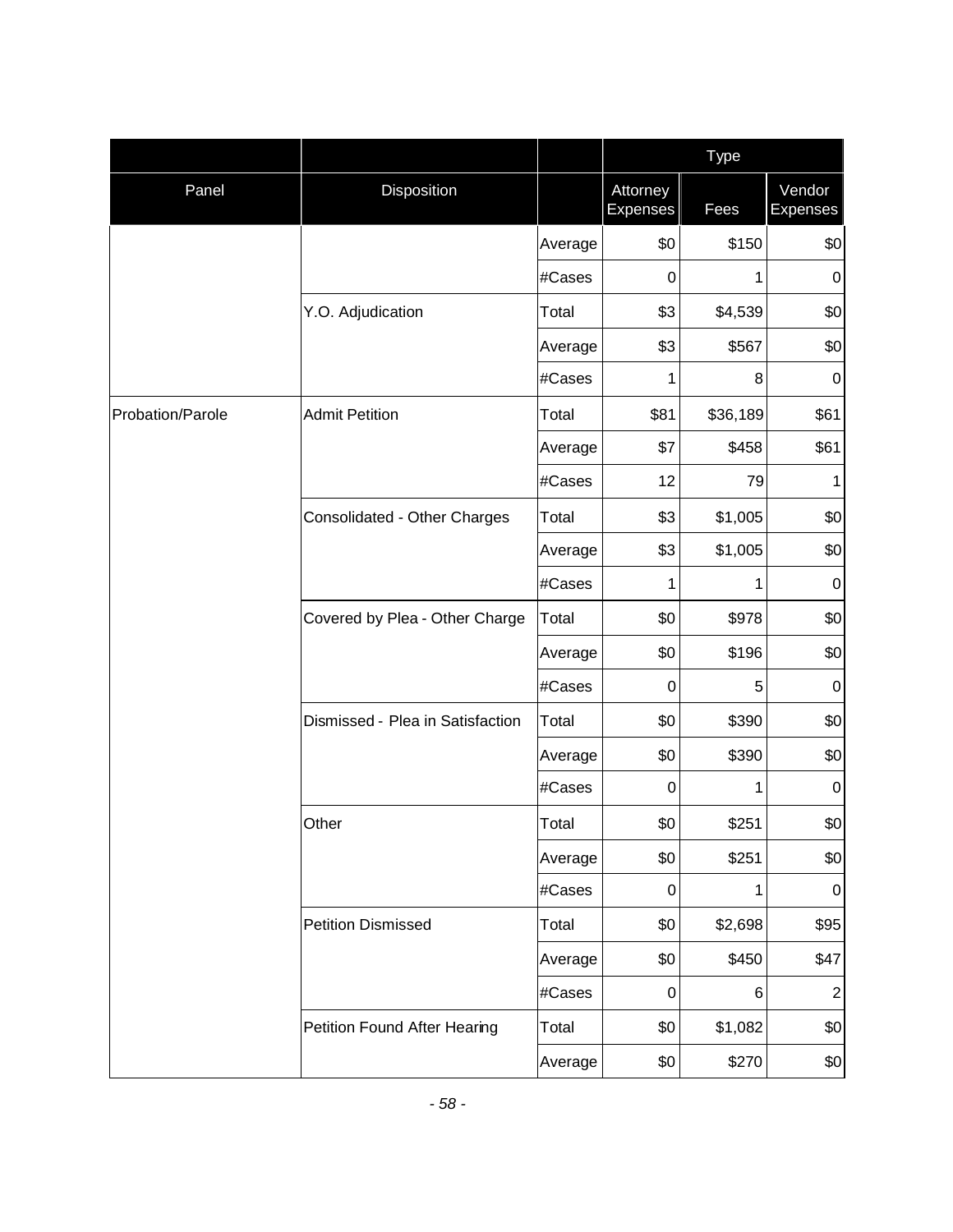|       |                              |                                         |                             | Type    |                           |
|-------|------------------------------|-----------------------------------------|-----------------------------|---------|---------------------------|
| Panel | Disposition                  |                                         | Attorney<br><b>Expenses</b> | Fees    | Vendor<br><b>Expenses</b> |
|       |                              | #Cases                                  | $\mathbf 0$                 | 4       | $\boldsymbol{0}$          |
|       | Plea To Top Charge           | Total                                   | \$1                         | \$1,189 | \$0                       |
|       |                              | Average                                 | \$0                         | \$396   | \$0                       |
|       |                              | #Cases                                  | 2                           | 3       | 0                         |
|       | Relieved By Court            | Total                                   | \$0                         | \$983   | \$0                       |
|       |                              | \$0<br>Average<br>#Cases<br>$\mathbf 0$ | \$983                       | \$0     |                           |
|       |                              |                                         |                             | 1       | $\boldsymbol{0}$          |
|       | <b>Stipulated Settlement</b> | Total                                   | \$5                         | \$1,650 | \$0                       |
|       |                              | Average                                 | \$3                         | \$413   | \$0                       |
|       |                              | #Cases                                  | $\overline{2}$              | 4       | $\pmb{0}$                 |
|       | Y.O. Adjudication            | Total                                   | \$0                         | \$255   | \$0                       |
|       |                              | Average                                 | \$0                         | \$255   | \$0                       |
|       |                              | #Cases                                  | 0                           | 1       | $\pmb{0}$                 |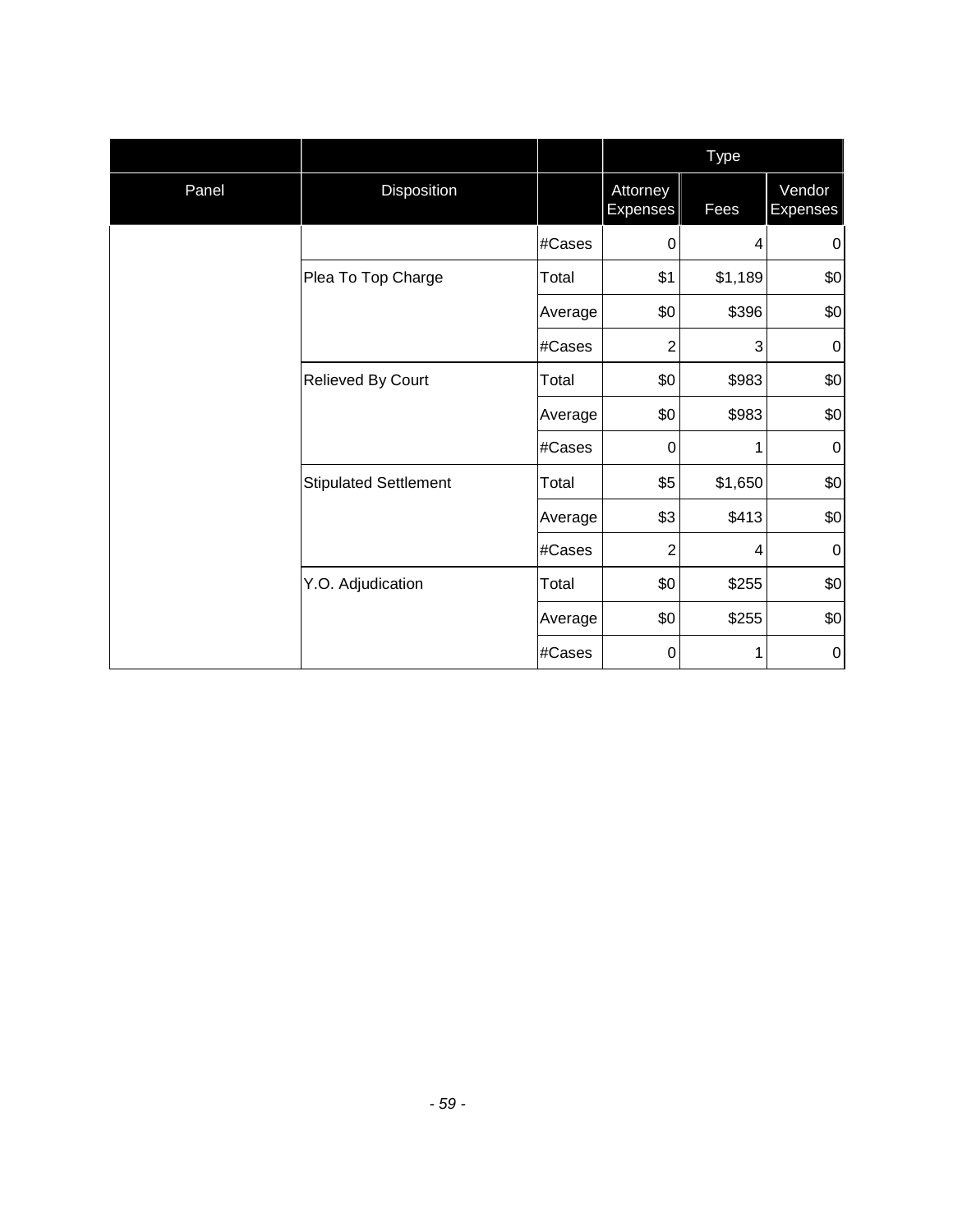# <span id="page-61-0"></span>**2005 Case Dispositions<sup>6</sup>**

| Description       | Disposition                          | Total          |
|-------------------|--------------------------------------|----------------|
| <b>ABC Felony</b> | A.C.D.                               | $\overline{2}$ |
|                   | Abated by Death                      | 4              |
|                   | <b>Bench Trial - Acquittal</b>       | 14             |
|                   | <b>Bench Trial - Guilty Lesser</b>   | 9              |
|                   | <b>Bench Trial - Guilty Original</b> | 5              |
|                   | <b>Bench Warrant</b>                 | 5              |
|                   | Capital Defender Case                | $\overline{2}$ |
|                   | Client Retained Own Counsel          | 32             |
|                   | Consolidated - Other Charges         | 1              |
|                   | Covered by Plea - Other Charge       | 14             |
|                   | Dismissed - CPL 30.30                | 1              |
|                   | Dismissed - Felony Complaint         | 3              |
|                   | Dismissed - Indictment               | 17             |
|                   | Dismissed - Information              | 1              |
|                   | Dismissed - Plea in Satisfaction     | 6              |
|                   | Jury Trial - Acquittal               | 65             |
|                   | Jury Trial - Guilty Lesser           | 32             |
|                   | Jury Trial - Guilty Original         | 74             |
|                   | No Bill - Grand Jury                 | 107            |
|                   | No Conflict - PD Continued           | 2              |
|                   | Not Indigent                         | 1              |
|                   | Plea To Reduced Charge               | 253            |
|                   | Plea To Top Charge                   | 133            |

<sup>6</sup> Excludes 46 Miscellaneous cases, e.g. Fugitive, Witnesses, etc.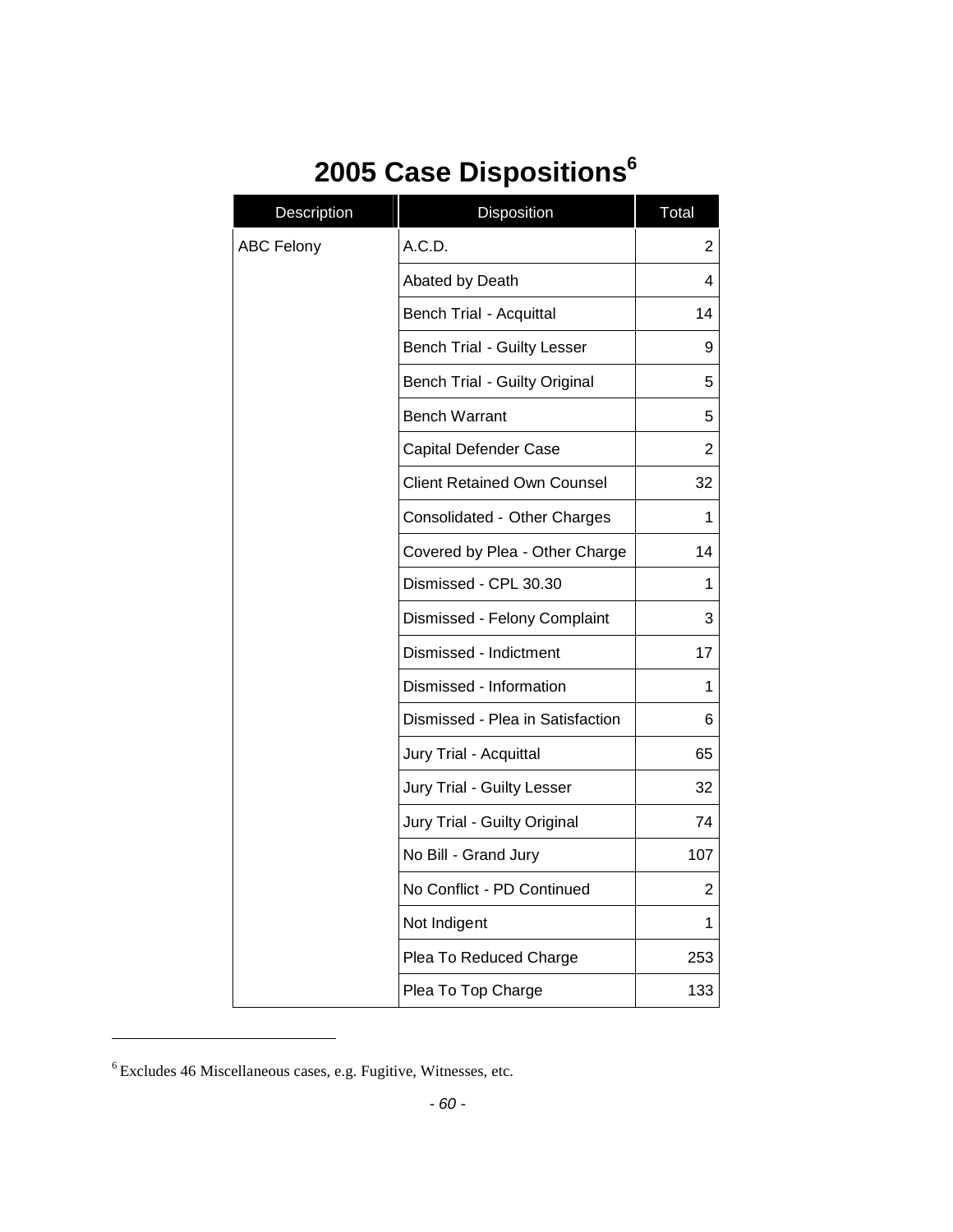| Description             | Disposition                        | Total          |
|-------------------------|------------------------------------|----------------|
|                         | <b>Relieved By Court</b>           | 29             |
|                         | <b>Transfer to Family Court</b>    | 2              |
|                         | Y.O. Adjudication                  | 34             |
| <b>ABC Felony Total</b> |                                    | 848            |
| Appellate               | Appeal Judgment - Affirmed         | 29             |
|                         | Appeal Judgment - Modified         | 3              |
|                         | Appeal Judgment - Reversed         | 1              |
|                         | Appeal Sentence - Affirmed         | 4              |
|                         | Appeal Sentence - Discontinued     | 1              |
| Appellate Total         |                                    | 38             |
| DE Felony               | A.C.D.                             | 2              |
|                         | Abated by Death                    | 2              |
|                         | <b>Bench Trial - Acquittal</b>     | 19             |
|                         | <b>Bench Trial - Guilty Lesser</b> | 12             |
|                         | Bench Trial - Guilty Original      | 2              |
|                         | <b>Bench Warrant</b>               | $\overline{7}$ |
|                         | <b>Client Retained Own Counsel</b> | 10             |
|                         | Consolidated - Other Charges       | 7              |
|                         | Covered by Plea - Other Charge     | 15             |
|                         | Dismissed - CPL 30.30              | 5              |
|                         | Dismissed - Felony Complaint       | 11             |
|                         | Dismissed - Indictment             | 9              |
|                         | Dismissed - Information            | 4              |
|                         | Dismissed - Plea in Satisfaction   | 14             |
|                         | Jury Trial - Acquittal             | 7              |
|                         | Jury Trial - Guilty Lesser         | 4              |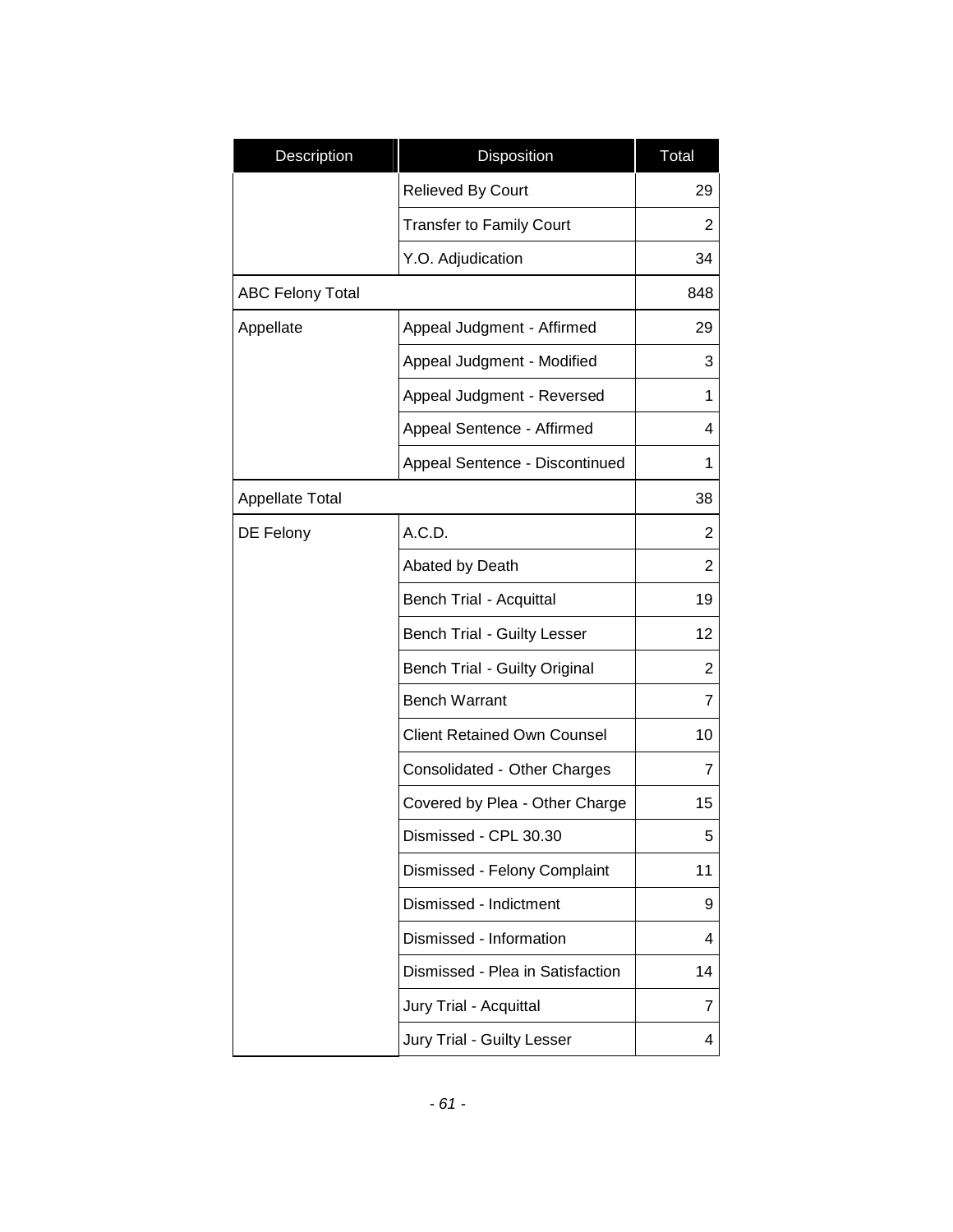| Description               | Disposition                         | Total |
|---------------------------|-------------------------------------|-------|
|                           | Jury Trial - Guilty Original        | 11    |
|                           | No Bill - Grand Jury                | 93    |
|                           | Plea - Not Responsible              | 1     |
|                           | Plea To Reduced Charge              | 222   |
|                           | Plea To Top Charge                  | 125   |
|                           | <b>Relieved By Court</b>            | 15    |
|                           | Y.O. Adjudication                   | 32    |
| DE Felony Total           |                                     | 629   |
| <b>Family Court</b>       | A.C.D.                              | 4     |
|                           | Abated by Death                     | 1     |
|                           | <b>Admit Petition</b>               | 18    |
|                           | Conflict of Interest                | 4     |
|                           | <b>Petition Dismissed</b>           | 114   |
|                           | <b>Petition Found After Hearing</b> | 29    |
|                           | Relieved By Court                   | 4     |
|                           | <b>Stipulated Settlement</b>        | 296   |
| <b>Family Court Total</b> |                                     | 470   |
| Misdemeanor               | A.C.D.                              | 192   |
|                           | Bench Trial - Acquittal             | 9     |
|                           | <b>Bench Trial - Guilty Lesser</b>  |       |
|                           | <b>Bench Warrant</b>                | 17    |
|                           | <b>Client Retained Own Counsel</b>  | 7     |
|                           | Consolidated - Other Charges        | 3     |
|                           | Covered by Plea - Other Charge      | 31    |
|                           | Dismissed - CPL 30.30               | 60    |
|                           | Dismissed - Information             | 97    |